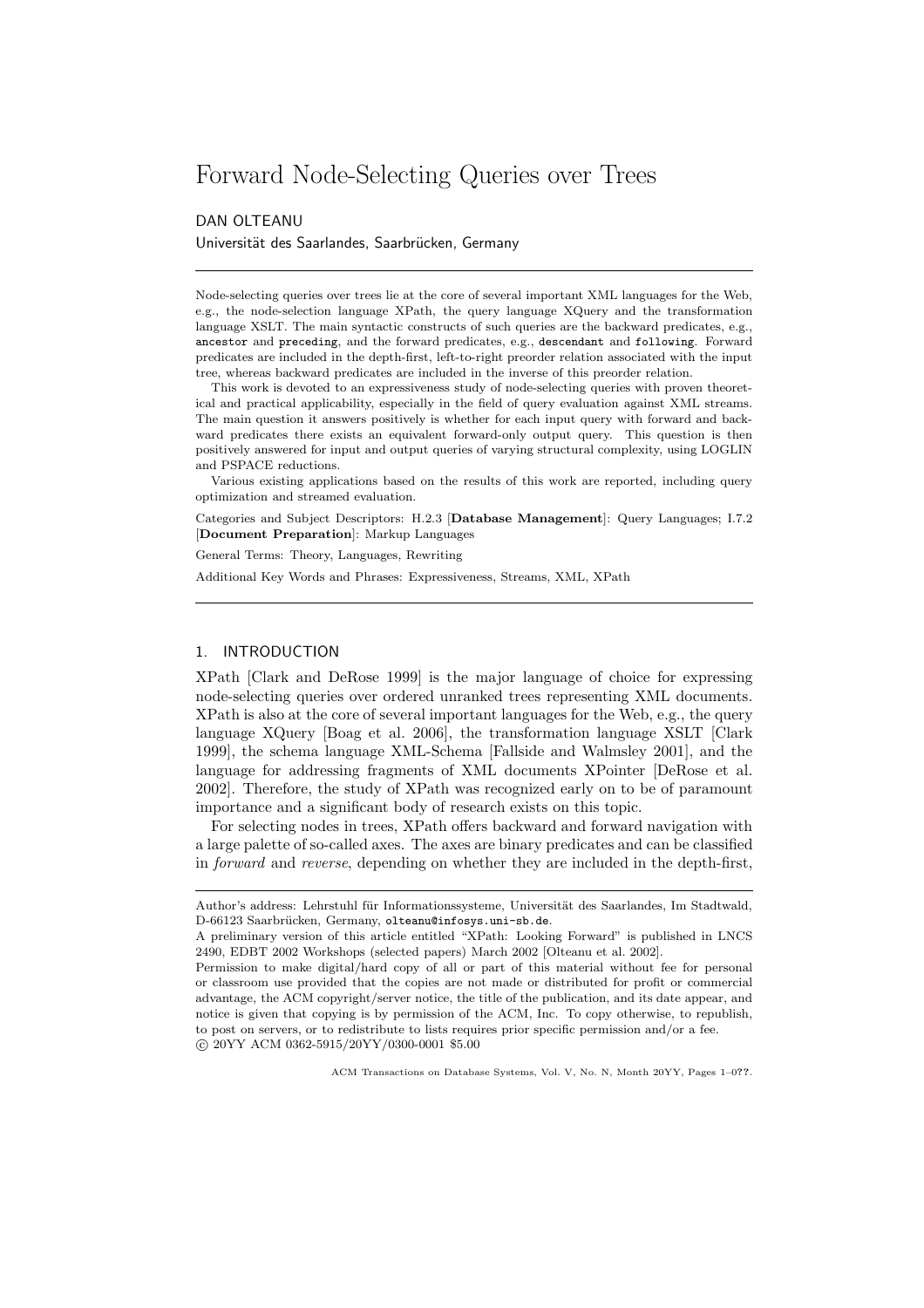left-to-right preorder relation (also called *document order*) or its inverse. Examples of forward predicates are descendant and following-sibling, and of reverse predicates are ancestor and preceding-sibling.

The number as well as the relevance of these backward and forward predicates has been challenged, e.g., in [Desai 2001; Boag et al. 2006; Kay 2004]. Additionally, the random access to XML data enabled by the interplay of both forward and reverse predicates, poses difficulties to efficient query evaluation against XML data being too large (or even unbounded) to be stored and accessed in main memory. This is the case of XML repositories encountered, e.g., in natural language processing [Ide et al. 2000], in biology  $[By and Kröger 2003]$ , and astronomy  $[NASA 2004]$ . This is also the case of unbounded XML streams arising in various contexts:

- —For selective dissemination of information (SDI), continuously generated streams of XML documents have to be filtered according to complex requirements specified as XPath queries before being distributed to the subscribers [Chan et al. 2002; Altinel and Franklin 2000]. The routing of data to selected receivers is also becoming increasingly important in the context of web service systems.
- —To integrate data over the Internet, in particular from slow sources, it is desirable to progressively process the input before the full data is retrieved [Ives et al. 2002].
- —As a general processing scheme for XML, several solutions for pipelined processing have been suggested, where the input is sent through a chain of processors each of which takes the output of the preceding processor as input, e.g., Apache Cocoon [Apache Project 2001a].
- —There are efforts from the user community, e.g., Xalan [Apache Project 2001b], and requirements from the W3C standards committees, e.g., Requirement 19 of [Kay 2004], to support progressive XSL(T) rendering of large XML documents.

In all these contexts, sequential data access, as supported by forward-only queries, is preferred over random access, simply because backward navigation in the stream's history, as required by reverse predicates, can be very expensive, unaffordable or impossible. There are three principal options to evaluate queries with reverse predicates in such contexts:

- (1) Store in memory sufficient information that allows access to past events, particularly when evaluating reverse predicates. This amounts to keeping in memory a (possibly pruned) representation of the data [Apache Project 2001b].
- (2) Evaluate the queries in more than one pass over the stream, provided several passes are possible. With this approach, it is also necessary to store additional information to be used in successive runs. This information can be considerably smaller than what is needed in the first approach.
- (3) Find equivalent forward queries, i.e., queries containing only forward predicates.

Contributions. This paper targets the last of the three aforementioned approaches and shows it to be possible for specific fragments of XPath. This approach is less time consuming than the second one and does not require to buffer unnecessary input fragments as the first approach does. More precisely, the main contributions of this paper are as follows.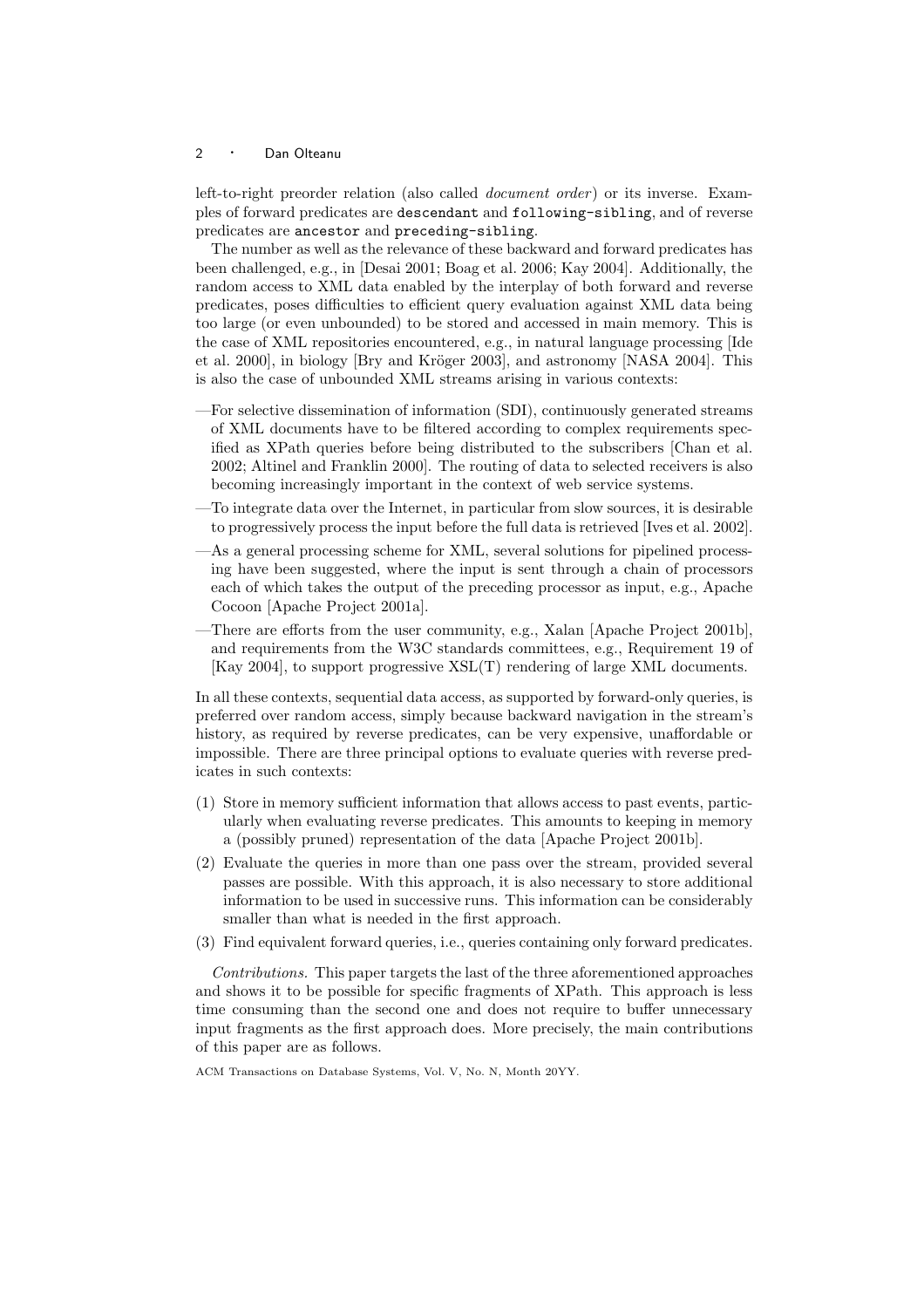—We establish a robust framework for rewriting queries with reverse predicates to equivalent forward queries.

Rather than dealing with XPath syntax, this framework uses an equivalent fragment of monadic non-recursive Datalog with negation [Abiteboul et al. 1995] and with built-in predicates for the XPath axes and nodetests. For convenience, we call this language LGQ (logical graph queries). Our motivation for using LGQ instead of XPath is twofold, though our study of LGQ remains also a study of XPath. First, the XPath syntax poses many (unnecessary) technical challenges and the rewriting rules of concern are more compact and fewer when expressed over LGQ. Second, whereas XPath allows path, tree, and forest queries, whose names remind of their query pattern analogues, LGQ allows also the structurally more complex DAG and graph queries. The main restriction of our LGQ and XPath queries is that they are absolute, that is, they are always evaluated from the root of the input data tree (in contrast to relative queries, which can be evaluated from any set of nodes).

- —Any LGQ query can be effectively rewritten to an equivalent forward query, and the same forward query is obtained regardless of the order of rule applications. We support this statement by proving that our rewriting framework is sound and complete, terminates, and is confluent.
- —The last mentioned contribution is in essence an expressiveness result: LGQ is as expressive as its forward fragment, i.e., the reverse predicates do not add to the LGQ expressiveness. Along this line, our rewriting framework sheds light on the equivalence of other LGQ fragments defined by the structural complexity of their queries. In particular, paths, trees, and forests can be rewritten to forward forests. If one additional rule is added to the framework, then arbitrary graphs can be rewritten to forward forests. Also, by using one single rule, paths, trees, and forests can be rewritten to a special form of forward DAGs.
- —We study the complexity of rewriting for input and output queries of varying language fragments. We find PSPACE reductions for deriving structurally less (or equally) complex forward equivalents, e.g., forests. This case is accompanied unavoidably by an exponential blow-up of the size of the forward queries. We find also LOGLIN reductions (i.e., LOGSPACE reductions with linear output) for deriving structurally more complex forward equivalents, e.g., graphs.
- —To better understand the relation between the complexity of rewriting and the structural complexity of the derived forward queries, we design the class of socalled simple graphs, which combine the advantages of efficient rewriting and of structurally less complex forward equivalents. Simple graphs are LOGLINreducible to forward forests. Such graphs forbid co-occurrences of vertical (horizontal) closure reverse predicates (immediately) after closure forward predicates along the same path.

Because each disjunct of a simple graph is rewritten to (at most) one forward tree, we notice an interesting query minimization byproduct: A tree query has the number of predicates bounded only in the number of their variables, thus independent of the number of predicates in the equivalent simple graph query.

—We report on related (theoretical and practical) work that also represents various application scenarios for the results of this paper.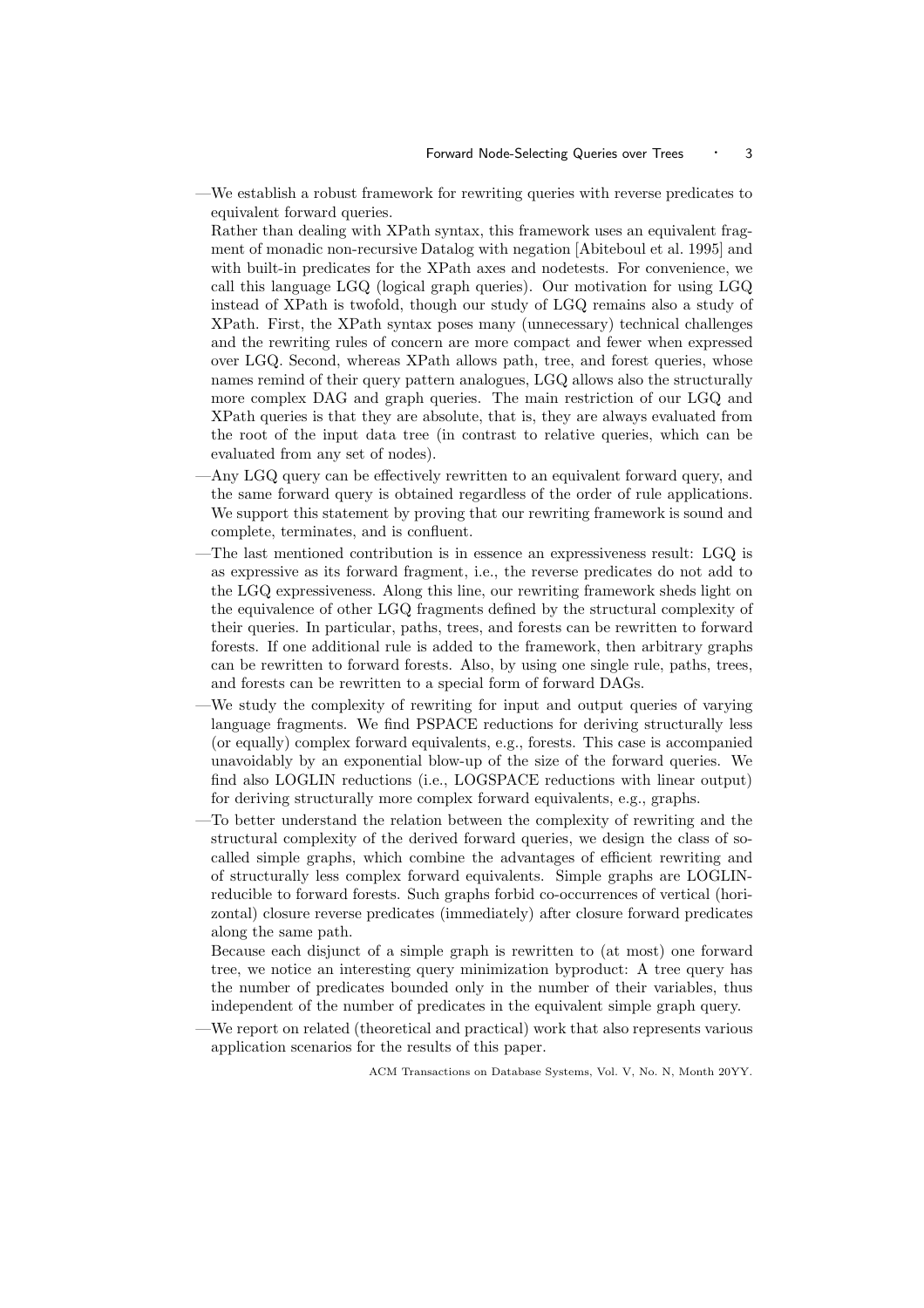- <sup>4</sup> · Dan Olteanu
- —An implementation of our rewriting framework adapted to XPath syntax is part of a publicly-available XPath rewriter used by the streaming XPath processor SPEX [Bry et al. 2005].

Structure of this article. Section 2 introduces the query language LGQ and the rewriting language LGQ→. Section 3 gives equivalence-preserving rewrite rules used in Section 4 to define three rewriting systems. These systems form the basis of our main expressiveness and complexity results given in Section 5. Section 6 details on work using our rewriting framework, and Section 7 concludes this article.

## 2. PRELIMINARIES

#### 2.1 Trees

We consider finite unranked ordered trees with labeled nodes and one distinguished unlabeled root node. Such trees are abstractions of XML documents, as exemplified in Figure 1. The text content of XML documents is modeled as special nodes with quoted labels. All labels are words over a finite alphabet.



Fig. 1. Excerpt of a journal archive.

## 2.2 Queries

XPath is the prime language for expressing node-selecting queries on trees. In the following, we call XPath the navigational fragment of XPath 1.0 with additional axes (see below for the extensional predicates defining the supported axes), where each query is an absolute path or arbitrarily nested unions or differences of absolute paths [Olteanu 2004]. The qualifiers are restricted to only contain paths (thus no path comparisons, disjunctions or negations of paths). Occasionally, we further extend XPath with identity-based equality.

This language represents another syntax for a fragment of monadic non-recursive Datalog with negation over tree structures [Olteanu 2004]. For convenience, we call this fragment LGQ (logical graph queries). We prefer LGQ syntax over XPath syntax, because LGQ allows us to express rewriting rules more compactly.

We assume in the following familiarity with XPath and Datalog and introduce only some necessary technical machinery. Please refer to [Abiteboul et al. 1995] for

ACM Transactions on Database Systems, Vol. V, No. N, Month 20YY.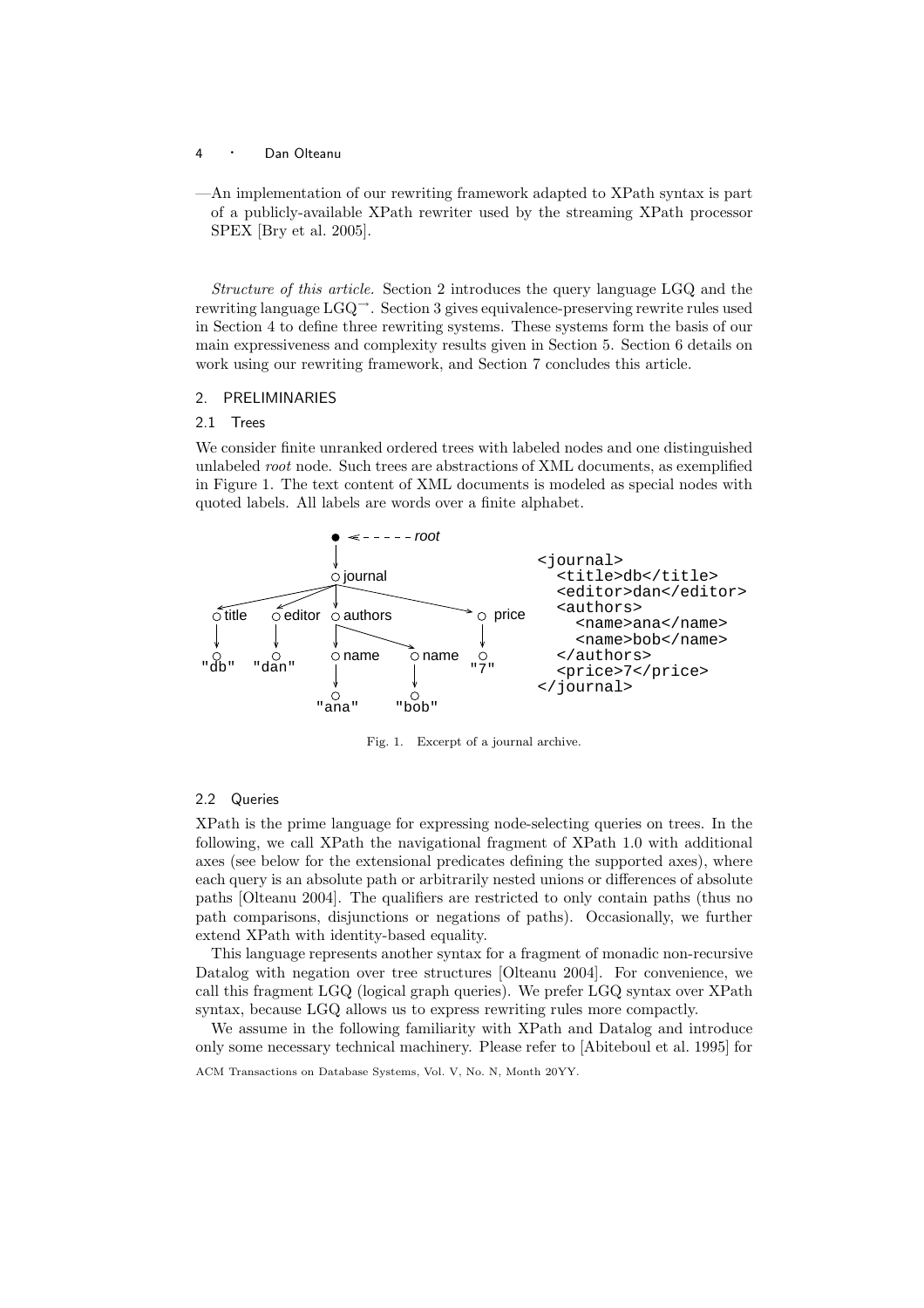Datalog, to [Gottlob et al. 2004] for monadic Datalog over tree structures, and to [Clark and DeRose 1999] for XPath.

For defining LGQ, we restrict monadic non-recursive Datalog by (1) allowing negation only on intensional (or user-defined) unary predicates, (2) defining our own set of extensional (or built-in) predicates over trees, and (3) considering only absolute formulas as bodies of query rules. We detail next on the last two points.

LGQ Predicates and Atoms. We consider the base binary predicates fstChild, nextSibl, and self: for two nodes n and m, fstChild $(n, m)$  holds if m is the first child of n, next Sibl(n, m) holds if m is the immediate next sibling of n, and self(n, m) holds if  $m$  is  $n$ .

For a base predicate  $\alpha$ , its transitive closure  $\alpha^+$  and its reflexive transitive closure  $\alpha^*$  are defined as usual by:

$$
\alpha^0 = \text{self}, \qquad \alpha^{n+1} = \alpha^n \circ \alpha, \qquad \alpha^+ = \bigcup_{n \in \mathbb{N} \backslash \{0\}} \alpha^n, \qquad \alpha^* = \bigcup_{n \in \mathbb{N}} \alpha^n.
$$

Note that  $\gamma = \alpha \circ \beta$  means  $\gamma(x, z) = \alpha(x, y) \wedge \beta(y, z)$ .

For the above base predicates and their closures, we consider also their inverses with appropriate names. Summing up, the following predicates are considered: self (equality), nextSibl (next sibling), nextSibl<sup>+</sup> (next siblings), nextSibl<sup>\*</sup> (next siblings or self), prevSibl =  $nextSibl^{-1}$  (previous sibling), prevSibl<sup>+</sup> =  $(nextSibl^{+})^{-1}$ (previous siblings), prevSibl<sup>\*</sup> =  $(nextSibl^*)^{-1}$  (previous siblings or self), fstChild (first child), child = fstChild ∘ nextSibl<sup>\*</sup> (children), child<sup>+</sup> (descendants), child<sup>\*</sup> (descendants or self), par = child<sup>-1</sup> (parent), par<sup>+</sup> = (child<sup>+</sup>)<sup>-1</sup> (ancestors), par<sup>\*</sup> =  $(\text{child}^*)^{-1}$  (ancestors or self).

We classify these predicates depending on the order and structural relations between the nodes of the contained pairs. If  $\alpha(n, m)$  holds, then the predicate  $\alpha$  is (1) *forward*, if m appears after n in document order,  $(2)$  reverse, if m appears before n in document order, (3) horizontal, if m is a sibling of n, or (4) vertical, if m is an ancestor or descendant of n. Exceptionally, the predicate self is considered forward.

Remark 2.1. Using these predicates, other existent XPath axes can be defined, e.g., foll = par\* ∘ nextSibl $^+$  ∘ child\* (followings) and prec = foll $^{-1}$  (precedings). Note that fstChild, nextSibl<sup>\*</sup>, and prevSibl<sup>\*</sup> do not have corresponding XPath 1.0 axes. However, they can be expressed using disjunction or positional filters.  $\Box$ 

The unary predicates of LGQ are represented by XPath nodetests and by intensional predicates. A *nodetest* is a construct from  $\{n, n_{\neq}, 't', 't'_{\neq}, \text{root}\},$  where  $n$  and 't' are words over a finite alphabet and root is a special keyword. The nodetest predicate  $n (n)$  holds for nodes whose label is (not) n. The root nodetest holds only for the root node. Examples of nodetests are a,  $a_{\neq}$ , 't', 't'<sub> $\neq$ </sub>, where the latter two are written in quotes and refer to text content. An intensional predicate is defined by a rule, where the head is a unary atom with that predicate and the body is a formula.

Example 2.2. Consider the LGQ query

 $Q_1(v) \leftarrow \text{root}(v_0) \wedge \text{child}(v_0, v_1) \wedge \text{child}(v_1, v_2) \wedge \text{par}(v_2, v) \wedge \text{journal}(v_1) \wedge \text{editor}(v_2)$ that defines the intensional predicate  $Q_1$  and makes use of three unary nodetest ACM Transactions on Database Systems, Vol. V, No. N, Month 20YY.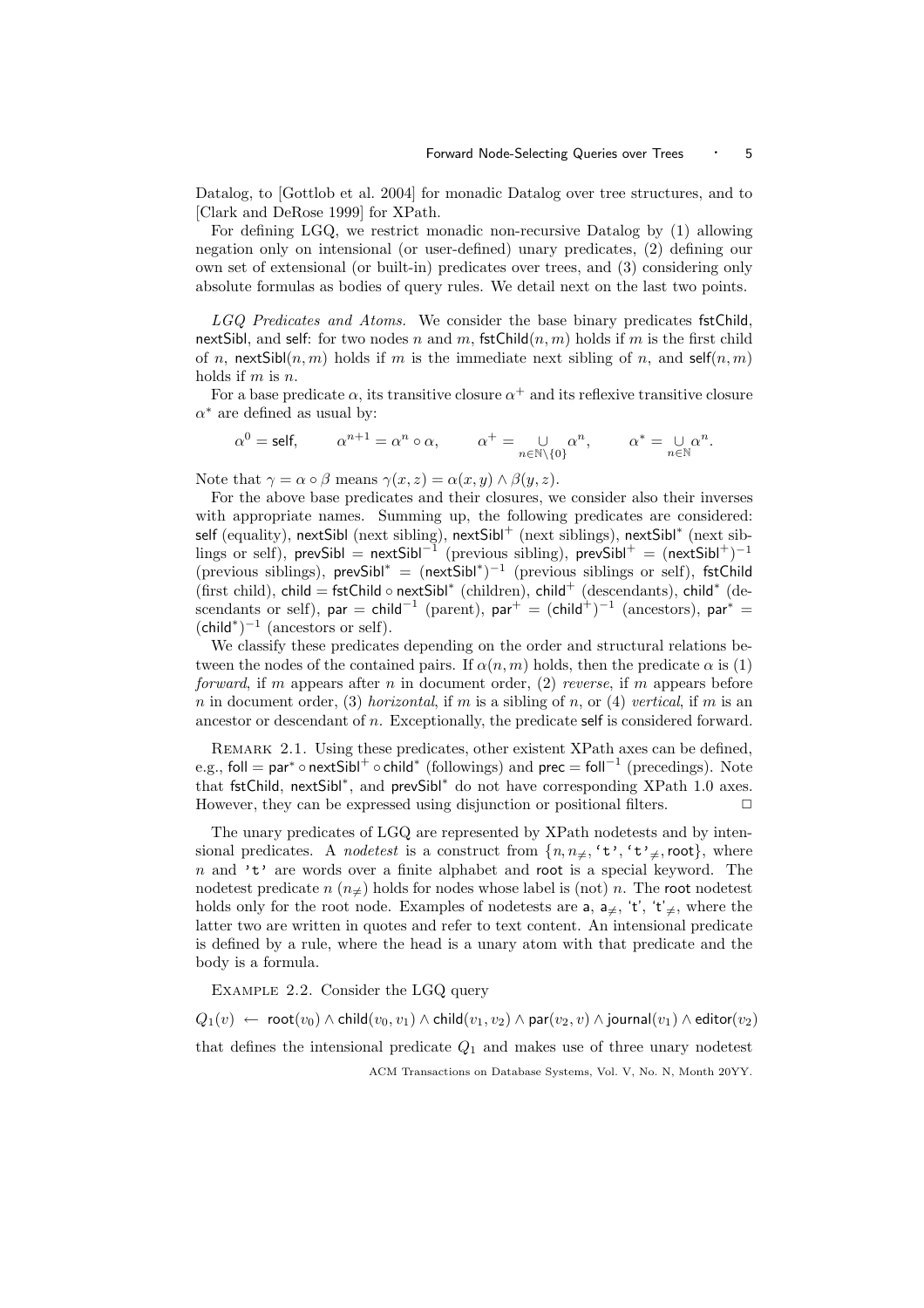predicates (root, journal, and editor) and of two distinct binary predicates (child and par). This query selects the parent nodes of editor nodes that are children of journal nodes, which in turn are children of the root node. For the tree of Figure 1,  $Q_1$  selects the journal node.

An LGQ formula is constructed using (nullary, unary, and binary) atoms and the standard connectives  $\wedge$  (and),  $\vee$  (or), and  $\neg$  (not). LGQ only allows negation on intensional predicates. An atom is constructed from a predicate and a set of variables. For example, the binary atom child $(v_1, v_2)$  uses the predicate child and the variables  $v_1$  and  $v_2$ . Unary atoms are constructed using nodetest and intensional predicates. There are two nullary atoms ⊥ and ⊤ useful for proofs and formula rewriting: ⊥ holds for no input tree, whereas ⊤ holds for any input tree.

Given a binary atom  $\alpha(v_1, v_2)$ ,  $v_1$  is a *source* variable and  $v_2$  is a *sink* variable. Given a conjunction of binary atoms, a *non*-source (non-sink) variable never appears as source (sink), and a multi-source (multi-sink) variable appears as source (sink) more than once. For a given rule, the variable occurring in the head is (implicitly) universally quantified, and all other variables in the body are (implicitly) existentially quantified.

Absolute Formulas. A formula is absolute, if (1) it has non-sink variables and (2) each non-sink variable has a root nodetest.

EXAMPLE 2.3. Consider again the query  $Q_1$  of Example 2.2. The query body consists of a single disjunct of binary and unary atoms. The variables  $v_1$  and  $v_2$  are both source and sink, and the variable v is only sink. The remaining variable  $v_0$ is the only non-sink variable and has a root nodetest. This makes the query body an absolute formula. Note that by dropping the root nodetest or any of the child atoms we obtain a formula that is not anymore absolute.  $\Box$ 

Path, Tree, DAG, and Graph Formulas. A conjunction of LGQ atoms admits an intuitive graphical representation, where the variables induce nodes and the binary predicates directed edges with corresponding labels (in case of closure) and orientation (vertical/horizontal). For example, nextSibl<sup>∗</sup> induces a horizontal edge from left to right with label  $*$ , whereas  $par^+$  induces a vertical bottom-up edge with label +. We fill in black the nodes corresponding to variables with root nodetests, and label each node with the nodetest (if any) of the corresponding variable.

The graphical representation of a formula with disjunction consists of the representations of each of its disjunct in disjunctive normal form. In case one of such conjunctions contains also a unary atom corresponding to a user-defined predicate, then the query body of that predicate is represented separately.

By analogy to their representations, formulas can be classified based on their structural complexities in paths, trees, forests, directed acyclic graphs (DAGs), and graphs. We also use the non-standard notion of single-join DAG to denote DAGs having distinct paths with at most one common sink node. Note that XPath queries are LGQ forests, and XPath queries with identity-based equality are singlejoin DAGs [Olteanu 2004].

EXAMPLE 2.4. Figure 2 shows graphically three formulas: (below k is root $(v_0) \wedge \text{child}(v_0, v_1) \wedge \text{child}(v_1, v_2) \wedge \text{journal}(v_1) \wedge \text{editor}(v_2))$ )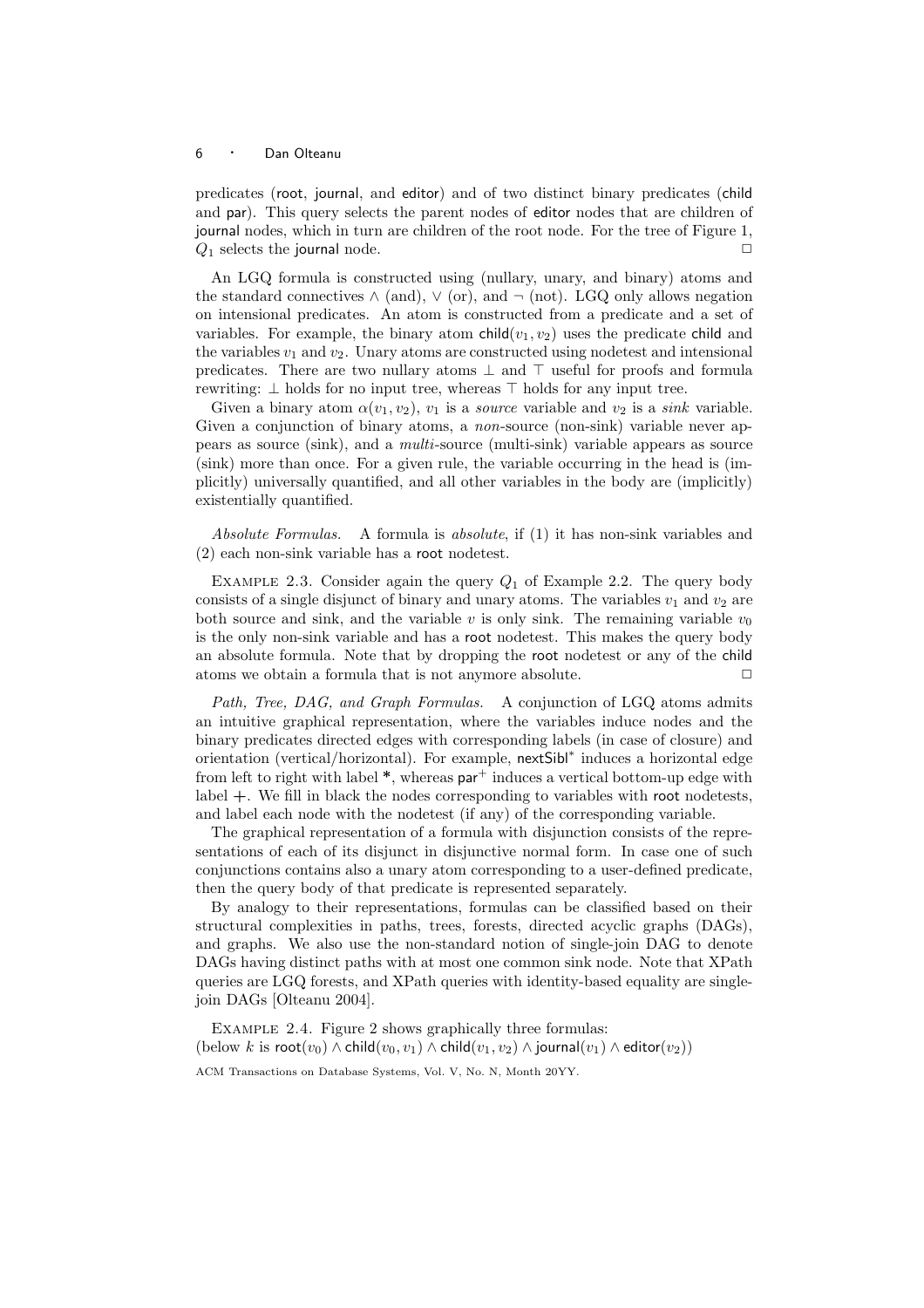

Fig. 2. Examples of graphical representations for LGQ formulas.

—the path  $p = k \wedge \text{par}(v_2, v)$ , which is the body of  $Q_1$  in Example 2.2, —the single-join DAG  $d = k \wedge \mathsf{root}(v') \wedge \mathsf{child}^*(v', v) \wedge \mathsf{child}(v, v_2)$ , and —the graph with two cycles  $g = k \wedge \text{child}^*(v_0, v) \wedge \text{child}(v, v_2) \wedge \text{par}^+(v_2, v_0)$ .

Each of the three formulas can induce a query with the distinguished variable  $v$ . Remarkably, although these queries have bodies with different structural complexities, they all select the same set of nodes as the query  $Q_1$  in Example 2.2.

Equivalence. We next define equivalence for LGQ formulas under the restriction that both formulas to test for equivalence have the same variables.

For a formula f and a tree T, an LGQ valuation maps each variable in f to a node in  $T$ , such that the formula obtained by replacing the variables in  $f$  by their mappings holds in  $T$ . A formula is *unsatisfiable* if for any tree it has no valuation. For example, the formula  $\perp$  is unsatisfiable.

Consider two formulas  $l$  and  $r$  with the same variables. Then  $l$  is contained in r, noted  $l \subseteq r$ , if for any input tree any valuation of l is also a valuation of r. The formulas l and r are equivalent, noted  $l \equiv r$ , if for any input tree they have the same valuations. It is easy to see that two formulas identical up to equivalent subformulas are equivalent. Two queries  $Q_1(v)$  and  $Q_2(v)$  are equivalent if their bodies are equivalent.

EXAMPLE 2.5. Consider the equivalent formulas  $l$  and  $r$  defined as follows:

 $l = \text{nextSibl}(v_1, v_2) \wedge \text{prevSibl}(v_2, v_3)$   $r = \text{nextSibl}(v_1, v_2) \wedge \text{self}(v_3, v_1)$ 

For both formulas, any non-empty valuation maps the variables  $v_1$ ,  $v_2$ , and  $v_3$  to nodes  $n_1$ ,  $n_2$ , and  $n_1$  respectively, such that  $n_2$  is the next sibling of  $n_1$ .

This syntactically restricted equivalence mostly suffices for the present article, because it is only used in conjunction with syntactic rewriting between equivalent formulas with the same variables. We further need two special equivalence cases between formulas and formulas either without variables (i.e.,  $\perp$  and  $\top$ ), or with exactly one more non-sink variable. We next discuss these cases.

EXAMPLE 2.6. Let  $l_1$  = next Sibl $(v_1, v_2) \wedge$  prev Sibl $(v_1, v_2)$ . Clearly,  $l_1$  is unsatisfiable, because a node can not be at the same time a preceding and a following sibling of another node. Thus  $l_1$  is equivalent to  $\perp$ .

The formula  $l_2 \vee \top$  is equivalent to  $\top$  for any  $l_2$ , because  $\top$  is always satisfiable.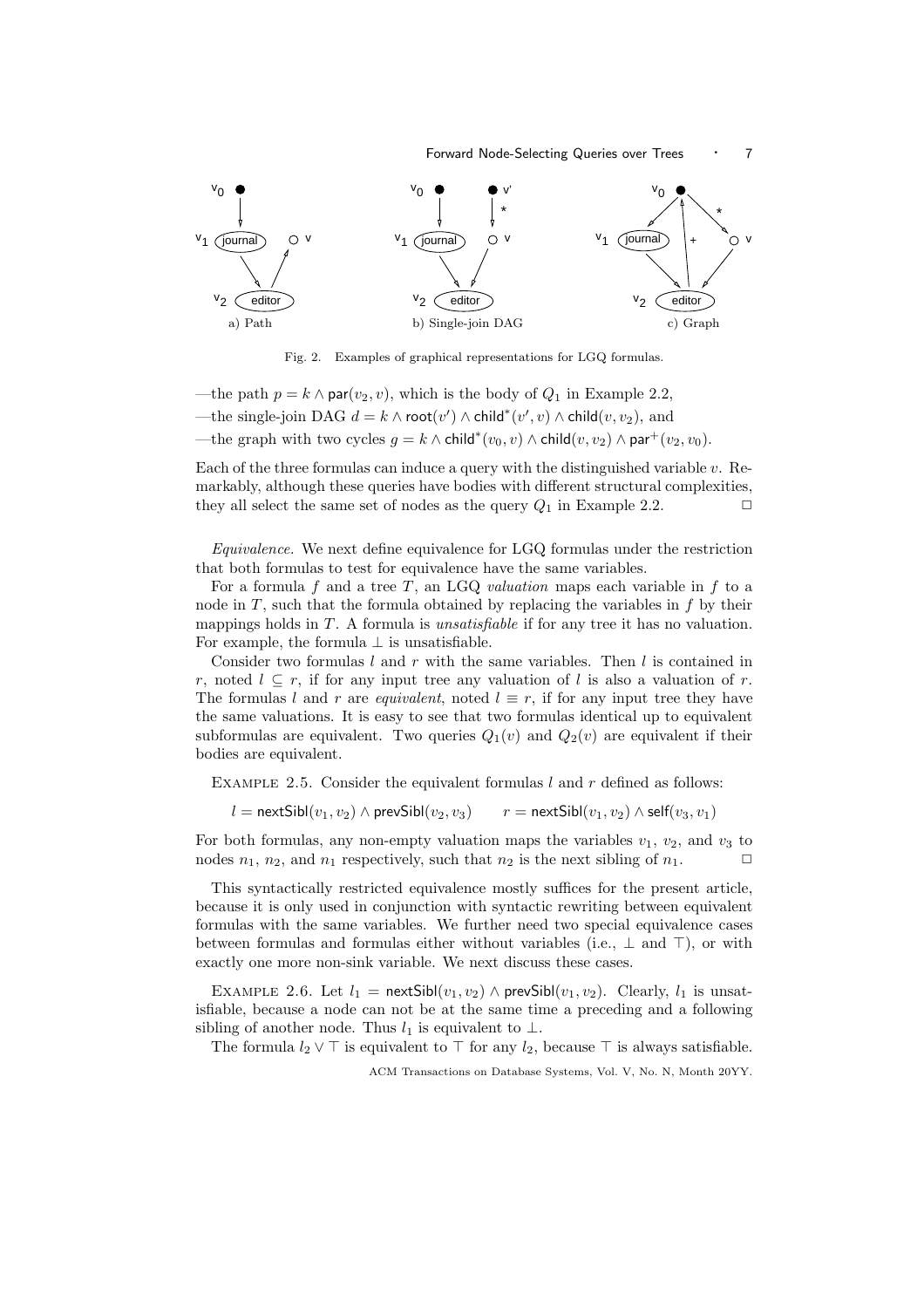Finally, consider a formula  $l_3$  and v one of its variables. Then, the formula  $r_3 = l_3 \wedge \text{child}^*(z, v) \wedge \text{root}(z)$ , where z is a new variable not occurring in  $l_3$ , is equivalent to  $l_3$ . This is because the formula child<sup>\*</sup> $(z, v) \wedge$  root $(z)$  just states that  $v$  can be mapped to any node in the input tree, thus its addition does not change the set of valuations for  $l_3$  and any input tree.

## 2.3 Rewritings

Term rewriting systems are widely used as a model of computation to relate syntax and semantics. This article adopts the terminology for term rewriting systems used in [Baader and Nipkow 1998].

In order to express identities and rewritings of LGQ formulas, we define a language of rewriting rules and identities LGQ<sup>→</sup>, similar to LGQ. LGQ<sup>→</sup> has two kinds of variables:

 $-$ variables ranging over LGQ formulas, written in upper case, e.g.,  $X, Y, Z$ ,

—variables ranging over LGQ variables, written in lower case and underlined, e.g.,  $x, y, z.$ 

Note that the LGQ variables are written in lower case and not underlined, thus different from  $LGQ^{\rightarrow}$  variables.

In  $LGQ^{\rightarrow}$ , the LGQ predicates are function symbols and LGQ formulas ground terms, i.e., terms without LGQ<sup>→</sup> variables. LGQ<sup>→</sup> has two binary predicates, the identity  $\approx$  and the rewrite  $\rightarrow$ , both written in infix form. In the LGQ<sup> $\rightarrow$ </sup> terms  $s \approx t$ and  $s \to t$ , the term s is the left-hand side (lhs) and t is the right-hand side (rhs).

A LGQ<sup>→</sup> substitution  $\sigma$  is a total mapping from LGQ<sup>→</sup> variables to LGQ formulas or variables denoted by (1)  $\{X_1 \mapsto s_1, \ldots, X_n \mapsto s_n\}$  indicating that the LGQ<sup>→</sup> variable  $X_i$  maps to the LGQ formula  $s_i$ , or (2)  $\{x_1 \mapsto s_1, \ldots, x_n \mapsto s_n\}$ indicating that the LGQ<sup>→</sup> variable  $x_i$  maps to the LGQ variable  $s_i$ . If  $\sigma$  maps an  $LGQ$ <sup> $\rightarrow$ </sup> variable to an LGQ formula or variable, then that LGQ formula or variable is the *image* of the LGQ<sup>→</sup> variable under  $\sigma$ . If an LGQ<sup>→</sup> variable X (or  $x_i$ ) is not in the domain of  $\sigma$ , then  $\sigma(X) = X$  (and  $\sigma(x_i) = x_i$ ); if  $f(t_1, t_2)$  is an LGQ<sup>-1</sup> term, then  $\sigma(f(t_1, t_2)) = f(\sigma(t_1), \sigma(t_2))$ . A substitution  $\sigma$  is a matching substitution of a LGQ<sup>→</sup> term l to an LGQ formula t, if  $\sigma(l) = t$ . Under a matching substitution, the instances of lhs and rhs of a rewrite rule are LGQ formulas.

A redex is an instance of the lhs of a rewrite rule under a matching substitution. Contracting the redex means replacing it with the corresponding instance of the rhs of the rule. The *application* of a rewrite rule  $\ln s \to r\ln s$  to an LGQ formula s means contracting a redex  $\sigma(lhs)$  in s to the rhs instance  $\sigma(rhs)$ , both under the matching substitution  $\sigma$ . A term s derives other term t, written  $s \stackrel{*}{\rightarrow} t$ , if t can be obtained from s after a finite (possibly empty) sequence of rewrites:  $s \rightarrow \cdots \rightarrow t$ . In this case, we say also that the term  $s$  is *reducible* (with respect to the relation  $\rightarrow$ ). If there is no term t such that  $s \stackrel{*}{\rightarrow} t$ , then s is *irreducible*. If  $s \stackrel{*}{\rightarrow} t$  and t is irreducible, then t is a *normal form* of s and we write  $s \rightarrow' t$ .

A term rewriting system  $(LGQ \rightarrow \rightarrow)$  is a finite set of rewrite rules and (possibly) identities on  $LGQ^{\rightarrow}$  terms. If identities are present, then they serve to specify rewriting modulo these identities (we detail later on this).

Termination. A term rewriting system is terminating if there are no infinite ACM Transactions on Database Systems, Vol. V, No. N, Month 20YY.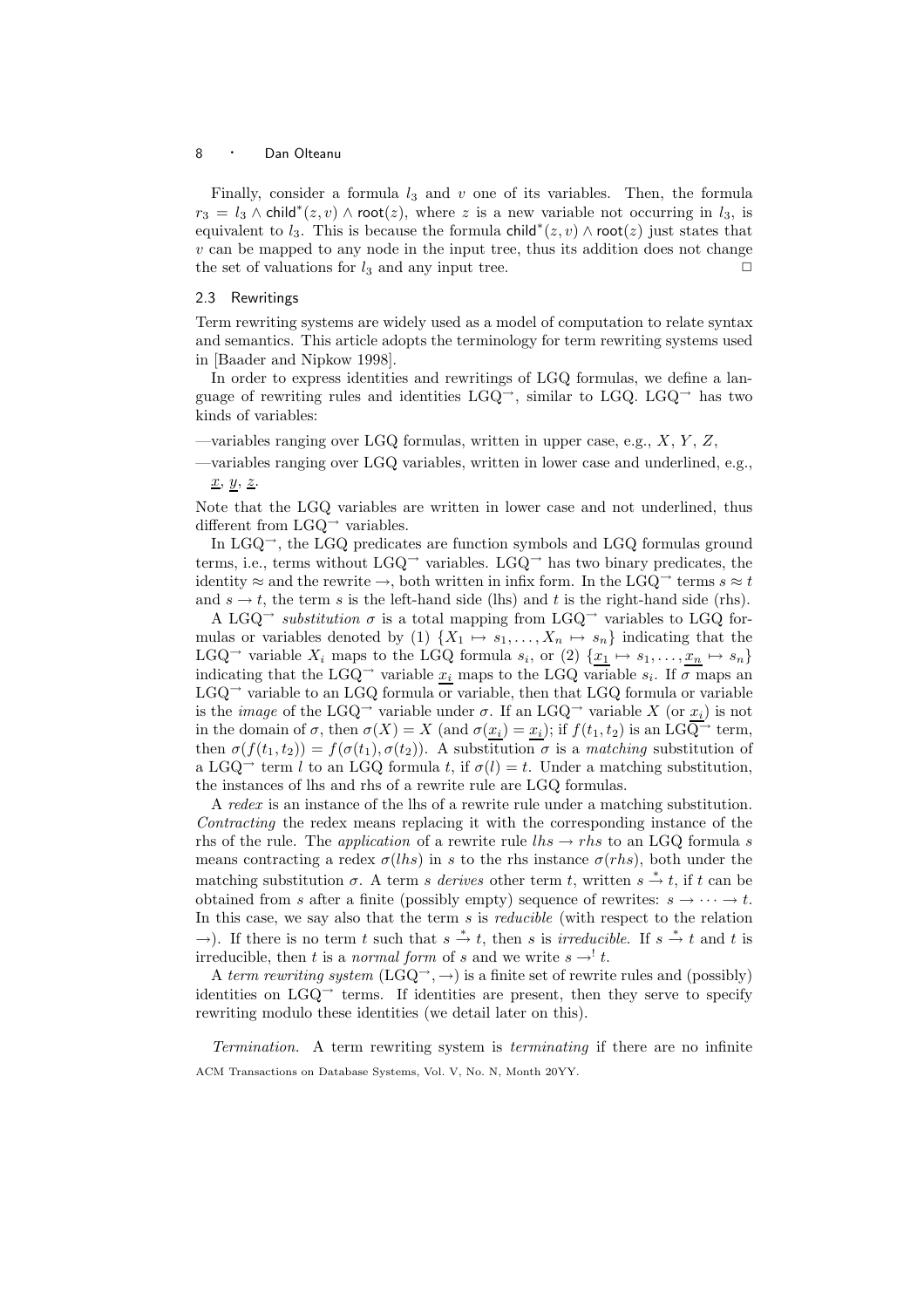derivations  $s_0 \to s_1 \to \cdots$ . The basic method to prove termination of  $(LGQ^{\rightarrow}, \rightarrow)$ is to embed it into another system  $(A, >)$  that is known to terminate. This requires a monotone mapping  $\phi$  from LGQ<sup>→</sup> to A, where lhs  $\rightarrow$  rhs implies  $\phi(lhs) > \phi(rhs)$ .

Confluence. Two terms x and y are *joinable* for a relation  $\rightarrow$ , written x  $\downarrow$  y, if there exists a term z such that  $x \stackrel{*}{\rightharpoonup} z \stackrel{*}{\rightharpoonup} y$ . A rewrite relation (and its system) is confluent if terms are joinable whenever they are derivable from a same term:

$$
y_1 \xrightarrow{*} x \xrightarrow{*} y_2 \Rightarrow y_1 \downarrow y_2
$$

In other words, confluent relations lead to the same irreducible term regardless of the order of rule applications.

A relation  $\rightarrow$  is *locally confluent* if terms are joinable whenever they are derivable in one step from a same term

$$
y_1 \leftarrow x \rightarrow y_2 \Rightarrow y_1 \downarrow y_2
$$

A rewrite relation is locally confluent if (but not only if) no lhs unifies with a non-variable subterm (except itself) of any lhs, taking into account that variables appearing in two rules (or in two instances of the same rule) are always treated as disjoint. In cases when the above requirement is not fulfilled, we get so-called critical pairs, i.e., pairs of different terms derivable in one step from a same term. Local confluence can be shown now by proving joinability of all critical pairs.

Confluence can be reduced to local confluence only for rewrite relations that terminate [Newman 1942]. Termination and confluence ensure the existence and uniqueness of normal forms.

Rewriting modulo AC-theory. The LGQ predicates  $\wedge$ ,  $\vee$ , and self are associative and commutative (AC). Such properties should be taken into account when applying rewrite rules. For example, the rewrite rule

$$
child(\underline{x}, y) \land \mathsf{prevSibl}(y, \underline{z}) \rightarrow child(\underline{x}, \underline{z}) \land \mathsf{nextSibl}(\underline{z}, y)
$$

should rewrite not only  $child(a, b) \wedge prevSibl(b, c)$  to  $child(a, c) \wedge nextSibl(c, b)$ , but also, as highly desired, prevSibl $(b, c) \wedge f \wedge \text{child}(a, b)$  to nextSibl $(c, b) \wedge \text{child}(a, c) \wedge f$ . Note that a syntactical matching fails in the latter case. What is needed is an equational matching that takes into account the AC properties of the ∧ predicate.

The AC properties of the LGQ predicates ∧,  $\vee$ , and self raise problems, because they can not be oriented into terminating rewrite rules. A common technique to accommodate them in the rewriting process is to consider rewriting modulo the AC-theory. More specifically, this article considers rewriting systems containing the following AC identities for  $\land$ ,  $\lor$ , and self ( $\alpha$  is any LGQ binary predicate):

| $X \wedge Y \approx Y \wedge X$                                         | $X \wedge (Y \wedge Z) \approx (X \wedge Y) \wedge Z$                                                                                             |
|-------------------------------------------------------------------------|---------------------------------------------------------------------------------------------------------------------------------------------------|
| $X \vee Y \approx Y \vee X$                                             | $X \vee (Y \vee Z) \approx (X \vee Y) \vee Z$                                                                                                     |
| $\textsf{self}(\underline{x},y) \approx \textsf{self}(y,\underline{x})$ | $\mathsf{self}(\underline{x},y) \wedge \alpha(y,\underline{z}) \approx \mathsf{self}(\underline{x},y) \wedge \alpha(\underline{x},\underline{z})$ |

## 3. EQUIVALENCE-PRESERVING REWRITE RULES

A query  $Q(v) \leftarrow f$  is rewritten to an equivalent forward query  $Q'(v) \leftarrow f'$  by rewriting the formula f, which represents the body of  $Q$ , to the equivalent forward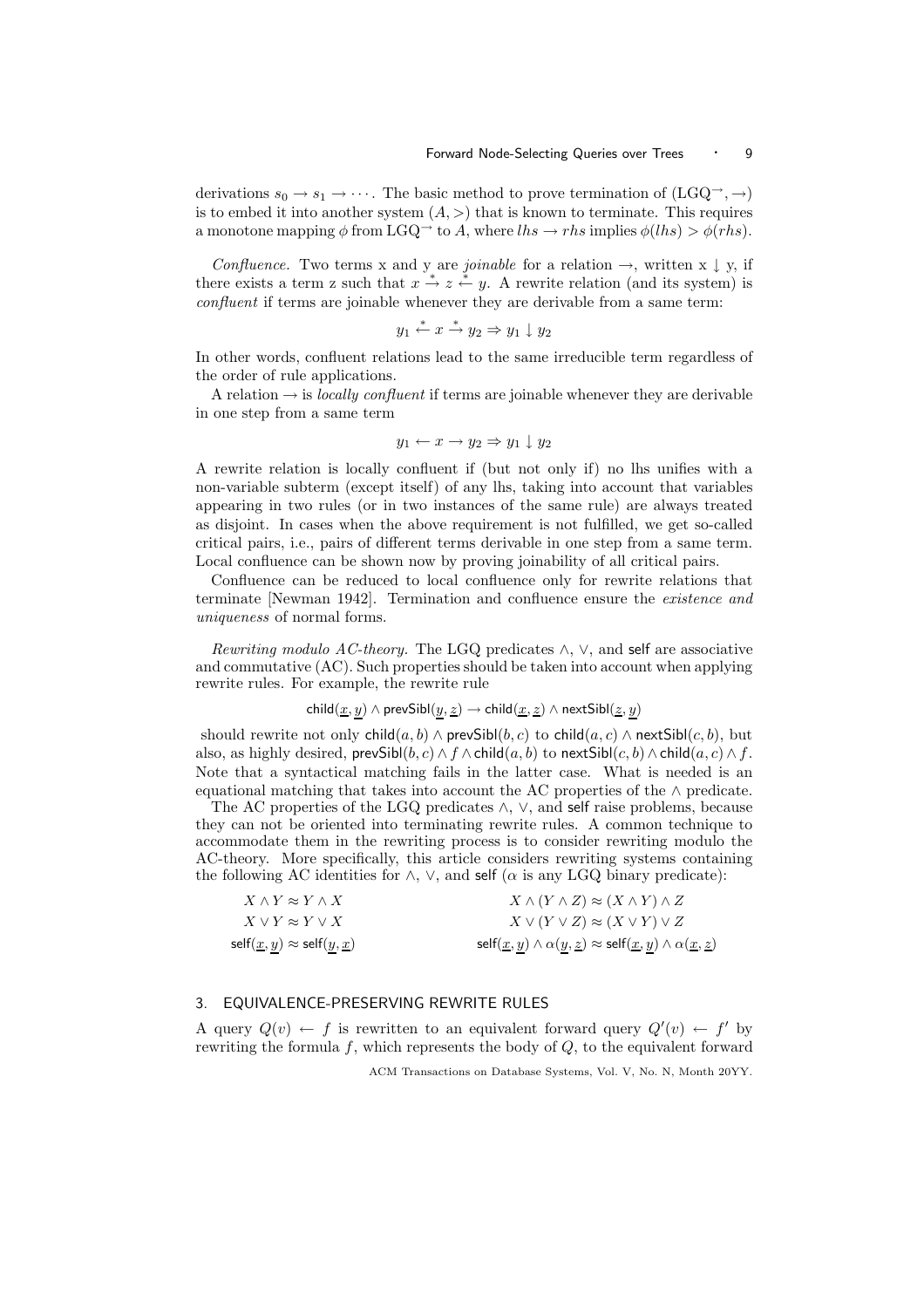formula  $f'$ , which represents the body of  $Q'$ . If f contains (possibly negated) userdefined predicates, then their bodies are rewritten as well.

We give next equivalence-preserving  $LGQ^{\rightarrow}$  rules for rewriting LGQ formulas.

#### 3.1 Rule adding single-join DAG Structure

We first consider a simple yet powerful equivalence-preserving rule, which can be used to rewrite any formula to an equivalent forward formula.

Lemma 3.1. The following rule rewrites formulas to equivalent formulas.

$$
\alpha(\underline{x}, \underline{y}) \to \alpha^{-1}(\underline{y}, \underline{x}) \wedge \text{child}^*(z, \underline{y}) \wedge \text{root}(z) \tag{1}
$$

The variable z is a fresh LGQ variable and  $\alpha$  is a reverse predicate.

PROOF. Let s be the input formula and t the result of rule application. Let also  $\sigma$  be an LGQ<sup>-3</sup> substitution,  $l = \alpha(\sigma(\underline{x}), \sigma(y))$  and  $r = \alpha^{-1}(\sigma(y), \sigma(\underline{x}))$ . Then,  $s \equiv t$  because (i)  $l \equiv r$ , (ii) s and t are identical up to the equivalent formulas l and r, and (iii) child<sup>\*</sup>( $z, \sigma(y)$ )  $\wedge$  root( $z$ ) does not restrict the possible mappings of  $\sigma(y)$ , for it just states that  $\sigma(y)$  can be bound to any node in the input data tree.  $\Box$ 

Using Rule (1), each reverse predicate is replaced by its forward counterpart and a dummy non-sink variable with a root nodetest is added to t to ensure that it is absolute. Note that in case the LGQ variable substituting  $\underline{x}$  is a sink of one atom in  $s$ , then it becomes multi-sink in  $t$ . This makes that  $t$  has at least the structure of a single-join DAG, even if s is a forest.

EXAMPLE 3.2. Consider the query  $Q_1$  from Example 2.2

 $Q_1(v) \leftarrow \text{root}(v_0) \wedge \text{child}(v_0, v_1) \wedge \text{child}(v_1, v_2) \wedge \text{par}(v_2, v) \wedge \text{journal}(v_1) \wedge \text{editor}(v_2)$ 

According to Rule  $(1)$ ,  $Q_1$  is equivalent to

$$
FQ_1(v) \leftarrow \text{root}(v_0) \land \text{child}(v_0, v_1) \land \text{child}(v_1, v_2) \land \text{child}(v, v_2) \land \text{child}^*(v', v) \land \\ \text{root}(v') \land \text{journal}(v_1) \land \text{editor}(v_2).
$$

The bodies of  $Q_1$  and  $FQ_1$  are depicted in Figures 2a) and 2b) respectively.

Using XPath syntax,  $Q_1$  is /child::journal/child::editor/parent::node() and  $FQ_1$  is  $\ket{\text{descendant-or-self::node}}$  [child::node() ==  $\ket{\text{child::journal/cchild::editor}}$  .  $\Box$ 

Remark 3.3. Rule (1) can also be expressed using XPath with identity-based equality  $=$  [Olteanu et al. 2002]. Let P be a rule variable standing for a relative path,  $N$  a nodetest holder,  $R$  a reverse axis, and  $F$  its symmetrical forward.

> $/ P/R::N \rightarrow /$ descendant-or-self:: $N[F::node() == /P]$  $P[R:N] \rightarrow P[\text{/descendant-or-self: } N/F::\text{node}() == \text{self::} \text{node}()]$

The above two rules using XPath syntax are harder to grasp than Rule (1): Due to XPath syntax, the rules have to consider (1) both cases of reverse predicates inside and outside filters (because XPath filters are syntactically delimited by square brackets), and (2) additional nodetest predicates. In LGQ the subformulas corresponding to XPath filters are not explicitly marked, and the nodetest predicates are not necessary for expressing the rule and therefore not present.  $\Box$ 

ACM Transactions on Database Systems, Vol. V, No. N, Month 20YY.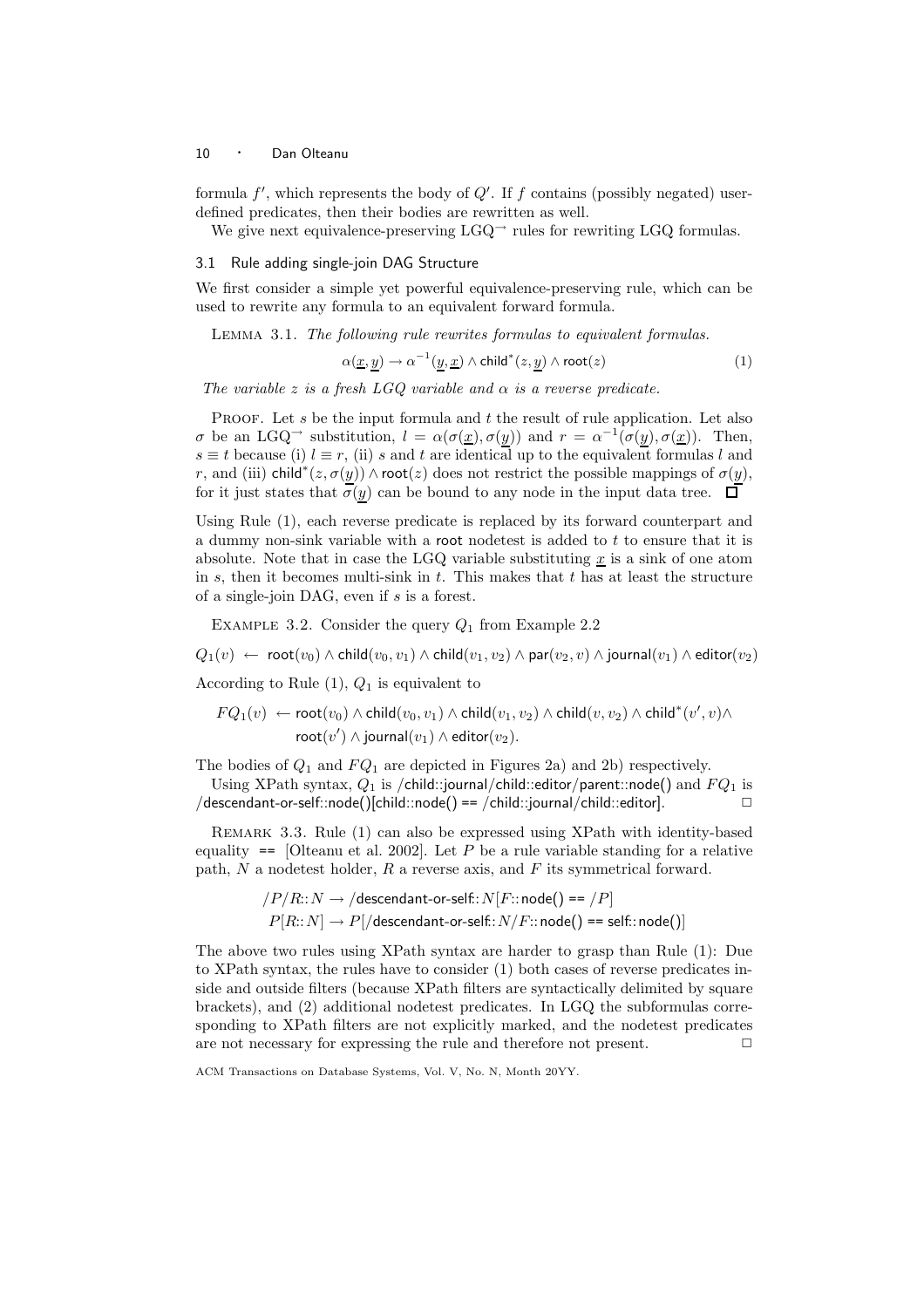#### 3.2 Rules preserving Tree Structure

We next consider equivalence-preserving rules that can be used to rewrite any formula to an equivalent forward formula, such that the latter does not have more multi-sink variables than the former. This ensures that forest formulas are rewritten to forest forward equivalents.

In contrast to Rule (1), these new rules exploit the treeness of the input data and the relationships between the various forward and reverse predicates taken pairwise. Lemma 3.4 gives 20 such rules, representing each possible combination of the forward predicates fstChild, child, child<sup>+</sup>, nextSibl, and nextSibl<sup>+</sup>, and the reverse predicates par,  $par^+$ , prevSibl, and prevSibl<sup>+</sup>. Note that the combinations of the predicate self with other predicates are already covered by the AC-identities defined in Section 2.3. The reflexive transitive closure predicates are safely left out of discussion because they are reducible to the above cases as follows:

$$
\alpha^*(\underline{x}, \underline{y}) \to (\alpha^+(\underline{x}, \underline{y}) \vee \text{self}(\underline{x}, \underline{y})). \tag{2}
$$

#### Lemma 3.4. The rules of Figure 3 rewrite formulas to equivalent formulas.

PROOF. Let s be the input formula and t the result of a rule application. For an instance  $l \to r$  of each Rule (3) through (22) under an LGQ<sup>→</sup> substitution  $\sigma = {\underline{x} \mapsto x, y \mapsto y, \underline{z} \mapsto z}$ , we show that (i)  $l \equiv r$ , and (ii)  $s \equiv t$ , where t is obtained by replacing  $l$  by  $r$  in  $s$ .

We use the following implications and equivalences, where  $h$  is a horizontal predicate,  $v_1, v_2 \in \{\text{fstChild}, \text{child}\}, \text{and } \alpha \text{ is any binary predicate: }$ 

| $v_1(y,x) \wedge v_2(z,x) \Rightarrow \text{self}(y,z)$       | (Treeness) | (a) |
|---------------------------------------------------------------|------------|-----|
| $nextSibl(y, x) \wedge nextSibl(z, x) \Rightarrow self(y, z)$ | (Treeness) | (b) |
| $h(x, y) \Rightarrow$ child $(z, x) \wedge$ child $(z, y)$    | (Sibling)  | (c) |

$$
\alpha^{+}(x, y) \equiv \alpha^{*}(x, z) \wedge \alpha(z, y) \qquad (Closure) \qquad (d)
$$

Note that the variables appearing on the left-side of  $\Rightarrow$  or  $\equiv$  are universally quantified, whereas the others are existentially quantified.

Rules (3) and (4) are similar. We only prove Rule (3).

$$
\operatorname{child}(x,y) \land \operatorname{par}(y,z) \equiv \operatorname{child}(x,y) \land \operatorname{child}(z,y) \stackrel{a}{=} \operatorname{child}(x,y) \land \operatorname{child}(z,y) \land \operatorname{self}(x,z) \\ \equiv \operatorname{child}(z,y) \land \operatorname{self}(x,z).
$$

Rule (5).

$$
\begin{aligned} \mathsf{child}^+(x,y)\wedge \mathsf{par}(y,z) &\stackrel{d}{=} \mathsf{child}^*(x,p)\wedge \mathsf{child}(p,y)\wedge \mathsf{child}(z,y) \\ &\stackrel{a}{=} \mathsf{self}(p,z)\wedge \mathsf{child}^*(x,z)\wedge \mathsf{child}(z,y) \equiv \mathsf{child}^*(x,z)\wedge \mathsf{child}(z,y). \end{aligned}
$$

Rules (6) and (7) are similar. We only prove Rule (6).

 $nextSibl(x, y) \wedge par(y, z) \equiv nextSibl(x, y) \wedge child(z, y)$ 

a

$$
\stackrel{c}{\equiv} \mathsf{nextSibl}(x,y) \land \mathsf{child}(z,y) \land \mathsf{child}(p,x) \land \mathsf{child}(p,y)
$$

$$
\stackrel{a}{\equiv} \mathsf{nextSibl}(x, y) \wedge \mathsf{child}(z, y) \wedge \mathsf{child}(z, x) \wedge \mathsf{self}(p, y)
$$

$$
\equiv \mathsf{nextSibl}(x, y) \land \mathsf{child}(z, x) \equiv \mathsf{nextSibl}(x, y) \land \mathsf{par}(x, z).
$$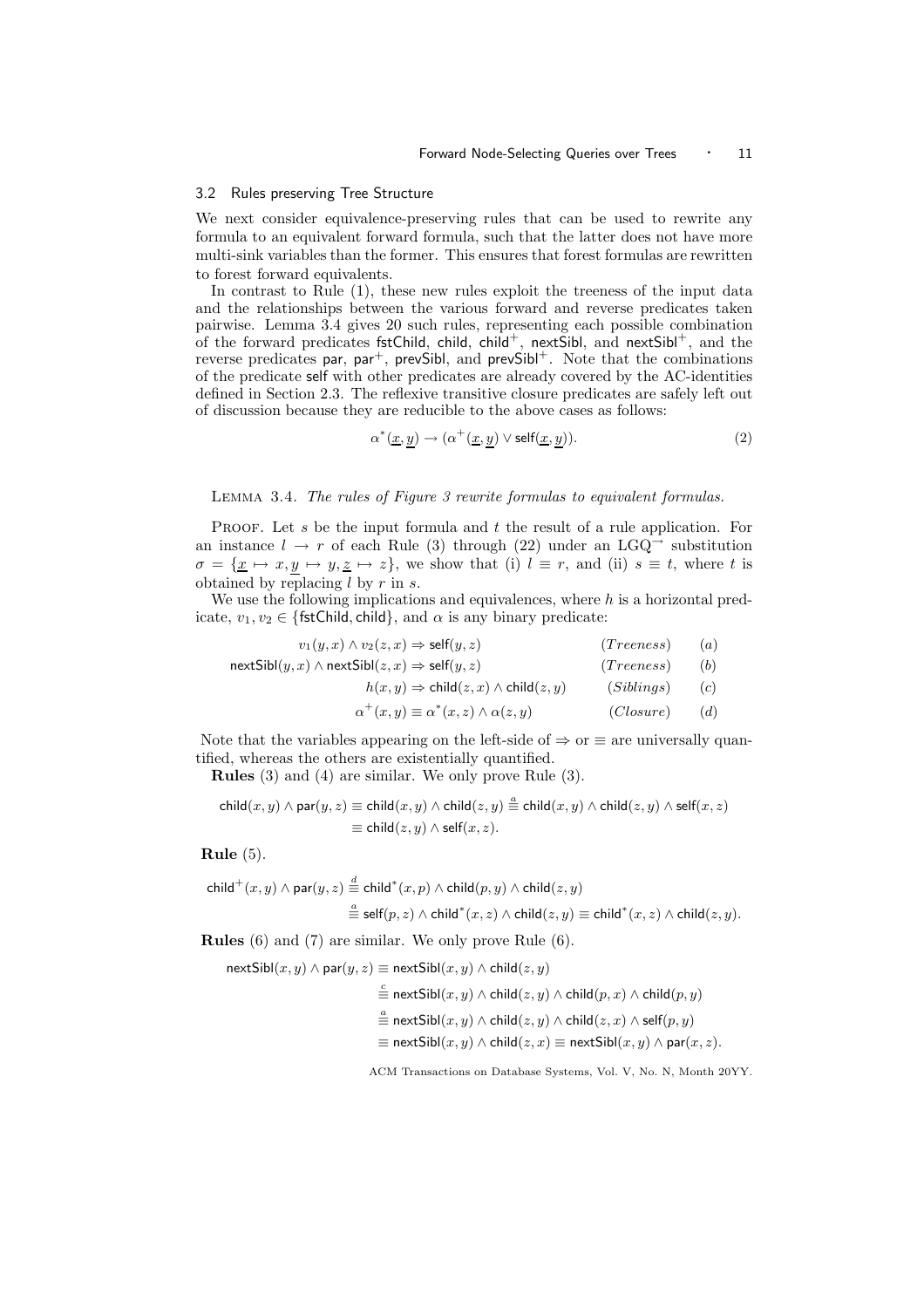| $\mathsf{fstChild}(\underline{x},\underline{y}) \wedge \mathsf{par}(\underline{y},\underline{z}) \rightarrow \mathsf{self}(\underline{x},\underline{z}) \wedge \mathsf{fstChild}(\underline{z},\underline{y})$            | (3)  |
|---------------------------------------------------------------------------------------------------------------------------------------------------------------------------------------------------------------------------|------|
| $\mathsf{child}(\underline{x},\underline{y})\wedge \mathsf{par}(\underline{y},\underline{z})\to \mathsf{self}(\underline{x},\underline{z})\wedge \mathsf{child}(\underline{z},\underline{y})$                             | (4)  |
| $\mathsf{child}^+(\underline{x},\underline{y})\wedge \mathsf{par}(\underline{y},\underline{z})\to \mathsf{child}^*(\underline{x},\underline{z})\wedge \mathsf{child}(\underline{z},\underline{y})$                        | (5)  |
| $\mathsf{nextSibl}(\underline{x},\underline{y})\land\mathsf{par}(\underline{y},\underline{z})\to\mathsf{nextSibl}(\underline{x},\underline{y})\land\mathsf{par}(\underline{x},\underline{z})$                             | (6)  |
| $\mathsf{nextSibl}^+(\underline{x},\underline{y})\wedge \mathsf{par}(\underline{y},\underline{z})\to \mathsf{nextSibl}^+(\underline{x},\underline{y})\wedge \mathsf{par}(\underline{x},\underline{z})$                    | (7)  |
| $\mathsf{fstChild}(\underline{x},\underline{y})\wedge\mathsf{par}^+(\underline{y},\underline{z})\rightarrow (\mathsf{fstChild}(\underline{x},\underline{y})\wedge\mathsf{par}^+(\underline{x},\underline{z})$             | (8)  |
| $\vee$ fstChild $(\underline{x},\underline{y})\wedge \text{self}(\underline{x},\underline{z}))$                                                                                                                           |      |
| $\mathsf{child}(\underline{x},\underline{y})\wedge \mathsf{par}^+(\underline{y},\underline{z})\to (\mathsf{child}(\underline{x},\underline{y})\wedge \mathsf{par}^+(\underline{x},\underline{z})$                         | (9)  |
| $\vee$ $\mathsf{child}(\underline{x},\underline{y}) \wedge \mathsf{self}(\underline{x},\underline{z}))$                                                                                                                   |      |
| $\mathsf{child}^+(\underline{x},\underline{y}) \wedge \mathsf{par}^+(\underline{y},\underline{z}) \rightarrow (\mathsf{child}^+(\underline{x},\underline{y}) \wedge \mathsf{par}^+(\underline{x},\underline{z})$          | (10) |
| $\vee$ child <sup>*</sup> ( <u>x</u> , <u>z</u> ) $\wedge$ child <sup>+</sup> ( <u>z</u> , y))                                                                                                                            |      |
| $\mathsf{nextSibl}(\underline{x},\underline{y}) \land \mathsf{par}^+(\underline{y},\underline{z}) \to \mathsf{nextSibl}(\underline{x},\underline{y}) \land \mathsf{par}^+(\underline{x},\underline{z})$                   | (11) |
| $\mathsf{nextSibl}^+(\underline{x},\underline{y})\wedge \mathsf{par}^+(\underline{y},\underline{z})\to \mathsf{nextSibl}^+(\underline{x},\underline{y})\wedge \mathsf{par}^+(\underline{x},\underline{z})$                | (12) |
| $\mathsf{fstChild}(\underline{x},\underline{y}) \wedge \mathsf{prevSibl}(\underline{y},\underline{z}) \rightarrow \bot$                                                                                                   | (13) |
| $\mathsf{child}(\underline{x},\underline{y}) \wedge \mathsf{prevSibl}(\underline{y},\underline{z}) \rightarrow \mathsf{child}(\underline{x},\underline{z}) \wedge \mathsf{nextSibl}(\underline{z},\underline{y})$         | (14) |
| $\mathsf{child}^+(\underline{x},\underline{y}) \wedge \mathsf{prevSibl}(\underline{y},\underline{z}) \rightarrow \mathsf{child}^+(\underline{x},\underline{z}) \wedge \mathsf{nextSibl}(\underline{z},\underline{y})$     | (15) |
| $\mathsf{nextSibl}(\underline{x},\underline{y}) \wedge \mathsf{prevSibl}(\underline{y},\underline{z}) \rightarrow \mathsf{self}(\underline{x},\underline{z}) \wedge \mathsf{nextSibl}(\underline{z},\underline{y})$       | (16) |
| $\mathsf{nextSibl}^+(\underline{x},\underline{y})\wedge\mathsf{prevSibl}(\underline{y},\underline{z})\to \mathsf{nextSibl}^*(\underline{x},\underline{z})\wedge\mathsf{nextSibl}(\underline{z},\underline{y})$            | (17) |
| ${\sf fstChild}(\underline{x},\underline{y})\wedge {\sf prevSibl}^+(\underline{y},\underline{z})\to \bot$                                                                                                                 | (18) |
| child $(\underline{x}, \underline{y}) \wedge$ prevSibl <sup>+</sup> $(\underline{y}, \underline{z}) \rightarrow$ child $(\underline{x}, \underline{z}) \wedge$ nextSibl <sup>+</sup> $(\underline{z}, \underline{y})$     | (19) |
| $\mathsf{child}^+(\underline{x},\underline{y}) \wedge \mathsf{prevSibl}^+(\underline{y},\underline{z}) \rightarrow \mathsf{child}^+(\underline{x},\underline{z}) \wedge \mathsf{nextSibl}^+(\underline{z},\underline{y})$ | (20) |
| $\mathsf{nextSibl}(\underline{x},\underline{y})\wedge\mathsf{prevSibl}^+(\underline{y},\underline{z})\to(\mathsf{nextSibl}(\underline{x},\underline{y})\wedge\mathsf{prevSibl}^+(\underline{x},\underline{z})$            | (21) |
| $\vee$ nextSibl $(\underline{x},\underline{y})\wedge \mathsf{self}(\underline{x},\underline{z}))$                                                                                                                         |      |
| ${\sf nextSibl}^+(\underline{x},\underline{y})\wedge {\sf prevSibl}^+(\underline{y},\underline{z})\to ({\sf nextSibl}^+(\underline{x},\underline{y})\wedge {\sf prevSibl}^+(\underline{x},\underline{z})$                 | (22) |
| ∨ nextSibl <sup>*</sup> ( $\underline{x}, \underline{z}$ ) ∧ nextSibl <sup>+</sup> ( $\underline{z}, y$ ))                                                                                                                |      |

Fig. 3. Equivalence-preserving rules for paths of one forward and one reverse atom.

Rules (8) and (9) are similar. We only prove Rule (9).

$$
\begin{aligned} \mathsf{child}(x,y)\wedge \mathsf{par}^+(y,z)\wedge \equiv \mathsf{child}^+(z,y)\wedge \mathsf{par}(y,x) \stackrel{+}{=} \mathsf{child}^*(z,x)\wedge \mathsf{child}(x,y) \\ &\stackrel{d}{=} \mathsf{child}^+(z,x)\wedge \mathsf{child}(x,y)\vee \mathsf{self}(z,x)\wedge \mathsf{child}(x,y) \\ &\equiv \mathsf{par}^+(x,z)\wedge \mathsf{child}(x,y)\vee \mathsf{self}(x,z)\wedge \mathsf{child}(x,y). \end{aligned}
$$

Equivalence  $(+)$  holds due to Rule  $(5)$ .

**Rule** (10). We next denote the left-right depth-first preorder relation by  $\ll$ . Consider a valuation  $\tau$  for child<sup>+</sup>(x, y)  $\land$  par<sup>+</sup>(y, z). Then, the mappings of the variables  $x, y$ , and  $z$  are along a same path from the root and there is a partial order between them:  $\tau(x) \ll \tau(y)$ ,  $\tau(z) \ll \tau(y)$ . The possibilities for the order between  $\tau(x)$  and  $\tau(z)$  are (1)  $\tau(z) \ll \tau(x)$ , (2)  $\tau(x) = \tau(z)$ , and (3)  $\tau(x) \ll \tau(z)$ . This reads also (1)  $\tau(z)$  is an ancestor of  $\tau(x)$ , (2)  $\tau(x)$  is the same as  $\tau(z)$ , (3)  $\tau(x)$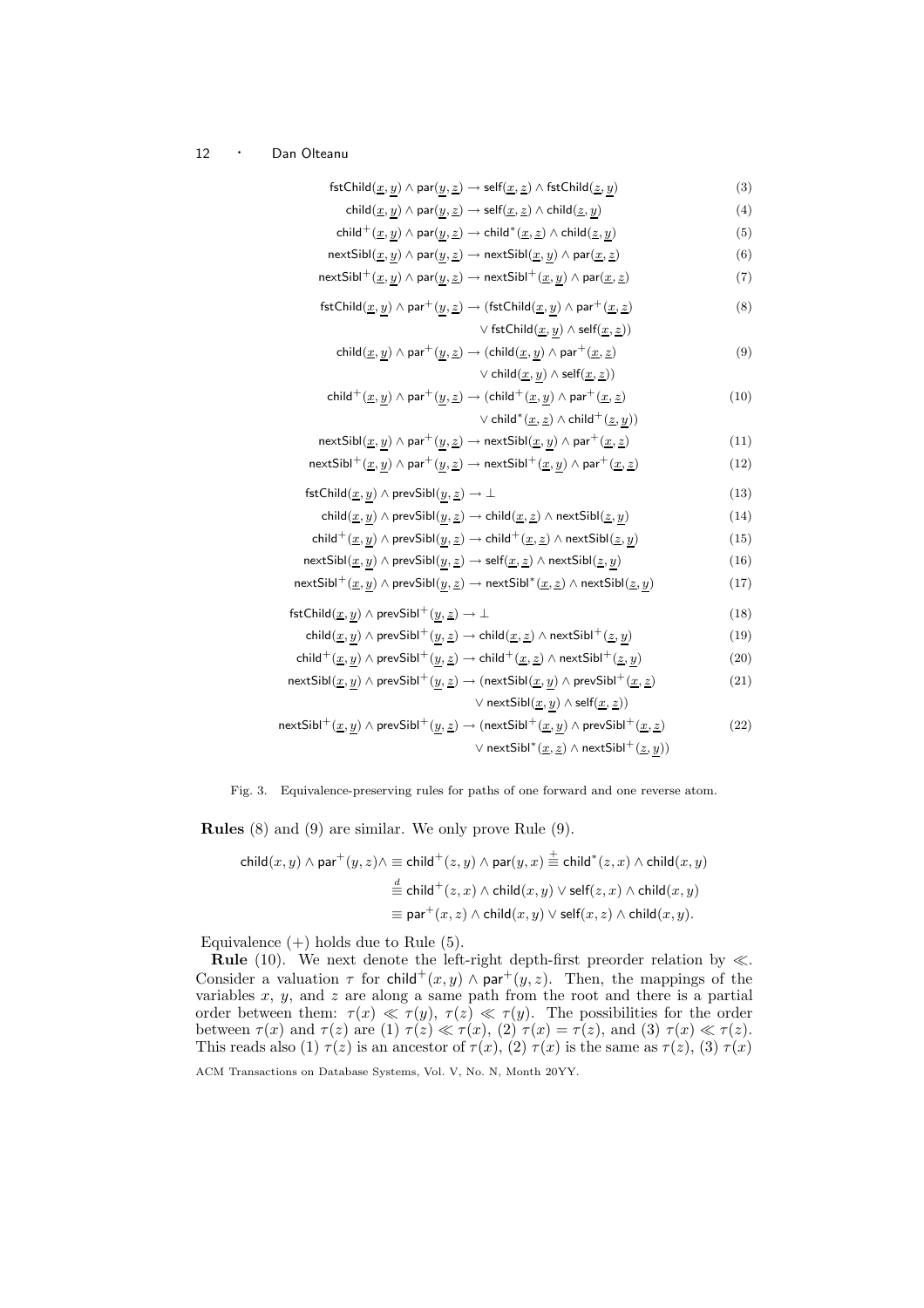is an ancestor of  $\tau(z)$ . Thus  $\tau(z)$  lies between  $\tau(x)$  and  $\tau(y)$ . The LGQ encoding of all these possibilities is:

$$
\text{child}^+(x,y) \land \text{par}^+(x,z) \lor \text{child}^+(x,y) \land \text{self}(x,z) \lor \text{child}^+(x,z) \land \text{child}^+(z,y) \\ \equiv \text{child}^+(x,y) \land \text{par}^+(x,z) \lor \text{child}^+(x,z) \land \text{child}^+(z,y).
$$

Rules (11) and (12) are similar. We only prove Rule (11).

$$
\begin{aligned} \text{nextSibl}(x,y)\wedge\text{par}^+(y,z) &\stackrel{\mathbf{b}}{=} \text{nextSibl}(x,y)\wedge\text{child}(p,x)\wedge\text{child}(p,y)\wedge\text{par}^+(y,z) \\ &\stackrel{\text{d}}{=} \text{nextSibl}(x,y)\wedge\text{child}(p,x)\wedge\text{child}(p,y)\wedge\text{par}^*(r,z)\wedge\text{par}(y,r) \\ &\stackrel{\text{d}}{=} \text{nextSibl}(x,y)\wedge\text{child}(p,x)\wedge\text{child}(p,y)\wedge\text{par}^*(r,z)\wedge\text{child}(r,y) \\ &\stackrel{\text{d}}{=} \text{self}(p,r)\wedge\text{nextSibl}(x,y)\wedge\text{child}(r,x)\wedge\text{child}(r,y)\wedge\text{par}^+(x,z) \\ &\stackrel{\text{d}}{=} \text{self}(p,r)\wedge\text{nextSibl}(x,y)\wedge\text{child}(r,y)\wedge\text{par}^+(x,z) \\ &\stackrel{\text{d}}{=} \text{nextSibl}(x,y)\wedge\text{par}^+(x,z). \end{aligned}
$$

**Rule** (13) follows from the definition of  $fstChild(n, m)$ : m is the first child of n, thus fstChild $(x, y) \wedge$  prevSibl $(y, z) \equiv \perp$ .

Rule (14).

child $(x, y) \wedge$  prevSibl $(y, z) \equiv$ child $(x, y) \wedge$  nextSibl $(z, y)$  $\stackrel{c}{\equiv}$  child $(x,y)\wedge$  next $\mathsf{Sibl}(z,y)\wedge \mathsf{child}(p,z)\wedge \mathsf{child}(p,y)$  $\stackrel{a}{\equiv}$  self $(p,x)\wedge$  child $(x,z)\wedge$  next ${\sf Sibl}(z,y)\wedge$  child $(x,y)$  $\equiv$  child $(x, z) \wedge$  nextSibl $(z, y)$ .

Rule (15).

$$
\begin{aligned} \mathsf{child}^+(x,y)\wedge\mathsf{prevSibl}(y,z)\overset{d}{=}\mathsf{child}^*(x,p)\wedge\mathsf{child}(p,y)\wedge\mathsf{nextSibl}(z,y)\\ \overset{c}{=}\mathsf{child}^*(x,p)\wedge\mathsf{child}(p,y)\wedge\mathsf{nextSibl}(z,y)\wedge\mathsf{child}(r,z)\wedge\mathsf{child}(r,y)\\ \overset{d}{=}\mathsf{self}(p,r)\wedge\mathsf{child}^*(x,r)\wedge\mathsf{child}(r,y)\wedge\mathsf{nextSibl}(z,y)\wedge\mathsf{child}(r,z)\\ \overset{d}{=}\mathsf{child}^+(x,z)\wedge\mathsf{nextSibl}(z,y).\end{aligned}
$$

Rule (16).

 ${\sf nextSibl}(x,y)\wedge {\sf prevSibl}(y,z) \equiv {\sf nextSibl}(x,y) \wedge {\sf nextSibl}(z,y) \stackrel{b}{\equiv} {\sf nextSibl}(z,y) \wedge {\sf self}(x,z).$ 

All remaining rules have proofs similar to some other rules discussed above. More precisely,  $(17)$  is similar to  $(5)$ ,  $(18)$  to  $(13)$ ,  $(19)$  to  $(14)$ ,  $(20)$  to  $(15)$ ,  $(21)$  to  $(9)$ , and (22) to (10).

The second part of the proof follows from the fact that  $s$  and  $t$  are either identical up to l and r respectively, or t is  $\bot$ .  $\Box$ 

Example 3.5. Consider again the LGQ path query from Example 3.2

 $Q_1(v) \leftarrow \text{root}(v_0) \wedge \text{child}(v_0, v_1) \wedge \text{child}(v_1, v_2) \wedge \text{par}(v_2, v) \wedge \text{journal}(v_1) \wedge \text{editor}(v_2)$ ACM Transactions on Database Systems, Vol. V, No. N, Month 20YY.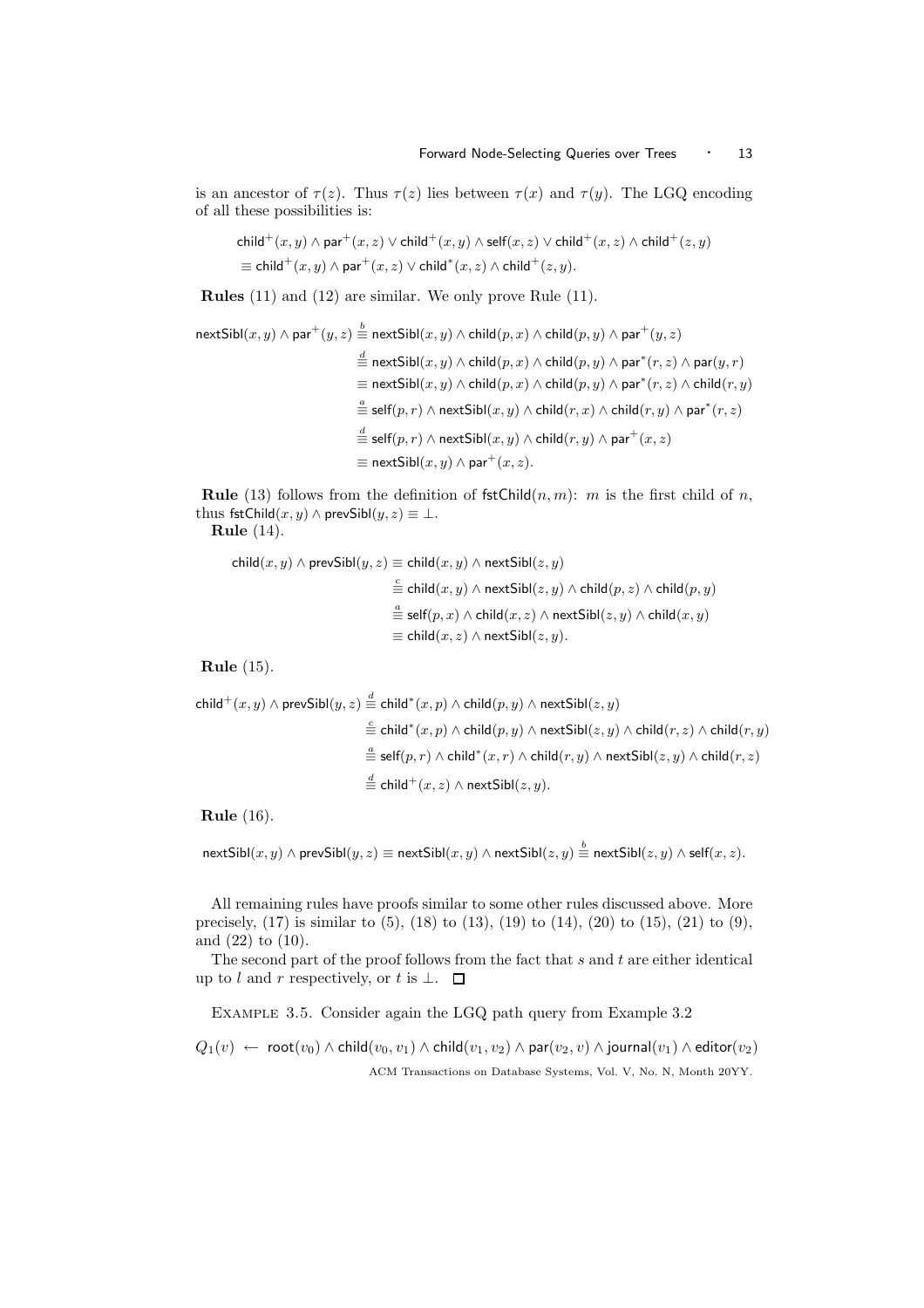According to Rule  $(4)$ ,  $Q_1$  is equivalent to

$$
FQ_2(v) \leftarrow \text{root}(v_0) \land \text{child}(v_0, v_1) \land \text{child}(v_1, v_2) \land \text{self}(v_1, v) \land \text{journal}(v_1) \land \text{editor}(v_2)
$$
  
or more compact, by replacing all occurrences of  $v_1$  by  $v$ 

 $FQ_2'(v) \leftarrow \ \ \textsf{root}(v_0) \land \textsf{child}(v_0,v) \land \textsf{child}(v,v_2) \land \textsf{journal}(v) \land \textsf{editor}(v_2).$ 

Note that the path  $FQ'_{2}$  is structurally simpler and smaller than the DAG  $FQ_{1}$ obtained by Rule (1) in Example 3.2.

Consider now the LGQ DAG query

$$
Q_3(v) \leftarrow \text{root}(v_0) \land \text{child}^+(v_0, v_1) \land \text{child}^+(v_0, v) \land \text{nextSibl}(v_1, v_2) \land \text{par}(v_2, v)
$$

$$
\land \text{name}(v_1) \land \text{name}(v_2) \land \text{authors}(v)
$$

that selects the authors nodes descendants of the root and parents of name nodes that immediately follow a name sibling node descendant of the root. For the tree of Figure 1,  $Q_3$  selects the authors node. According to Rule  $(6)$ ,  $Q_3$  is equivalent to

$$
FQ_3(v) \leftarrow \text{root}(v_0) \land \text{child}^+(v_0, v_1) \land \text{child}^+(v_0, v) \land \text{par}(v_1, v) \land \text{nextSibl}(v_1, v_2)
$$

$$
\land \text{name}(v_1) \land \text{name}(v_2) \land \text{author}(v)
$$

because the parent of a sibling node  $(v_2)$  of a node  $(v_1)$  is also a parent of that node  $(v_1)$ . Going further, Rule (5) can be applied now and yields

$$
FQ_3'(v) \leftarrow \text{root}(v_0) \land \text{child}^*(v_0, v) \land \text{child}^+(v_0, v) \land \text{child}(v, v_1) \land \text{nextSibl}(v_1, v_2) \\ \land \text{name}(v_1) \land \text{name}(v_2) \land \text{author}(v)
$$

because the parent of a node descendant of the root is either the root or a descendant of the root, both having a child. Also, because between  $v_0$  and v hold at the same time the relation child<sup>∗</sup> and a subset of it child<sup>+</sup>,  $FQ'_{3}$  can be further compacted to

$$
FQ_3''(v) \leftarrow \text{root}(v_0) \land \text{child}^+(v_0, v) \land \text{child}(v, v_1) \land \text{nextSibl}(v_1, v_2) \\ \land \text{name}(v_1) \land \text{name}(v_2) \land \text{authors}(v)
$$

Note that  $FQ''_3$  is an LGQ path, thus expressible in XPath, whereas its equivalent original  $Q_3$  is only expressible in XPath with identity-based equality.  $\Box$ 

Remark 3.6. Rules (3) through (22) can be also expressed using XPath. E.g., Rule  $(5)$  can be expressed as  $(N \text{ and } M \text{ are no detects variables})$ 

$$
\mathsf{descendant::N/parent::M} \rightarrow \mathsf{descendant-or-self::N[child::M]}
$$
\n
$$
\mathsf{descendant::N[parent::M]} \rightarrow \mathsf{descendant-or-self::N/child::M}.
$$

As explained in Remark 3.3 for Rule (1), two rules are necessary in XPath to express Rule  $(5)$ , for the case of reverse steps inside and outside filters.  $\Box$ 

## 3.3 Rule removing DAG Structure

Rules (1) through (22) transform formulas to equivalent formulas that have in general more complex structure, due to additional disjunctions or multi-sink variables. Rule (23) given next trades multi-sink variables for reverse atoms in the hope of producing formulas with less complex structure. Section 4 shows later that any formula (including DAGs and graphs) can be rewritten to an equivalent forest forward formula, by interplaying the elimination of multi-sink variables, as done by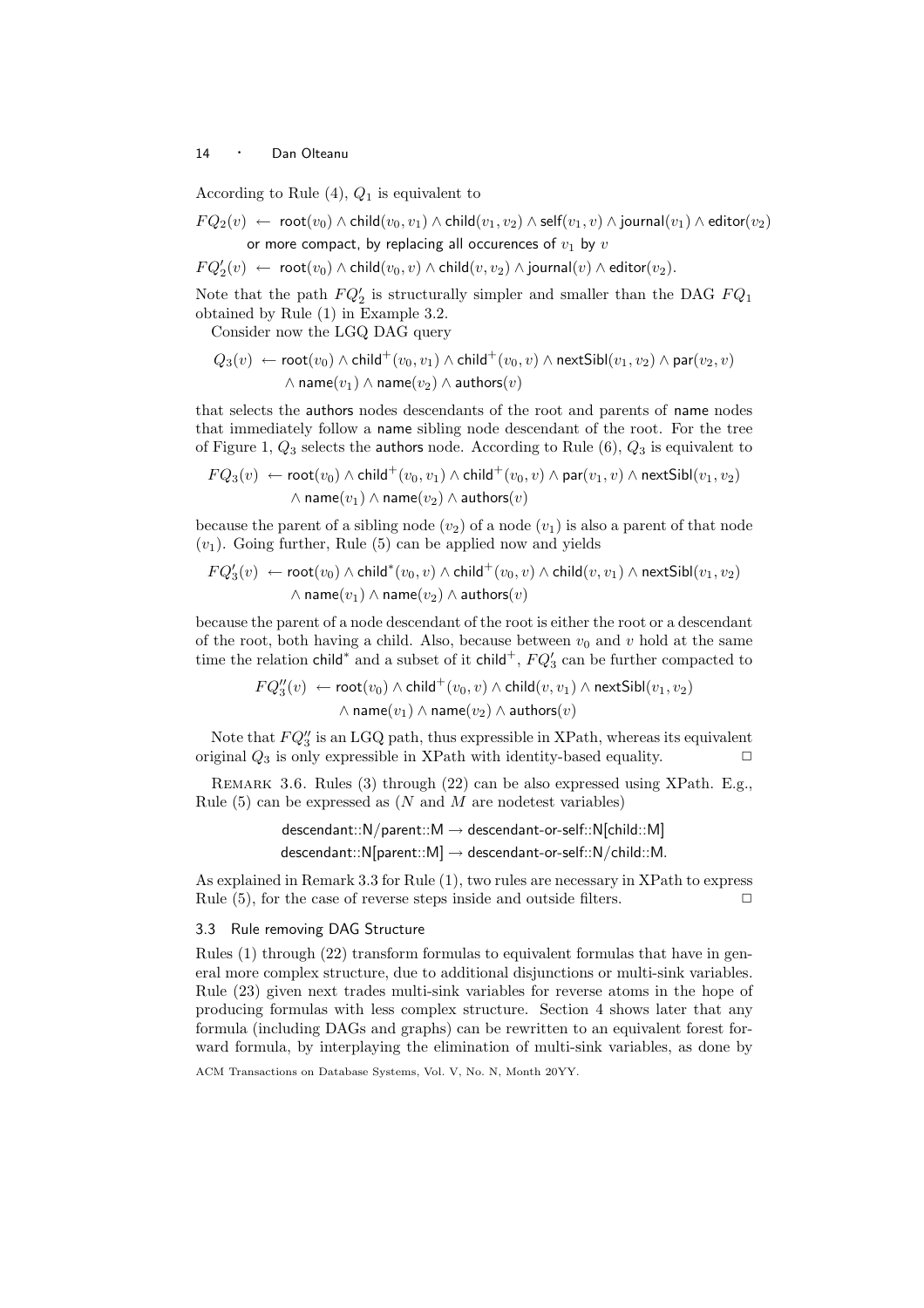Rule (23), and the rewriting of the introduced reverse atoms to forest forward formulas, as done by Rules (3) through (22).

Lemma 3.7. The following rule rewrites formulas to equivalent formulas.

$$
fwd_1(\underline{x}, \underline{y}) \wedge fwd_2(\underline{z}, \underline{y}) \rightarrow fwd_1(\underline{x}, \underline{y}) \wedge fwd_2^{-1}(\underline{y}, \underline{z}).
$$
\n(23)

The predicates  $fwd_1$  and  $fwd_2$  are forward.

Remark 3.8. The rhs of Rule (23) can not be expressed in XPath, even extended with the identity-based equality: turning the formula  $fwd_2(\underline{z}, \underline{y})$  into  $fwd_2^{-1}(\underline{y}, \underline{z})$ would mean in XPath to loose the implicit context node corresponding to the LGQ variable instance of  $\underline{z}$ .

Example 3.9. Consider the LGQ DAG query

$$
Q_4(v) \;\gets\; \mathsf{root}(v_0) \land \mathsf{child}(v_0, v_1) \land \mathsf{child}(v_1, v_2) \land \mathsf{child}(v, v_2) \land \mathsf{journal}(v_1) \land \mathsf{editor}(v_2)
$$

that selects the parent node of an editor node that is child of a journal node, which is in turn a child of the root node. For the tree of Figure 1,  $Q_4$  selects the journal node. According to Rule  $(23)$ ,  $Q_4$  is equivalent to  $Q_1$  of Example 3.2, which can be rewritten further to the equivalent forward path  $FQ'_2$ .

In other words, Rule (23) helps us to find a forward path formula, which is of course expressible in XPath, equivalent to the more complex DAG  $Q_4$ , expressible only in XPath with identity-based equality.  $\Box$ 

#### 3.4 Normalization and Simplification Rules

Some of Rules (2) through (22) introduce disjunctions nested in conjunctions, although these rules can only be applied to conjunctions of atoms, thus to formulas in disjunctive normal form (DNF). Therefore, we sometimes need to bring the input formula in DNF. Lemma 3.10 recalls the equivalence-preserving rules for DNF.

Lemma 3.10. The following rules rewrite formulas to equivalent formulas.

$$
X \wedge (Y \vee Z) \to X \wedge Y \vee X \wedge Z \tag{24}
$$

$$
X \lor (Y \lor Z) \to X \lor Y \lor Z \tag{25}
$$

$$
(Y \wedge Z) \to Y \wedge Z. \tag{26}
$$

LGQ (and XPath) allows unsatisfiable and redundant formulas. Lemma 3.12 gives next a set of straightforward simplification rules. The benefit of such simplifications is twofold: They reduce the size of the formulas and usually lead to structurally simpler formulas.

EXAMPLE 3.11. The formula child $(x, x)$  is an unsatisfiable formula, because no node is the child of itself. In the DAG formula child $(x, y) \wedge$ child<sup>+</sup> $(x, y)$  the atom child<sup>+</sup> $(x, y)$  is redundant, because under any non-empty valuation  $\tau$ , both predicates child and child<sup>+</sup> hold on  $(\tau(x), \tau(y))$ .

LEMMA 3.12. Consider the pairs of different nodetests (l, r) and  $(l_{\neq},r_{\neq})$  and the non-reflexive predicates vh, reverse r, and forward  $f$ . Then, the following rules rewrite formulas to equivalent formulas.

ACM Transactions on Database Systems, Vol. V, No. N, Month 20YY.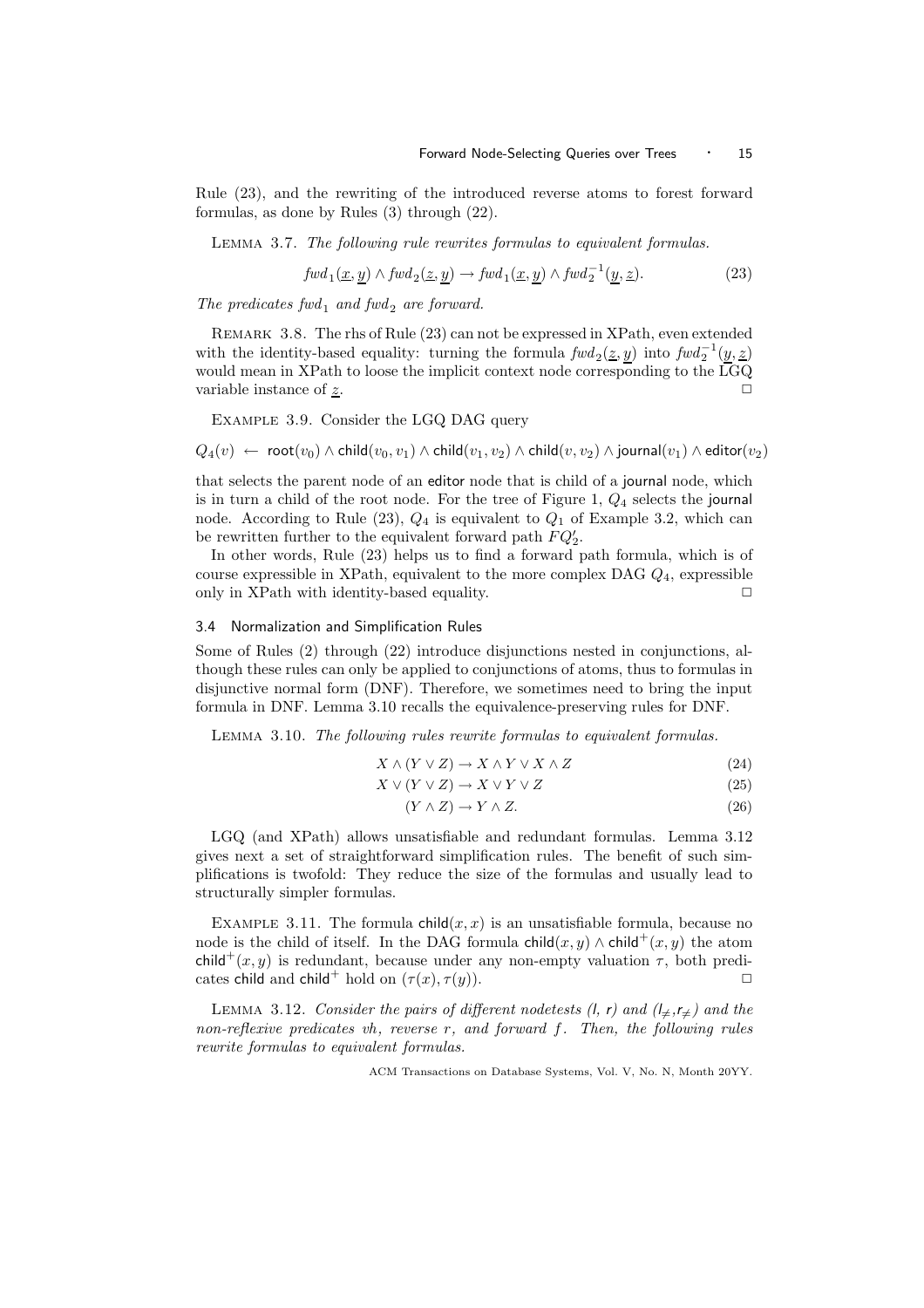(Un)satisfiability Detection

$$
vh(\underline{x}, \underline{x}) \to \bot
$$
\n
$$
(\underline{x}) \land r(\underline{x}) \to \bot
$$
\n
$$
(\underline{x}) \land r(\underline{x}) \to \bot
$$
\n
$$
\bot
$$
\n
$$
(27)
$$
\n
$$
\bot
$$
\n
$$
(28)
$$

$$
self(\underline{x}, \underline{x}) \to \top
$$
 (29)

$$
\text{root}(\underline{x}) \land r(\underline{x}, \underline{y}) \to \bot \tag{30}
$$

$$
\text{root}(\underline{x}) \land f(\underline{y}, \underline{x}) \to \bot \tag{31}
$$

(Un)satisfiability Propagation

$$
X \wedge \bot \to \bot \tag{32}
$$

$$
X \lor \bot \to X \tag{33}
$$

$$
X \wedge \top \to X \tag{34}
$$

$$
X \lor \top \to \top
$$
\nDoubleate elimination

\n(35)

$$
X \wedge X \to X \tag{36}
$$

$$
X \vee X \to X \tag{37}
$$

Note that more complex redundancies can be detected and eliminated by an interplay of the rules given in Section 3 and the rules of Lemma 3.12.

REMARK 3.13. Several other rules for navigation compaction and (un)satisfiability detection can be derived using the already introduced rules:

$$
\alpha_1(\underline{x}, \underline{y}) \wedge \alpha_2(\underline{x}, \underline{y}) \rightarrow \alpha_1(\underline{x}, \underline{y}) \tag{38}
$$

$$
refl(\underline{x}, \underline{x}) \to \top \tag{39}
$$

$$
v(\underline{x}, \underline{y}) \wedge h(\underline{x}, \underline{y}) \to \bot \tag{40}
$$

$$
v(\underline{x}, \underline{y}) \wedge h(\underline{y}, \underline{x}) \to \bot \tag{41}
$$

$$
vh(\underline{x}, \underline{y}) \wedge vh(\underline{y}, \underline{x}) \to \bot
$$
\n<sup>(42)</sup>

The above rules use the non-reflexive predicates  $vh$ , vertical  $v$ , and horizontal  $h$ , and the reflexive predicate refl. Additionally,  $(\alpha_1, \alpha_2) \in \{(\text{self}, \text{child}^*), (\text{self}, \text{nextSibl}^*),$  $(\mathsf{child}, \mathsf{child}^+),(\mathsf{child}, \mathsf{child}^*),(\mathsf{child}^+,\mathsf{child}^*),(\mathsf{nextSibl}, \mathsf{nextSibl}^+),(\mathsf{nextSibl}, \mathsf{nextSibl}^*),$  $(nextSibl<sup>+</sup>, nextSibl<sup>*</sup>)\}.$ 

We next show how Rule (38) can be inferred using the existing ones, for the case that  $(\alpha_1, \alpha_2) = (child, child^+).$ 

$$
\begin{aligned}\n\text{child}(x,y) &\wedge \text{child}^+(x,y) \stackrel{(23)}{\rightarrow} \text{child}(x,y) \wedge \text{par}^+(y,x) \\
&\stackrel{(9)}{\rightarrow} \text{child}(x,y) \wedge \text{par}^+(x,x) \vee \text{child}(x,y) \wedge \text{self}(x,x) \\
&\stackrel{(27)}{\rightarrow} \text{child}(x,y) \wedge \bot \vee \text{child}(x,y) \wedge \text{self}(x,x) \stackrel{(32)}{\rightarrow} \bot \vee \text{child}(x,y) \wedge \text{self}(x,x) \\
&\stackrel{(33)}{\rightarrow} \text{child}(x,y) \wedge \text{self}(x,x) \stackrel{(29)}{\rightarrow} \text{child}(x,y) \wedge \top \stackrel{(34)}{\rightarrow} \text{child}(x,y).\n\end{aligned}
$$

Additionally, the following rule for navigation compaction can not be derived from the existing ones and proves useful in practical cases

$$
\alpha_1(\underline{x}, y) \lor \alpha_2(\underline{x}, y) \to \alpha_2(\underline{x}, y) \tag{43}
$$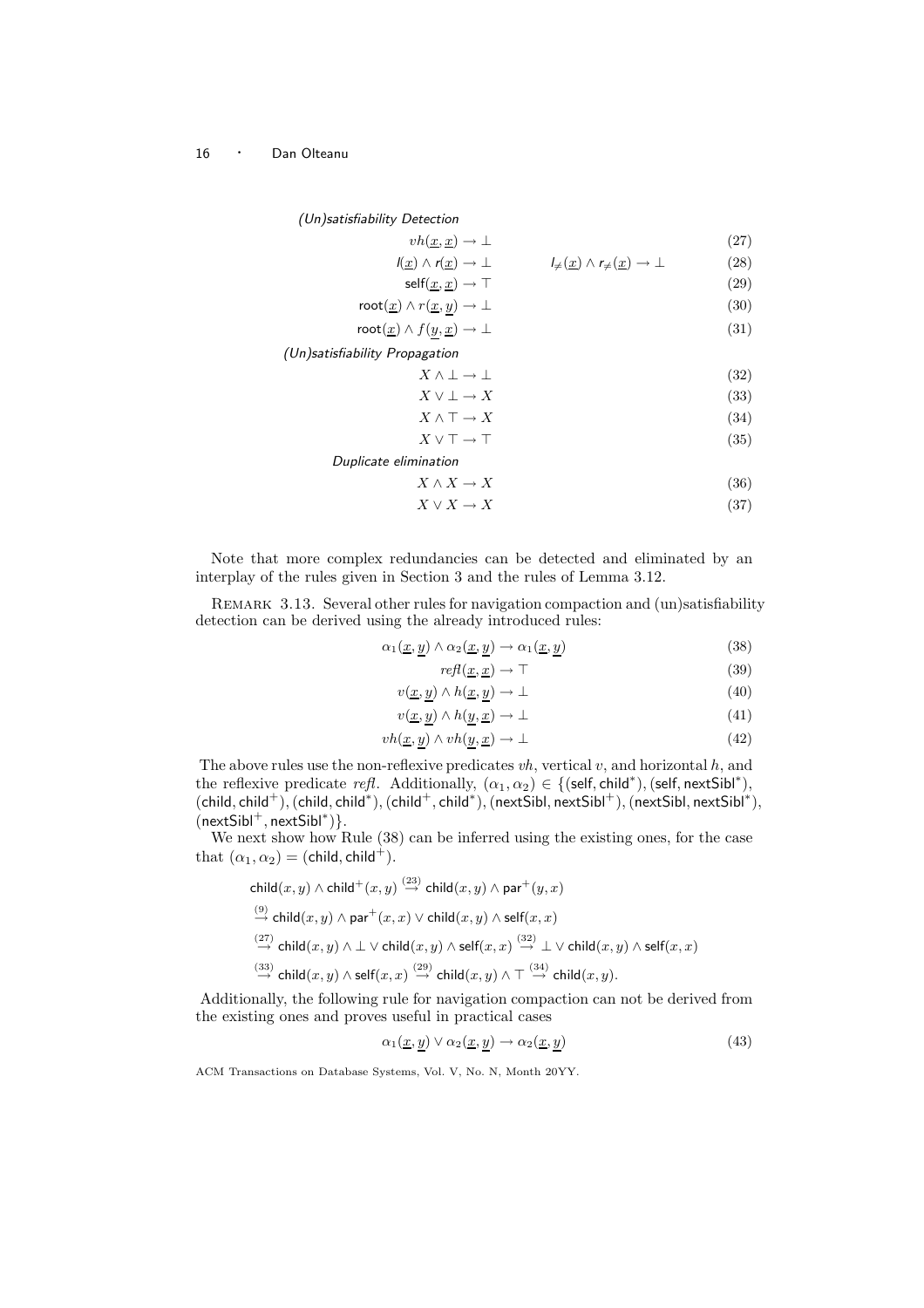#### 4. THREE REWRITING SYSTEMS

Using the rewrite rules defined in Section 3, we can rewrite LGQ formulas to forward LGQ formulas. These rules are distributed non-disjunctively in three sets that define three term rewriting systems:

- —TRS<sub>1</sub> is defined by LGQ<sup>→</sup> and Rule (1),
- —TRS<sub>2</sub> is defined by LGQ<sup>→</sup> and Rules (2) through (22) and (24) through (37),
- $-TRS_3$  is  $TRS_2$  extended with Rule (23).

Recall from Section 2.3 that these systems use AC-rewriting, because of the identities expressing the associativity and commutativity properties of  $\wedge$ ,  $\vee$ , and self.

The three rewriting systems enjoy properties like termination, soundness and completeness, and confluence. Before elaborating on these properties, we demonstrate the benefits of such systems by means of an example.

#### 4.1 Rewriting Example

We show how a complex graph formula is rewritten to equivalent forward formulas using each of the three rewriting systems. To help the reader, we use the graphical representation of formulas introduced in Section 2.2.

Consider the LGQ graph formula g

$$
\mathsf{root}(v_0) \land \mathsf{child}^+(v_0, v_1) \land \mathsf{nextSibl}^*(v_1, v_2) \land \mathsf{par}^+(v_2, v_0) \land \mathsf{prevSibl}(v_2, v_3) \\ \land \mathsf{prevSibl}(v_3, v_1) \land \mathsf{child}(v_3, v_4) \land \mathsf{prevSibl}(v_5, v_4) \land \mathsf{child}^+(v_0, v_5).
$$

Figure 4 shows a possible sequence of rule applications for rewriting  $q$  to equivalent forward formulas d and t. The thick edges represent the predicates that are considered next in the rewriting process. Each thick rewrite arrow between representations of formulas is accompanied by the reference to the rule to apply next.

 $TRS<sub>2</sub>$  rewrites g to d (see the box labeled d and  $TRS<sub>2</sub>$ )

$$
\text{root}(v_0) \land \text{child}^+(v_0, v_1) \land \text{nextSibl}(v_1, v_3) \land \text{nextSibl}(v_3, v_2) \land \text{child}(v_3, v_4)
$$

$$
\land \text{nextSibl}(v_4, v_5) \land \text{child}^+(v_0, v_5).
$$

The formula  $d$  is forward, but still a (single-join) DAG. Using the additional rewrite rule of  $TRS<sub>3</sub>$ , we obtain the forward tree formula t (see the box labeled t and  $TRS<sub>3</sub>$ )

$$
\mathsf{root}(v_0) \land \mathsf{child}^+(v_0, v_1) \land \mathsf{nextSibl}(v_1, v_3) \land \mathsf{nextSibl}(v_3, v_2) \land \mathsf{child}(v_3, v_4) \land \mathsf{nextSibl}(v_4, v_5)
$$

It is worth noting that t is variable-preserving minimal, i.e., the amount of its binary atoms is exactly the number of its variables minus one. Also, the redundancies of g, mainly due to repeated up-down and left-right navigations, are detected and eliminated partly by  $TRS<sub>2</sub>$  and completely by  $TRS<sub>3</sub>$ .

The Seq references on the rewrite arrows stand for sequences of rule applications, and they represent the compacted rules given at the bottom of Figure 4. Such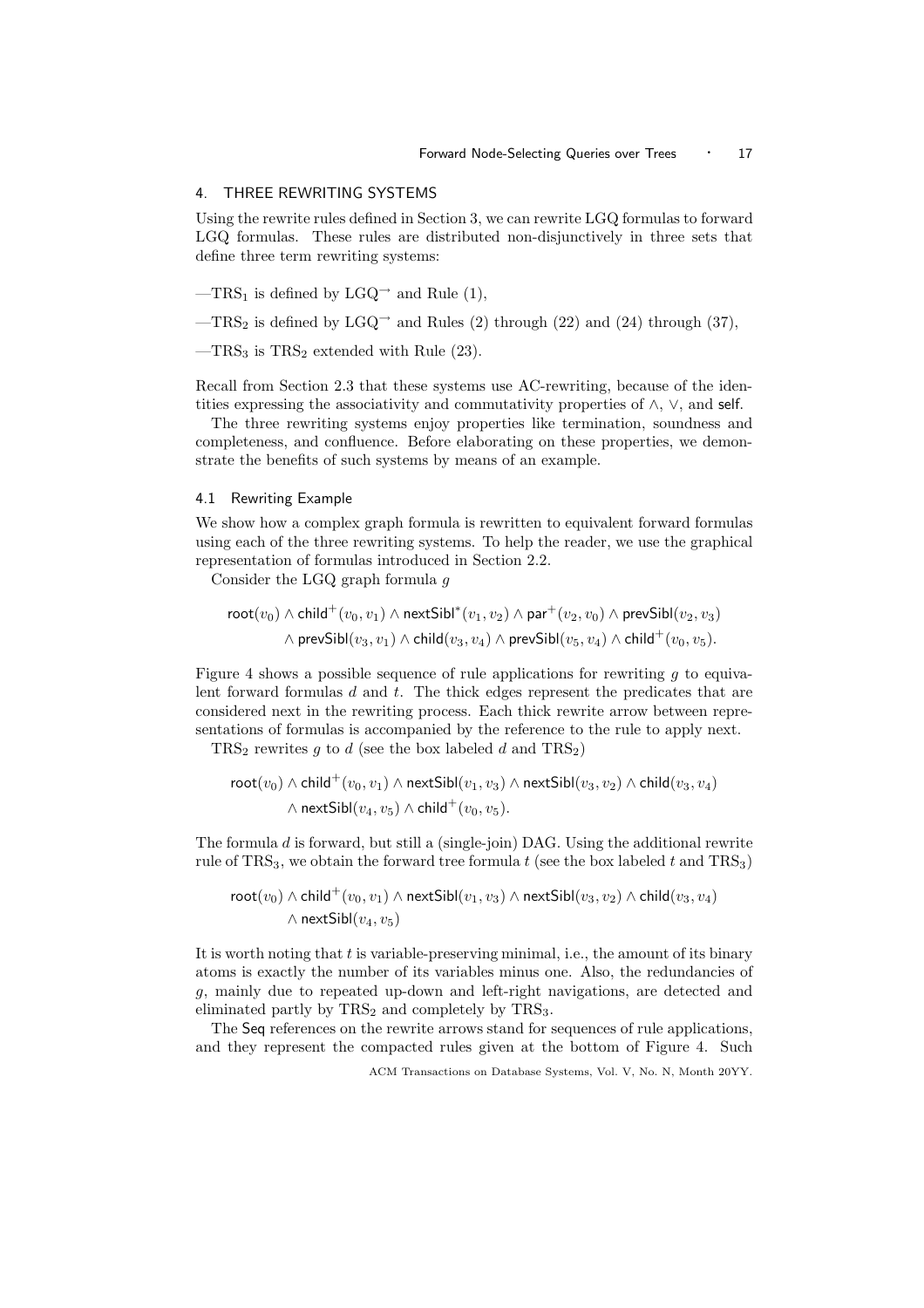

$$
\mathsf{Seq}\ 3 \qquad \qquad \mathsf{nextSibl}^*(x,y) \wedge \mathsf{prevSibl}(y,x) \rightarrow \mathsf{nextSibl}(x,y)
$$

Fig. 4. Rewriting of the LGQ graph given in Section 4.1 using  $TRS_2$  and  $TRS_3$ .

compacted rules can be derived from existing ones, as shown next for Seq 1.  $\mathsf{child}^+(x,y) \wedge \mathsf{par}^+(y,x) \stackrel{(10)}{\to} \mathsf{child}^+(x,y) \wedge \mathsf{par}^+(x,x) \vee \mathsf{child}^*(x,x) \wedge \mathsf{child}^+(x,y)$  $\stackrel{(27)}{\rightarrow}$  child $^+(x,y) \wedge \bot \vee$  child $^*(x,x) \wedge$  child $^+(x,y)$  $\stackrel{(32)}{\rightarrow} \bot \vee$  child<sup>\*</sup> $(x, x) \wedge$  child<sup>+</sup> $(x, y)$  $\stackrel{(33)}{\rightarrow}$  child<sup>\*</sup> $(x, x)$  ∧ child<sup>+</sup> $(x, y)$ ACM Transactions on Database  $\stackrel{(39)}{\rightarrow} \top \wedge$  child<sup>+</sup> $(x, y)$   $\stackrel{(34)}{\rightarrow}$  child<sup>+</sup> $(x, y)$ .<br>ACM Transactions on Database Systems, Vol. V, No. N, Month 20YY.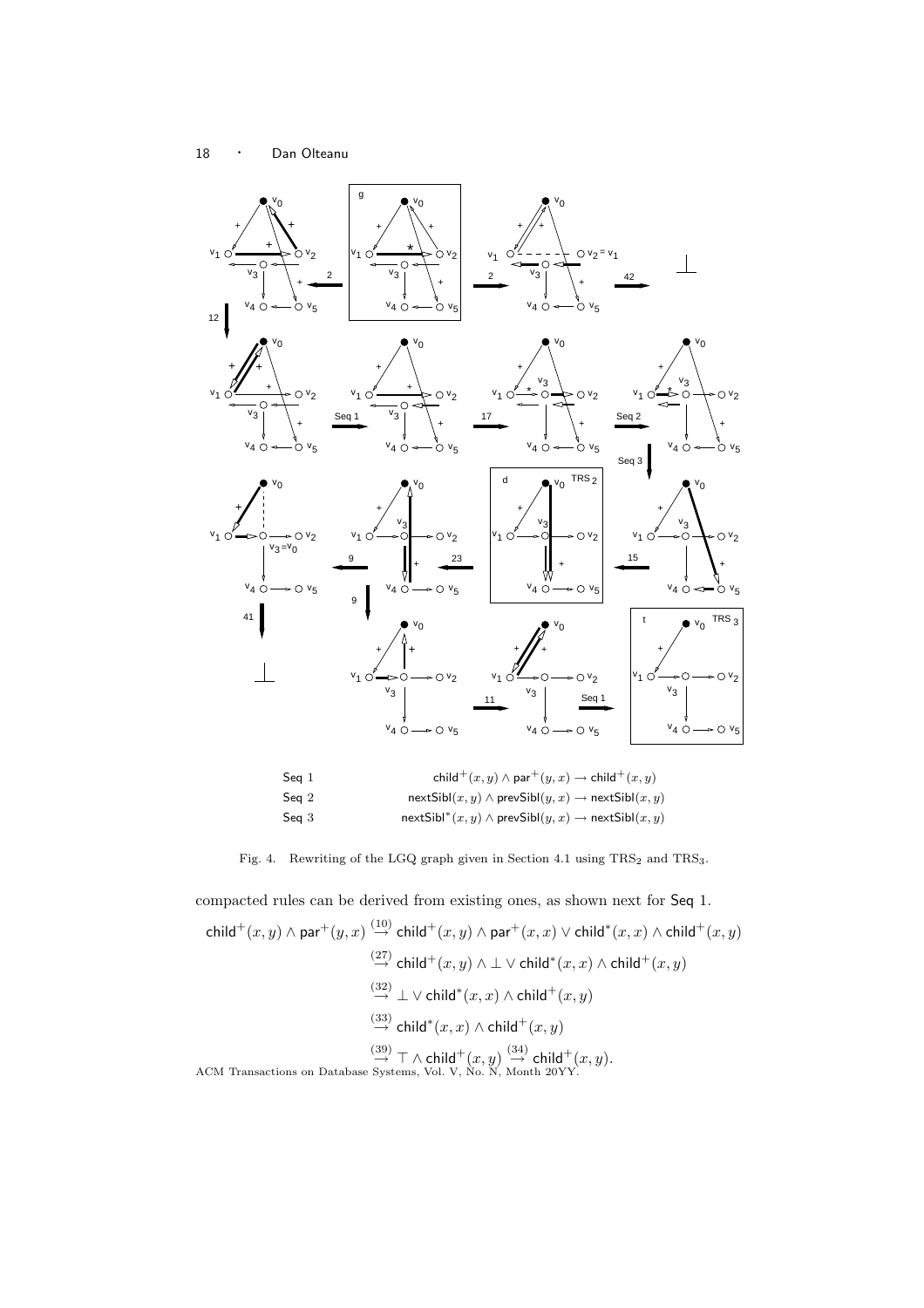$TRS<sub>1</sub>$  rewrites g to the following forward graph formula (each of lines 2 through 5 represent a subformula derived from one reverse atom of  $q$ ):

$$
\begin{aligned} \text{root}(v_0)\wedge \text{child}^+(v_0,v_1)\wedge \text{nextSibl}^*(v_1,v_2)\wedge \text{child}(v_3,v_4)\wedge \text{child}^+(v_0,v_5)\\ \wedge \text{child}^+(v_2,v_0)\wedge \text{child}^*(v_2',v_2)\wedge \text{root}(v_2')\\ \wedge \text{nextSibl}(v_3,v_2)\wedge \text{child}^*(v_3',v_3)\wedge \text{root}(v_3')\\ \wedge \text{nextSibl}(v_1,v_3)\wedge \text{child}^*(v_1',v_1)\wedge \text{root}(v_1')\\ \wedge \text{nextSibl}(v_4,v_5)\wedge \text{child}^*(v_4',v_4)\wedge \text{root}(v_4'). \end{aligned}
$$

#### 4.2 Termination

We first define some necessary measures and terminating orders on LGQ formulas.

The size  $|e|$  of a formula e is the sum of sizes of all its constituent connectives and atoms, where the size of each boolean connective is one, and the size of an atom is given by its arity. The function  $\#parent$  applied to a formula e returns the multiset containing the amount of parentheses nesting each atom of e.

The connection from variable  $a$  to variable  $b$  via a sequence of binary predicates p in a formula e is a 4-ary relation  $a \stackrel{p}{\leadsto}_e b$  defined as follows:

$$
-a \stackrel{\alpha}{\leadsto}_e b, \text{ if } \alpha(a, b) \text{ is included in } e,
$$

 $-a \stackrel{p,q}{\leadsto_e} b$ , if  $a \stackrel{p}{\leadsto_{e_1}} v \stackrel{q}{\leadsto_{e_2}} b$ , and  $e_1 \wedge e_2$  is included in the DNF of e.

For a given connection  $a \stackrel{p}{\leadsto}_e b$ , the connection length is defined by the number of predicates in the connection sequence  $p$ , and denoted  $|p|$ .

The position-set  $pos^{\alpha}(e)$  of  $\alpha$ -atoms in a formula e is the multiset of all lengths of connections from a non-sink variable and with its sequence ending in an  $\alpha$ -atom  $(x \text{ is a possibly empty sequence of predicates})$ :

 $pos^{\alpha}(e) = \{l \mid a,b \text{ variables in } e, \mathsf{root}(a) \text{ included in } e, a \leadsto_e^{x.\alpha} b, l = |x.\alpha|\}$ 

EXAMPLE 4.1. The position-set of child-atoms  $pos^{\text{child}}(e)$  in

$$
e = \mathsf{root}(v_1) \wedge \mathsf{child}(v_1,v_2) \wedge (\mathsf{child}(v_2,v_3) \vee \mathsf{child}(v_2,v_4)) \wedge \mathsf{child}^+(v_3,v_4)
$$

is  $\{1, 2, 2\}$ , because e has three connections ending in child:  $v_1 \stackrel{\text{child}}{\leadsto_e} v_2$  with connection length 1,  $v_1 \stackrel{\text{child.child}}{\leadsto_e} v_3$  and  $v_1 \stackrel{\text{child.child}}{\leadsto_e} v_4$  with connection length 2.

The reverse position factor  $pos^{rev}(e)$  of a formula e is the union of position-sets of all its reverse atoms:

$$
pos^{rev}(e) = \bigcup_{\alpha \text{ reverse}} (pos^{\alpha}(e)).
$$

For a formula e, let  $br$  be the number of its base reverse predicates, tcr the number of transitive closure reverse predicates, and *trcr* the number of reflexive transitive closure reverse predicates. The reverse type factor  $type^{rev}(e)$  of e is a multiset containing the number  $1 \text{ br }$  times, the number  $2 \text{ tr }$  times, and number  $3$ trcr times.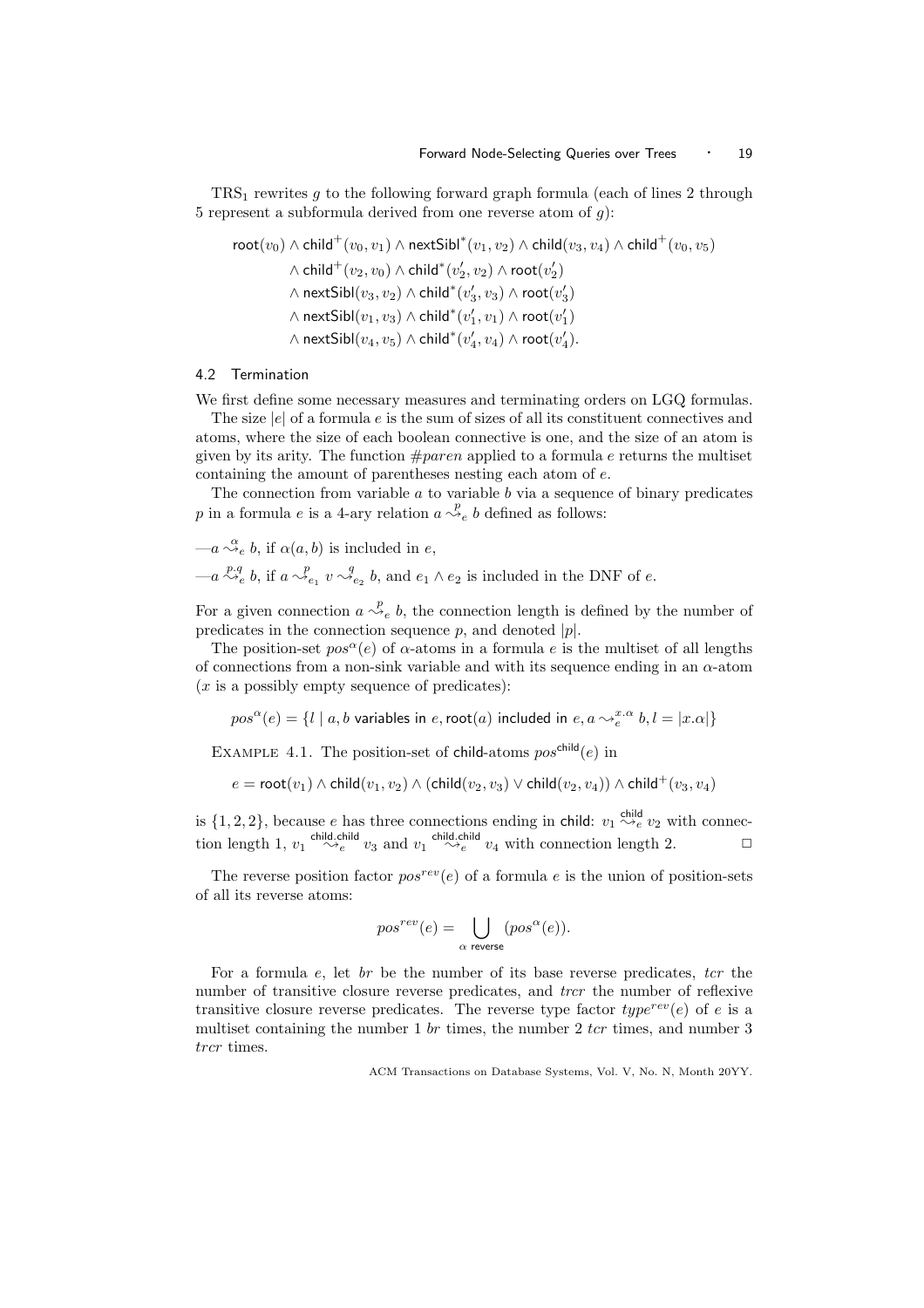Example 4.2. Consider the formulas

$$
e = \text{root}(v) \land \text{child}(v, v_1) \land (\text{par}(v_1, v_2) \land \text{par}^+(v_2, v_3) \lor \text{child}^+(v_1, v_2) \land \text{self}(v_2, v_3))
$$

$$
\land \text{par}^*(v_2, v_4)
$$

$$
e' = \text{root}(v) \land \text{par}^*(v, v_1) \land \text{par}^*(v, v_2).
$$

The reverse factors for  $e$  and  $e'$  are

$$
pos^{rev}(e) = \{ |child, par|, |child, par, par^+|, |child, par, par^*|, |child, child^+.par^*| \}
$$
  
= {2, 3, 3, 3}  

$$
type^{rev}(e) = \{1, 2, 3\}
$$
  

$$
pos^{rev}(e') = \{ |par^*|, |par^*| \} = \{1, 1\}
$$
  

$$
type^{rev}(e') = \{3, 3\}.
$$

The forward sink-arity of a variable is the number of forward binary atoms that appear in the same disjunct and have that variable as sink. The dag type factor  $type^{dag}(e)$  of a formula e is the multiset containing the forward sink-arity of each multi-sink variable in e.

 $\Box$ 

Example 4.3. Consider the formula

$$
e = \mathsf{root}(v_1) \land \mathsf{child}(v_1, v_3) \land \mathsf{root}(v_2) \land \mathsf{child}(v_3, v_5)
$$

$$
\land (\mathsf{child}^+(v_2, v_3) \lor \mathsf{child}^+(v_2, v_4) \land \mathsf{nextSibl}(v_4, v_3))
$$

that has one multi-sink variable  $v_3$ . The dag factor is the multiset containing the forward sink-arity of  $v_3$  in each of the two disjuncts of  $e$ :  $type^{dag}(e) = \{2, 2\}$ .  $\Box$ 

We next recall standard definitions of strict and terminating orders on multisets of natural numbers and lexicographic products of such orders. Let  $\mathcal{M}(\mathbb{N})$  denote the set of all finite multisets over N. The order  $>_{mul}$  is defined by

 $M >_{mul} N \Leftrightarrow \exists X, Y \in \mathcal{M}(\mathbb{N}), \emptyset \neq X \subseteq M, N = (M - X) \cup Y, \forall y \in Y : \exists x \in X : x > y.$ 

The lexicographic product  $>_1 \times ... \times >_n$  of strict orders  $>_i (1 \leq i \leq n)$  is

$$
(x_1,\ldots,x_n) >_1 \times \ldots \times >_n (y_1,\ldots,y_n) \Leftrightarrow \exists k \leq n : (\forall i < k : x_i = y_i), x_k >_k y_k.
$$

Using the above measures on LGQ formulas, we define the orders  $>_{pos}^{rev}, >_{type}^{rev}$ ,  $>_{type}^{dag}$ ,  $>^{dnf}$ , and  $>^{size}$  as follows (s and t are LGQ formulas):

> $s > p_{pos}^{rev}$  t  $\Leftrightarrow$   $pos^{rev}(s) >_{mul} pos^{rev}(t)$  $s \t>_{type}^{rev} t \Leftrightarrow type^{rev}(s) \t>_{mul} type^{rev}(t)$  $s >_{type}^{dag}$  t  $\Leftrightarrow$  type<sup>dag</sup>(s)  $>_{mul}$  type<sup>dag</sup>(t)  $s \geq_{dnf} t \Leftrightarrow \#parent(s) \geq_{mul} \#parent(s)$  $s \t >_{size} t \Leftrightarrow |s| \t > |t|$

These orders are terminating because they are embeddings either into the strict and terminating order  $>_{mul}$  on multisets over natural numbers, or into  $>$  on natural numbers.

LEMMA 4.4.  $TRS_1$ ,  $TRS_2$ , and  $TRS_3$  are terminating. ACM Transactions on Database Systems, Vol. V, No. N, Month 20YY.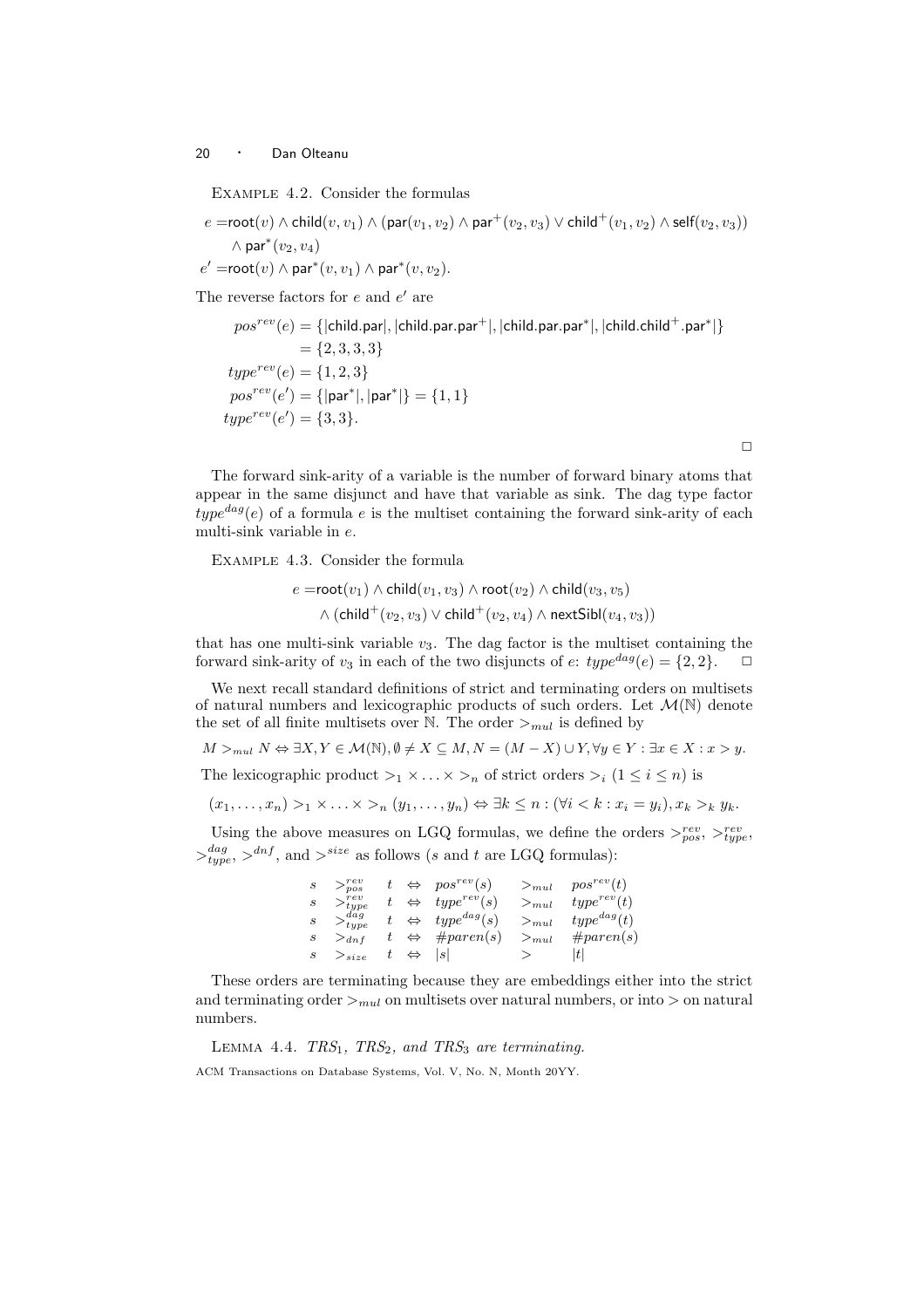PROOF. An order  $\omega$  holds for a rule if  $s \omega t$  holds for all formulas s and t such that t is derived by that rule from s. It can be easily seen that  $>_{type}^{rev}$  holds for Rule (1),  $>_{type}^{rev} \times >_{pos}^{rev}$  holds for Rules (2) through (22),  $>_{type}^{dag}$  holds for Rule (23),  $>_{dnf}$  holds for Rules (24) through (26), and  $>_{size}$  holds for Rules (27) through (43). Additionally, applications of Rules (24) through (26) do not influence the order  $>_{type}^{rev} \times >_{pos}^{rev}$ , applications of Rules (27) through (43) do not influence the order  $\geq_{type}^{rev} \times \geq_{top}^{rev} \times \geq_{dnf}$ , and applications of Rule (23) does not influence the order  $>_{type}^{rev} \times >_{pos}^{rev} \times >_{dnf} \times >_{size}$ .

The rewriting system  $TRS_i$  is terminating if there is a terminating order  $\gt_i^{trs}$ that holds for all its rules  $(1 \leq i \leq 3)$ . We define the orders  $\gt_i^{trs}$  as follows:

—the order  $>^{trs}_{1}$  is  $>^{rev}_{type}$ , —the order  $>^{trs}_2$  is  $>^{rev}_{type} \times >^{rev}_{pos} \times >_{dnf} \times >_{size}$ , —the order  $>^{trs}_3$  is  $>^{dag}_{type} \times >^{trs}_2$ .

## $\Box$

#### 4.3 Soundness and Completeness

A term rewriting system  $(LGQ \rightarrow A)$  is sound, if for any LGQ formula s, any derivable LGQ formula t from s is equivalent to s, and if t is a normal form, then t is a forward LGQ formula.

A term rewriting system  $(LGQ \rightarrow A)$  is *complete*, if for any equivalent LGQ formulas s and forward  $t$ , s is rewritten to a normal form forward LGQ formula  $t'$ that is equivalent to t.

LEMMA 4.5.  $TRS_1$ ,  $TRS_2$ , and  $TRS_3$  are sound and complete.

PROOF. Let s be the input formula and t the result of rule application. The rewriting systems are defined by rules of lemmata in Section 3, where  $l \equiv r$  and  $s \equiv t$ hold for any rule instance  $l \rightarrow r$ . Thus, s derives in one step an equivalent formula t:  $s \to t \Rightarrow s \equiv t$ . It easily follows by complete induction that  $s \stackrel{*}{\to} t' \Rightarrow s \equiv t'$ . Thus, if  $s \equiv t$ , then  $t \equiv t'$ .

We next show for each rewriting system that if  $s \rightarrow' t$ , then t is forward.

TRS<sup>1</sup> consists of Rule (1) that rewrites any reverse atom to an equivalent forward formula. Thus only a forward formula is irreducible.

 $TRS<sub>2</sub>$  consists of Rules (2) through (22) and (24) through (37). There are three cases concerning the type of binary atoms in s.

(A) s is already forward. Then simplification rules of Lemma 3.4 may apply, and yield an irreducible equivalent forward  $t$ , because no reverse binary atom appears on rhs but not on lhs of a rule.

(B) s has no forward atom. Then there must be paths from non-sink variables to each reverse atom, and each non-sink variable has a root atom (recall that we only consider absolute formulas). Applying repeteadly Rule (30) for unsatisfiability detection and Rules (32) and (33) for unsatisfiability propagation, the obtained normal form is ⊥.

(C) s has reverse and forward atoms. Then, along a path in s, there are forward atoms occurring before reverse atoms, or no forward atoms occur before a reverse atom. The latter case is treated as no forward binary atoms appear in s (case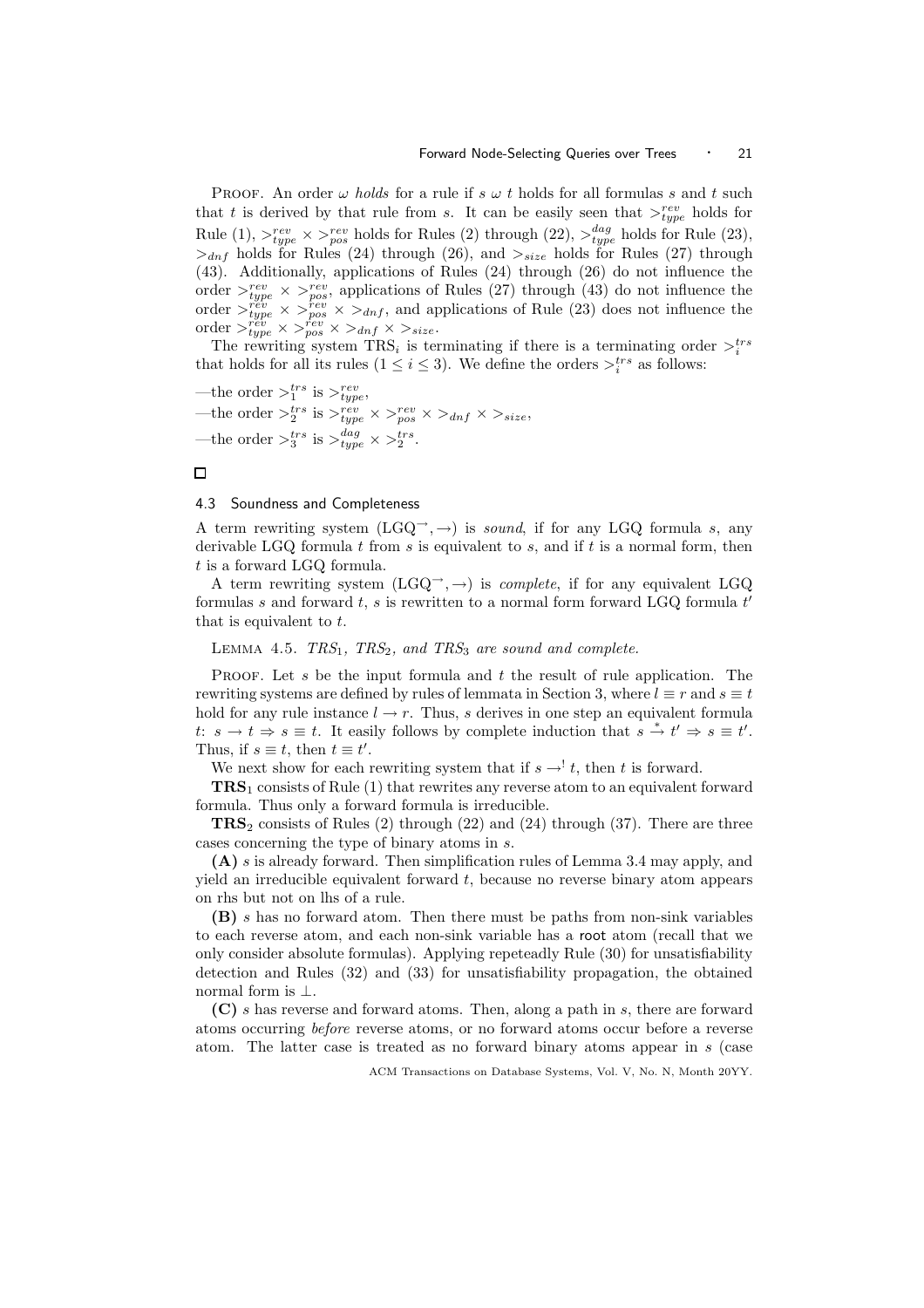B above). In the former case, s has paths of one forward and one reverse atom matching lhs of one rule of Lemma 3.4. Such paths are rewritten either to (1) paths of two forward atoms, or to (2) trees of size two with one forward and one reverse branch, or to  $(3)$  forests of trees as in  $(2)$  and paths as in  $(1)$ . In cases  $(2)$ and (3), some paths to reverse atoms change and become shorter. Next, cases (A), (B), or (C) apply.

The rules of Lemma 3.12, without (30) and (31), are simplification rules based on navigation compaction and unsatisfiability detection and propagation and can be left out without jeopardizing the reachability of an equivalent forward normal form. They are, however, relevant for removing cycles.

 $TRS<sub>3</sub>$  extends  $TRS<sub>2</sub>$  with Rule (23) that rewrites DAGs of two forward atoms to a path of one forward and one reverse atom. Therefore, a (forward) normal form for  $TRS_2$  is not irreducible for  $TRS_3$ , if it contains multi-sink variables. There are two main cases for the elimination of multi-sink variables:

(A) A disjunct of s contains  $\text{root}(y) \wedge \text{fwd}(x, y)$  or  $v(x, y) \wedge h(x, y)$  with v vertical and h horizontal predicates and is simplified to  $\perp$ , cf. Rules (27) through (35).

(B) Otherwise, Rule (23) is applied and yields a formula with one reverse atom, which is then rewritten by  $TRS<sub>2</sub>$  to a  $TRS<sub>2</sub>$  normal form without additional multisink variables. The procedure continues until s has no multi-sink variables.  $\Box$ 

## 4.4 Confluence

LEMMA 4.6.  $TRS_1$  and  $TRS_3$  are confluent for LGQ graphs.  $TRS_2$  is confluent for LGQ forests, and not confluent for LGQ DAGs and graphs.

PROOF. The rewriting systems are confluent if they are terminating and locally confluent [Newman 1942]. From Lemma 4.4 it follows that all three rewriting systems are terminating. Thus it only remains to show local confluence, i.e., that all critical pairs are joinable.

TRS<sup>1</sup> consists only of Rule 1, whose lhs is a single atom. There is no critical pair created by this rule with itself or the AC-identities.

**TRS**<sub>2</sub>. We first show that for single-join DAGs (and also graphs),  $TRS_2$  is not locally confluent. Consider the single-join DAG

 $\mathsf{root}(a) \wedge \mathsf{child}^+(a,b) \wedge \mathsf{prevSibl}(b,d) \wedge \mathsf{root}(e) \wedge \mathsf{child}^+(e,c) \wedge \mathsf{nextSibl}(c,b)$ 

We follow the two different rewriting sequences  $A$  and  $B$  (underlined subformulas are rewritten in the next step)

A.  ${\sf root}(a) \wedge {\sf child}^+(a,b) \wedge {\sf prevSibl}(b,d) \wedge {\sf root}(e) \wedge {\sf child}^+(e,c) \wedge {\sf nextSibl}(c,b)$ 

 $\to$  root $(a)\wedge$  child $^+(a,d)\wedge$  next $\mathsf{Sibl}(d,b)\wedge$  root $(e)\wedge$  child $^+(e,c)\wedge$  next $\mathsf{Sibl}(c,b).$ 

B.  ${\sf root}(a) \wedge {\sf child}^+(a,b) \wedge {\sf prevSibl}(b,d) \wedge {\sf root}(e) \wedge {\sf child}^+(e,c) \wedge {\sf nextSibl}(c,b)$ 

 $\to$  root $(a)\wedge \mathsf{child}^+(a,b)\wedge \mathsf{self}(c,d)\wedge \mathsf{root}(e)\wedge \mathsf{child}^+(e,c)\wedge \mathsf{nextSibl}(c,b).$ 

The final formulas can not be rewritten anymore and are different.

This concludes one half of the proof for  $TRS_2$ . We now prove that  $TRS_2$  is locally confluent for LGQ forests (and trees and paths).

We next consider systematically all cases of interactions between various forward and reverse atoms that can lead to critical pairs. These are the cases when the lhs of each rule of Lemma 3.4 unifies with a subterm of the lhs of the built-in A-identity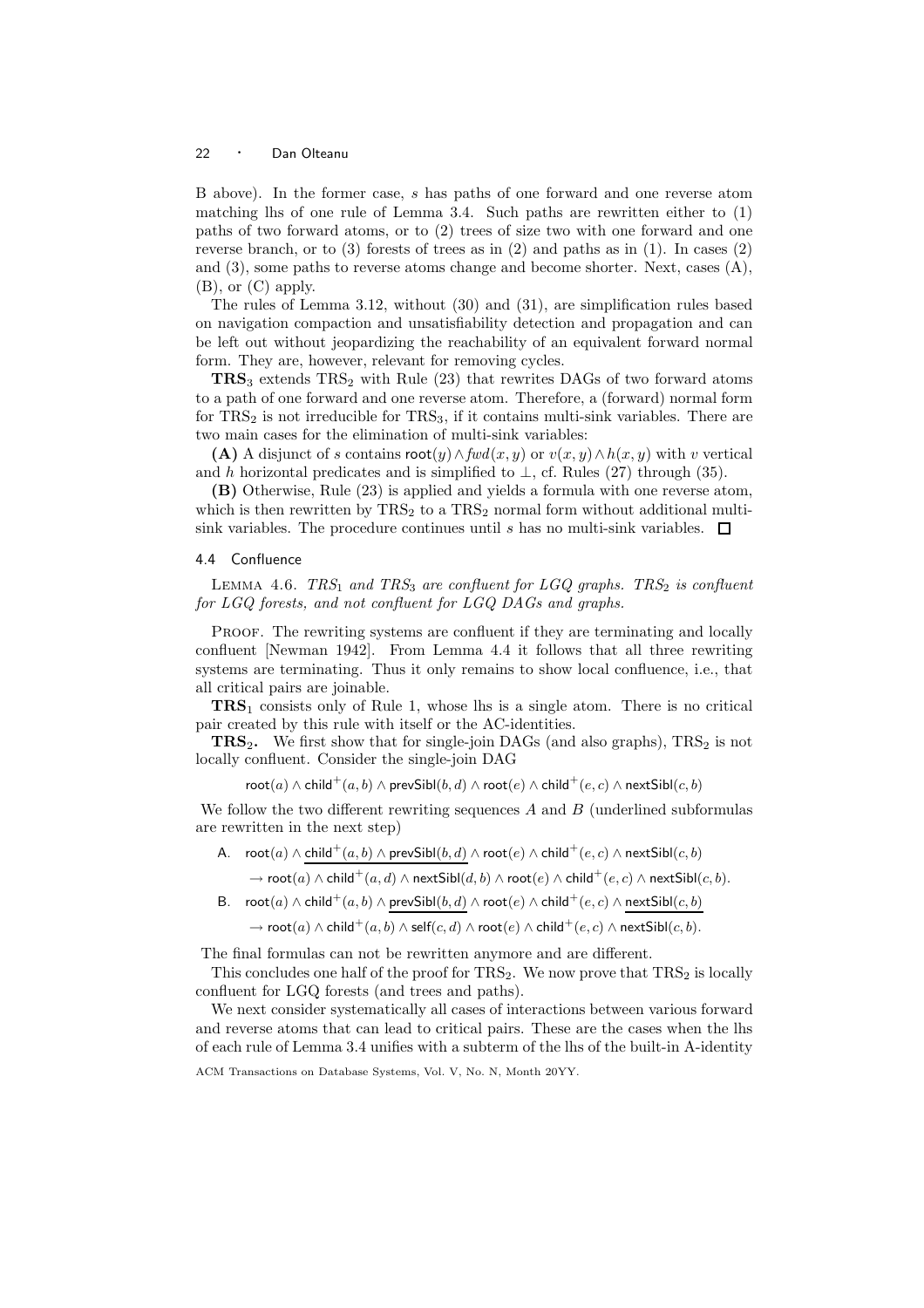for ∧. The most general terms under consideration have a tree shape:

$$
\alpha_1(a,b) \wedge \alpha_2(b,c) \wedge \alpha_3(b,d)
$$

where  $\alpha_1$  is forward and  $\alpha_2$  and  $\alpha_3$  are reverse. DAGs are excluded by definition and forests are not considered, as their trees can be rewritten independently.

The following interactions are to be considered (note that  $\wedge$  is commutative and therefore the symmetric cases for  $\alpha_2$  and  $\alpha_3$  are not necessary, as they are covered by identities):

| ase |                    | $\alpha_2$         | $\alpha_3$         |
|-----|--------------------|--------------------|--------------------|
|     | horizontal forward | vertical reverse   | vertical reverse   |
|     | horizontal forward | horizontal reverse | vertical reverse   |
|     | vertical forward   | horizontal reverse | horizontal reverse |
|     | vertical forward   | horizontal reverse | vertical reverse   |

To easier follow the rewritings in each case, we rename the predicates  $\alpha_1, \alpha_2, \alpha_3$  to (a composition of) abbreviations of their type, e.g.,  $v/h$  for vertical/horizontal,  $f/r$ for forward/reverse. We define the sets HF, HR, VF, VR containing the formulas that are horizontal forward, horizontal reverse, vertical forward, and horizontal reverse respectively.

Case 1.  $hf = \alpha_1$ ,  $vr_1 = \alpha_2$ ,  $vr_2 = \alpha_3$ . Then,

A. 
$$
hf(a, b) \wedge vr_1(b, c) \wedge vr_2(b, d) \rightarrow hf(a, b) \wedge vr_1(a, c) \wedge vr_2(b, d)
$$
.

B.  $hf(a, b) \wedge vr_1(b, c) \wedge vr_2(b, d) \rightarrow hf(a, b) \wedge vr_1(b, c) \wedge vr_2(a, d).$ 

Both branches are now reducible to  $hf(a, b) \wedge vr_1(a, c) \wedge vr_2(a, d)$ . Case 2. Initially, interactions HF-VR (branch A) or HF-HR (branch B) are

considered. Let  $hf = \alpha_1$ ,  $hr = \alpha_2$ ,  $vr = \alpha_3$ . Then,

A. 
$$
hf(a,b) \wedge hr(b,c) \wedge vr(b,d) \rightarrow hf(a,b) \wedge hr(b,c) \wedge vr(a,d)
$$
.

For both branches A and B, interactions HF-HR can be further considered for rewriting  $hf(a, b) \wedge hr(b, c)$ . This term is contracted to a term t containing only horizontal atoms. Interactions HF-VR of Case 1 are next considered, and after several rewritings either  $a$  or  $c$  become the source variable of  $vr$ , depending on the same predicate pair  $(hf, hr)$  for both branches A and B.

**Case 3.** Initially, interactions VF-HR are considered. Let  $vf = \alpha_1$ ,  $hr_1 = \alpha_2$ ,  $hr_2 = \alpha_3$ . In case  $vf =$  fstChild, we have

A. 
$$
\underline{v f(a,b) \wedge hr_1(b,c)} \wedge hr_2(b,d) \rightarrow \bot \wedge hr_2(b,d) \rightarrow \bot.
$$

B. 
$$
vf(a, b) \wedge hr_1(b, c) \wedge hr_2(b, d) \rightarrow \bot \wedge hr_1(b, c) \rightarrow \bot
$$
.

In case  $vf \in \{\text{child}, \text{child}^+\}$ , we have

A. 
$$
\underline{vf(a,b) \land hr_1(b,c)} \land hr_2(b,d) \rightarrow vf(a,c) \land hr_1^{-1}(c,b) \land hr_2(b,d).
$$
  
B. 
$$
\underline{vf(a,b)} \land hr_1(b,c) \land hr_2(b,d) \rightarrow vf(a,d) \land hr_1(b,c) \land hr_2^{-1}(d,b).
$$

In case  $hr_1 = hr_2$  = prevSibl, we have

A. 
$$
vf(a, c) \land \text{nextSibl}(c, b) \land \text{prevSibl}(b, d)
$$
  
\nB.  $vf(a, d) \land \text{prevSibl}(b, c) \land \text{nextSibl}(d, b)$   
\n $\rightarrow vf(a, d) \land \text{self}(c, d) \land \text{nextSibl}(d, b)$ .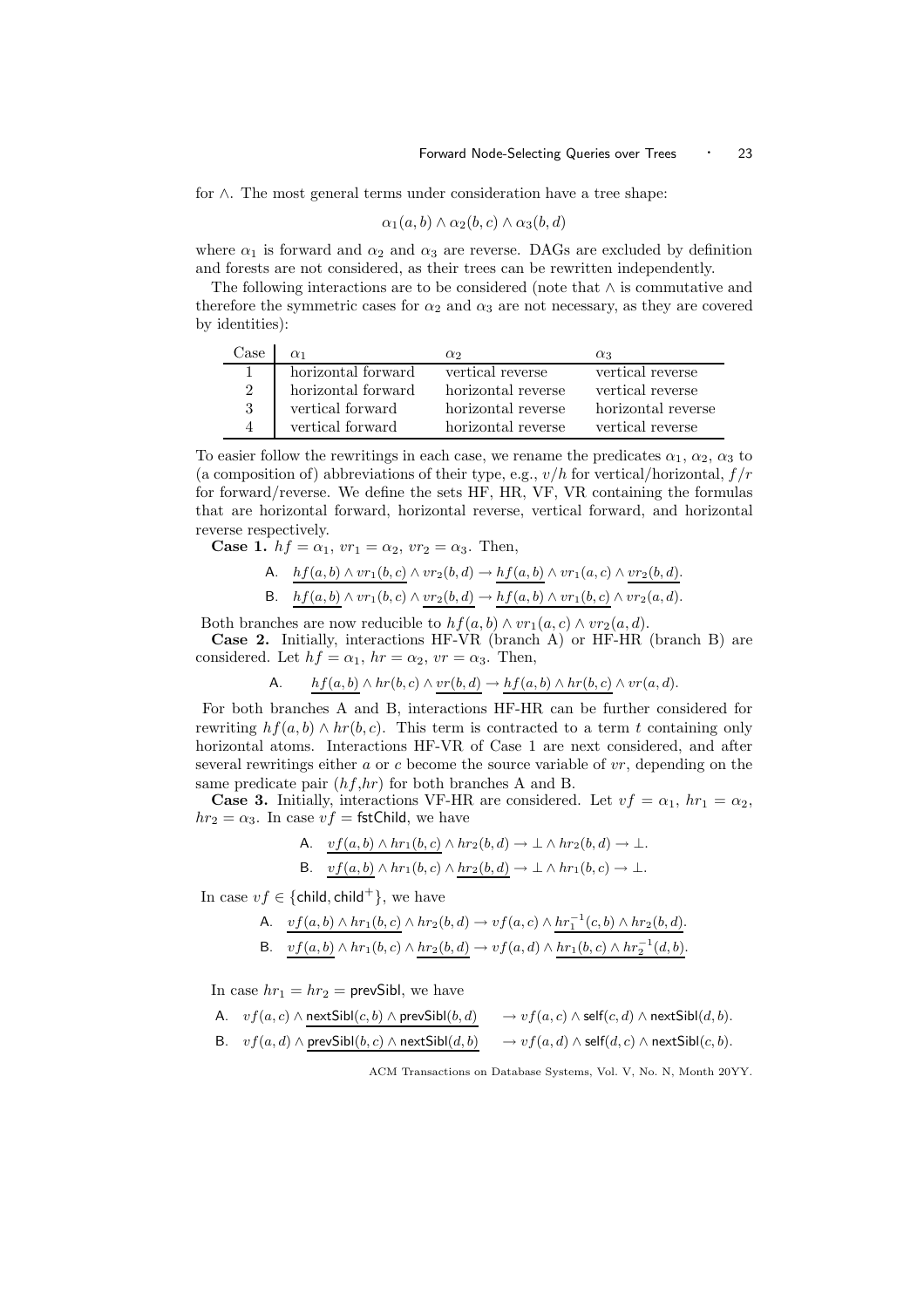Both derived formulas are identical up to the variable equality  $c = d$ , which is ensured by the A-identity of self:  $\text{self}(v_1, v_2) \wedge \alpha(v_2, v_3) \approx \text{self}(v_1, v_2) \wedge \alpha(v_1, v_3)$ . In case  $hr_1 = \text{prevSibl}^+$ ,  $hr_2 = \text{prevSibl}$ , we have

A. 
$$
vf(a, c) \land \text{nextSibl}^+(c, b) \land \text{prevSibl}(b, d)
$$
  
\n→  $vf(a, c) \land \text{nextSibl}^*(c, d) \land \text{nextSibl}(d, b)$   
\n→  $vf(a, c) \land (\text{nextSibl}^+(c, d) \lor \text{self}(c, d)) \land \text{nextSibl}(d, b)$   
\n→  $vf(a, c) \land \text{nextSibl}^+(c, d) \land \text{nextSibl}(d, b) \lor vf(a, c) \land \text{self}(c, d) \land \text{nextSibl}(d, b)$ .  
\nB.  $vf(a, d) \land \text{prevSibl}^+(b, c) \land \text{nextSibl}(d, b)$ 

$$
\rightarrow v f(a,d) \mathrel{\wedge} (\mathsf{prevSibl}^+(d,c) \mathrel{\wedge} \mathsf{nextSibl}(d,b) \mathrel{\vee} \mathsf{self}(d,c) \mathrel{\wedge} \mathsf{nextSibl}(d,b))
$$

$$
\rightarrow \underbrace{v f(a,d) \land \mathsf{prevSibl}^+(d,c)} \land \mathsf{nextSibl}(d,b) \lor v f(a,d) \land \mathsf{self}(d,c) \land \mathsf{nextSibl}(d,b)
$$

 $\rightarrow v f(a, c) \land \mathsf{nextSibl}^+(c, d) \land \mathsf{nextSibl}(d, b) \lor v f(a, d) \land \mathsf{self}(d, c) \land \mathsf{nextSibl}(d, b).$ 

Again, both derived formulas are identical up to  $c = d$  in the second conjunct. The remaining two cases with  $hr_1$  = prevSibl,  $hr_2$  = prevSibl<sup>+</sup> and  $hr_1 = hr_2$  =

prevSibl<sup>+</sup> are similar to the last two cases. Case 4 is similar to Case 3..

**TRS<sub>3</sub>.** Because  $TRS_3$  includes  $TRS_2$ , the above discussion applies to  $TRS_3$  as well. The new interaction cases are

| A. $\alpha_1(a,b) \wedge \alpha_2(c,b) \wedge \alpha_3(d,b)$ | with $\alpha_1, \alpha_2, \alpha_3$ forward            |
|--------------------------------------------------------------|--------------------------------------------------------|
| B. $\alpha_1(a,b) \wedge \alpha_2(c,b) \wedge \alpha_3(b,d)$ | with $\alpha_1, \alpha_2$ forward, $\alpha_3$ reverse. |

We discuss case  $A \ (B \text{ is similar}).$  There are three possible distinct contractions:

1. 
$$
\alpha_1(a,b) \wedge \alpha_2^{-1}(b,c) \wedge \alpha_3(d,b) \rightarrow \alpha_1(a,b) \wedge \alpha_2^{-1}(b,c) \wedge \alpha_3^{-1}(b,d).
$$
 (1) or  
\n $\rightarrow \alpha_1^{-1}(b,a) \wedge \alpha_2^{-1}(b,c) \wedge \alpha_3(d,b).$  (2)  
\n11.  $\alpha_1(a,b) \wedge \alpha_2(c,b) \wedge \alpha_3^{-1}(b,d) \rightarrow \alpha_1(a,b) \wedge \alpha_2^{-1}(b,c) \wedge \alpha_3^{-1}(b,d).$  (1) or  
\n $\rightarrow \alpha_1^{-1}(b,a) \wedge \alpha_2(c,b) \wedge \alpha_3(d,b) \rightarrow \alpha_1^{-1}(b,a) \wedge \alpha_2(c,b) \wedge \alpha_3^{-1}(b,d).$  (3) or  
\n $\rightarrow \alpha_1^{-1}(b,a) \wedge \alpha_2(c,b) \wedge \alpha_3^{-1}(b,c) \wedge \alpha_3(d,b).$  (1).

The terms (I) to (III) are pairwise joinable (the Arabic numbers on the right represent identical formulas).  $\Box$ 

## 4.5 Structural Complexity of Derived Formulas

This section states the relationship between the structural complexities of the input formulas and the derived normal forms for each of our three rewriting systems.

LEMMA 4.7.  $TRS_1$  rewrites any single-join DAG to a forward single-join DAG, and any graph to a forward graph.

PROOF.  $TRS<sub>1</sub>$  consists of Rule (1) that can create multi-sink variables. From Lemma 4.5 it follows that  $TRS<sub>1</sub>$  is sound and complete for graphs. Let s be the formula to rewrite and  $t$  the derived formula.

 $(A)$  If s is a forest, i.e., it has no multi-sink variables, then t is a single-join DAG with as many multi-sink variables as reverse atoms in s.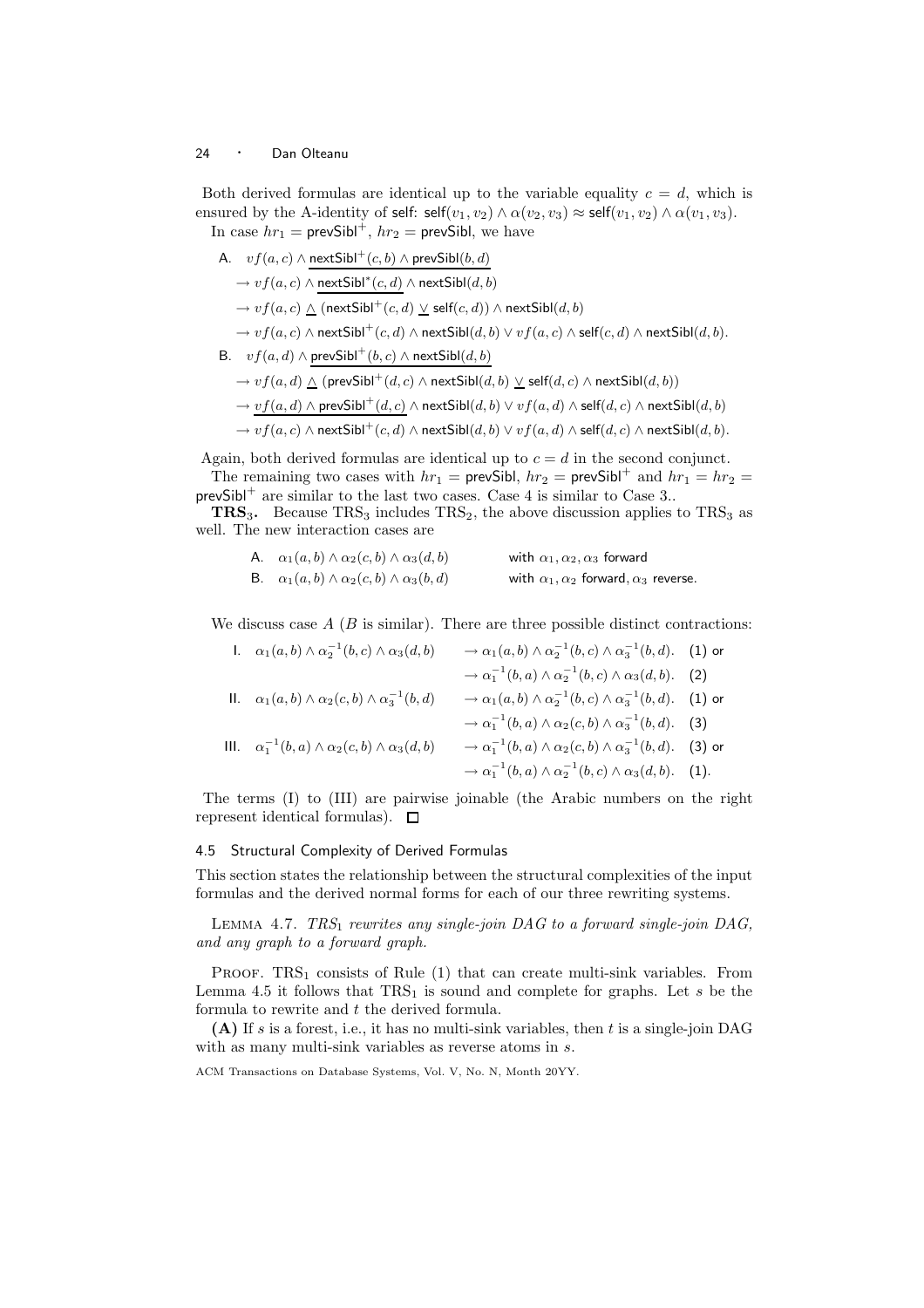(B) If s is a single-join DAG, then  $t$  is a single-join DAG with at least as many multi-sink variables as there are in s plus the number of reverse atoms in s.

(C) If s is a graph, then t is a graph, because Rule (1) does not remove cycles.  $\Box$ 

LEMMA 4.8.  $TRS_2$  rewrites any forest to a forward forest, any single-join  $DAG$ to a single-join DAG, and any graph to a forward graph.

PROOF. TRS<sub>2</sub> consists of Rules  $(2)$  through  $(22)$  and  $(24)$  through  $(37)$  that preserve the (non-)sinkness of variables. From Lemma 4.5 it follows that  $TRS_2$  is sound and complete for graphs. Let  $s$  be the formula to rewrite and  $t$  the derived formula.

(A) If s is a forest, i.e., it has no multi-sink variables, then  $t$  does not have multi-sink variables, hence  $t$  is a forest.

(B) If s is a single-join DAG, then t is a single-join DAG with the same multi-sink variables as there are in s.

(C) If s is a graph, then t is in general a graph, because multi-sinks and cycles are not necessarily removed.  $\square$ 

LEMMA 4.9.  $TRS<sub>3</sub>$  rewrites any graph to a forward forest.

PROOF. TRS<sub>3</sub> extends  $TRS_2$  with Rule (23). From Lemma 4.5 it follows that  $TRS<sub>3</sub>$  is sound and complete for graphs and that the normal forms of  $TRS<sub>3</sub>$  do not contain multi-sink variables, hence they are forests.  $\Box$ 

REMARK 4.10. For graphs with (without) closure predicates,  $TRS<sub>3</sub>$  yields forward forests with (without) closure predicates. Similar results are stated in [Benedikt et al. 2005] for forests restricted to vertical predicates.

#### 4.6 Analytical Complexity

This section studies the complexity of rewriting LGQ formulas for each of our three rewriting systems.

Complexity of AC-matching for  $LGQ^{\rightarrow}$  rules. Although AC-matching is NP-complete in general [Lincoln and Christian 1989], is polynomial for the restricted case of  $TRS<sub>1,2,3</sub>$ , as explained next.

The lhs of  $LGQ^{\rightarrow}$  rewrite rules defining  $TRS_{1,2,3}$  are of three kinds:

- (1) a single binary  $LGQ^{\rightarrow}$  atom with variables ranging over LGQ variables,
- (2) an  $LGQ^{\rightarrow}$  path made out of two atoms with different function symbols and with variables ranging over LGQ variables,
- (3) an  $LGQ^{\rightarrow}$  formula with two or three variables ranging over LGQ formulas.

In the first case, AC-matching boils down to syntactic matching, which is linear in the size of both participating terms. In the second case, AC-matching is reducible to syntactic matching, followed by checking whether the variable appearing in both atoms matched the same constant. This procedure takes at most quadratic time in the matched term. In the third case, the  $L \text{GQ}^{\rightarrow}$  variables can match any subterms of an LGQ formula. The number of possible combinations of variable matchings is exponential in the number of variables, where the basis is the size of the matched term. Because the number of the LGQ<sup>→</sup> variables is bounded in a constant  $(< 3$ ), the time for AC-matching is at most cubic in the size of the term to match.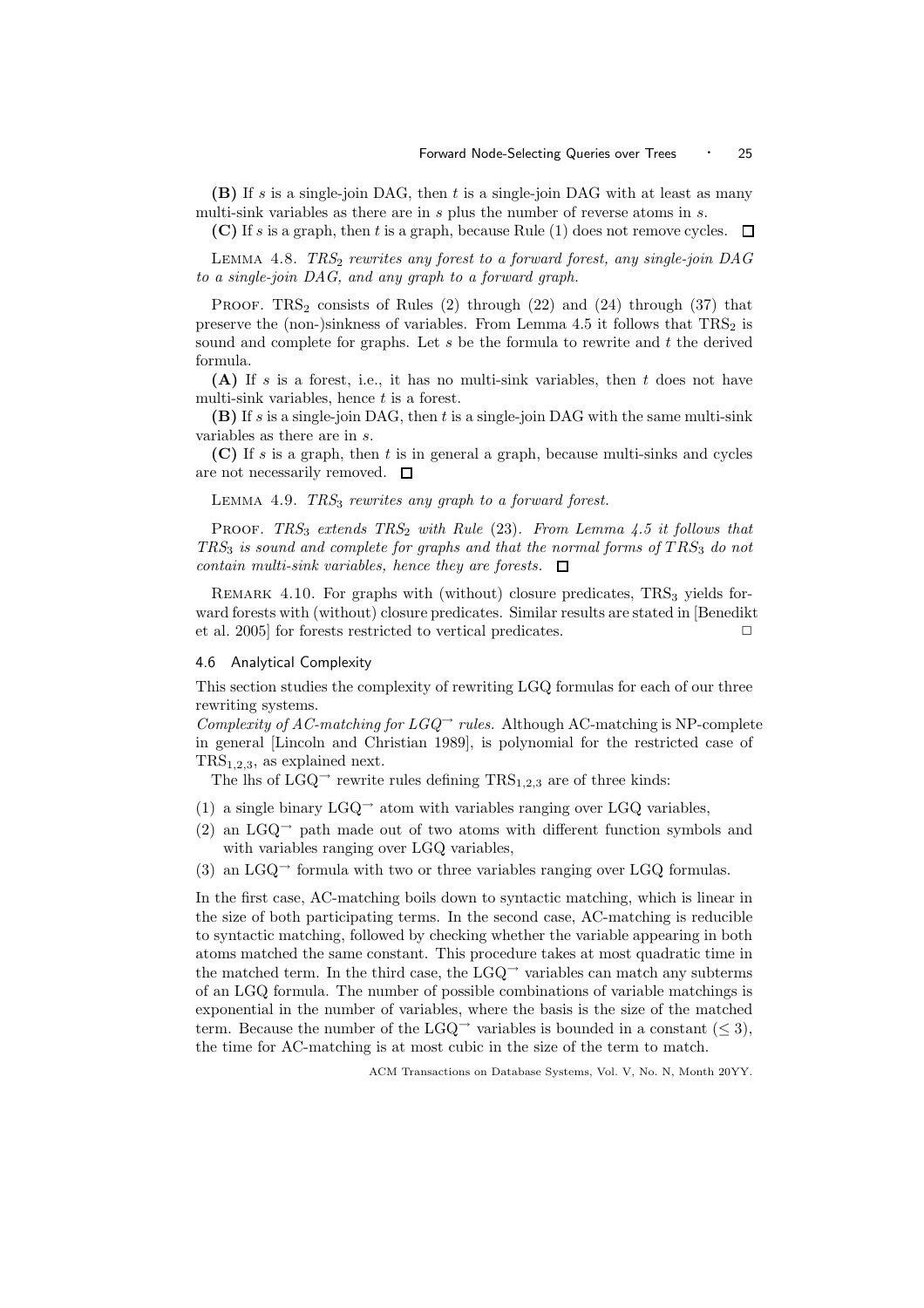The aforementioned polynomial cases for AC-matching can be further reduced to linear, if the formulas and rules are represented more compactly. Consider the LGQ formulas given by their graphical representations. Then, rule applications can be performed in linear time as, e.g., matchings of paths of fixed length in graphs. The quadratic time of the second case is needed then only once for the construction of the graphical representation of the LGQ formula to rewrite.

The complexity results given next for rewriting LGQ formulas using  $TRS_{1,2,3}$ ignore the complexity of AC-matching.

LEMMA 4.11.  $TRS_1$  is a LOGLIN reduction.

PROOF.  $TRS<sub>1</sub>$  is complete for graphs. It consists of Rule (1) that rewrites locally each reverse predicate to two forward predicates and a root nodetest. To traverse the input graph,  $TRS_1$  needs only a pointer to the current atom.  $\Box$ 

LEMMA 4.12. TRS<sub>2</sub> is a PSPACE reduction and for input forests derives forward forests with exponentially many trees.

PROOF. Let  $s$  be the input graph and  $t$  the derived forest.

The exponential blow-up is due to repeated applications of Rules (10) and (22) or simpler variants that create disjunctions and double the size of rewritings. The other rules do not increase the size of rewritings.

The trees of s are rewritten independently of each other. We consider the rewriting of one tree of s with R reverse predicates and treat first the case of one path in the graph of s containing  $r \leq R$  reverse atoms. Later we generalize to several paths containing all R reverse atoms.

The reverse atoms are intertwined with forward atoms. Consider that  $n_i$  forward atoms appear before the i<sup>th</sup> reverse atom ( $1 \leq i \leq r$ ), where the reverse atoms are indexed based on their appearance from right-to-left in the formula (thus,  $n_i > n_j$ ) for  $i < j$ ). For each set of rules that behave similarly, we define a family of functions  $\phi_i$ , whose computation simulate a rewriting sequence where the rules are applied such that the first reverse atom is considered first. The time complexity of rewriting s is the number of steps required to compute  $\phi_r$ , and the value computed by  $\phi_r$  is the number of trees obtained by rewriting one tree of s.

Case 1. The applications of Rules (10) and (22) are simulated by

$$
\phi_i(n_i, \dots, n_1) = \begin{cases} \phi_i(n_i - 1, \dots, n_1 - 1) + \phi_{i-1}(n_{i-1}, \dots, n_1) & , i > 1 \text{ and } n_i > 1 \\ \phi_{i-1}(n_{i-1}, \dots, n_1) & , i > 1 \text{ and } n_i = 1 \\ 1 + \phi_1(n_1 - 1) & , i = 1 \text{ and } n_i > 0 \\ 0 & , i = 1 \text{ and } n_i = 0. \end{cases}
$$

The first branch leads to the exponential blow-up and encodes the creation of two trees. The first tree contains still the reverse atom  $i$  but has one forward atom fewer for all reverse atoms  $j \leq i$  along the same path. The second tree does not contain anymore the reverse atom i.

The number of trees in  $t$  obtained from one tree in  $s$ , as also the number of computation steps, is exponential in r:

$$
\phi_r(n_r, \ldots, n_1) = \sum_{i_r=0}^{n_r} \left( \sum_{i_{r-1}=i_r}^{n_{r-1}} \left( \ldots \sum_{i_2=i_3}^{n_2} \phi_1(n_1 - i_2) \right) \right) \approx \prod_{i=1}^r n_i
$$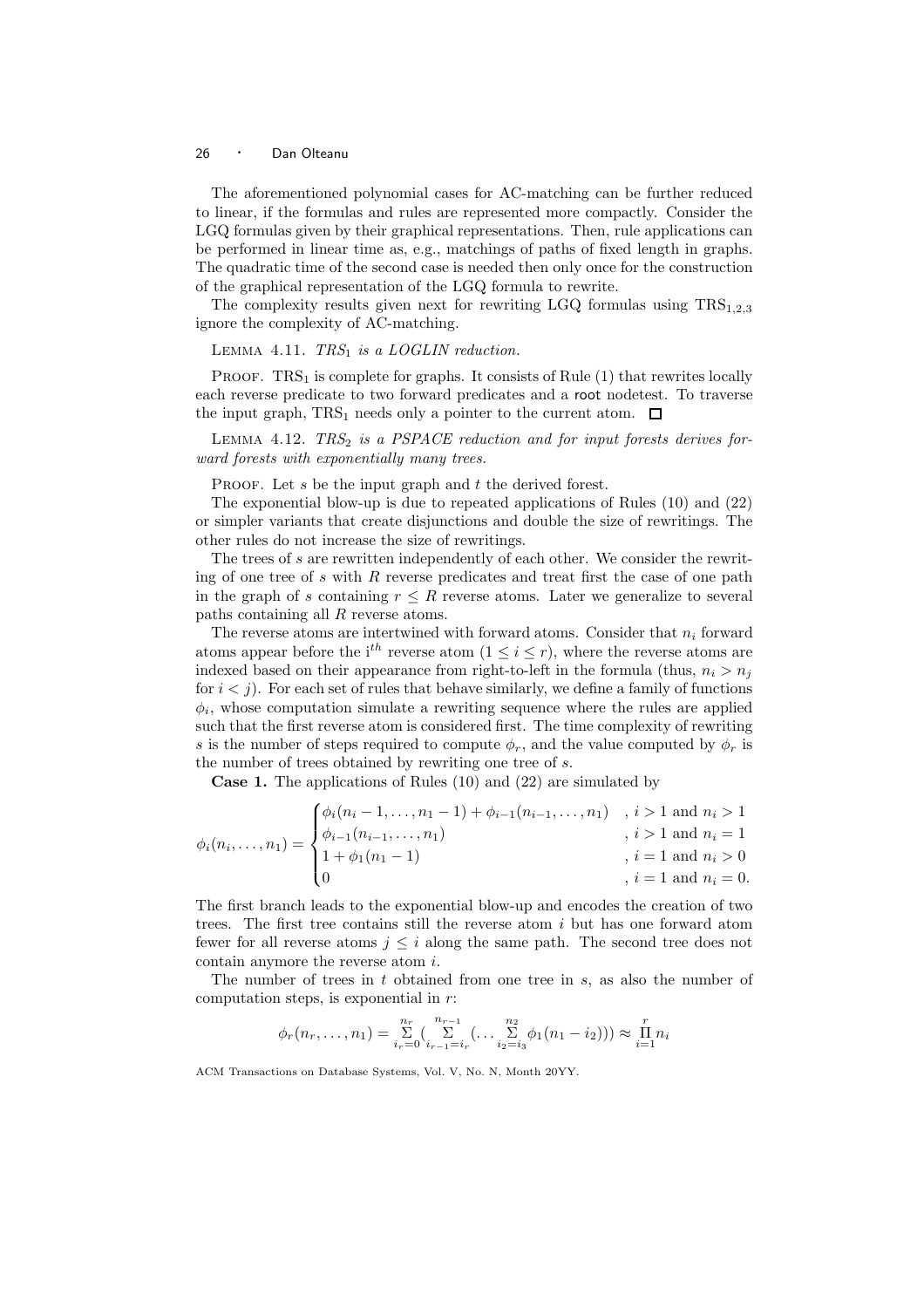**Case 2.** The applications of Rules  $(3)-(5)$  and  $(13)-(20)$  are simulated by

$$
\phi_i(n_i, \dots, n_1) = \begin{cases} \phi_{i-1}(n_{i-1}, \dots, n_1) & i > 1 \\ 0 & i = 1 \text{ and for Rules (13) and (18) } \\ 1 & i = 1 \text{ and for the other rules.} \end{cases}
$$

The computation of  $\phi_r$  requires r steps and the number of trees in t obtained by rewriting one tree in s is 0 for Rules  $(13)$  and  $(18)$  and 1 otherwise. The entire formula s is traversed once and only one pointer to the current atom is needed, thus it requires extra logarithmic space in s.

**Case 3.** The applications of Rules  $(6)$ ,  $(7)$ ,  $(11)$ , and  $(12)$  are simulated by

$$
\phi_i(n_i, \dots, n_1) = \begin{cases} \phi_i(n_i - 1, \dots, n_1 - 1) & , i > 1 \text{ and } n_i > 0 \\ \phi_{i-1}(n_{i-1}, \dots, n_1) & , i > 1 \text{ and } n_i = 0 \\ \phi_1(n_1 - 1) & , i = 1 \text{ and } n_i > 0 \\ 1 & , i = 1 \text{ and } n_i = 0. \end{cases}
$$

The number of steps required for the computation of  $\phi_r$  is

$$
r + n_r + \sum_{i=1}^{r-1} (n_i - n_{i+1}) = r + n_1
$$

The number of trees in t obtained from one tree in s is  $\phi_r(n_r, \ldots, n_1) = 1$ . As for the second case, only extra logarithmic space in s is needed.

**Case 4.** The applications of Rules  $(8)$ ,  $(9)$ , and  $(21)$  are simulated by

$$
\phi_i(n_i, \dots, n_1) = \begin{cases} \phi_i(n_i - 1, \dots, n_1 - 1) + \phi_{i-1}(n_{i-1} - 1, \dots, n_1 - 1) & , i > 1 \text{ and } n_i > 0 \\ \phi_{i-1}(n_{i-1}, \dots, n_1) & , i > 1 \text{ and } n_i = 0 \\ 1 + \phi_1(n_1 - 1) & , i = 1 \text{ and } n_i > 0 \\ 0 & , i = 1 \text{ and } n_i = 0. \end{cases}
$$

This case can be treated similarly to the first case above.

If  $r < R$ , then there are other reverse atoms along another path, containing, say, r' reverse atoms with  $n_i$   $(r < i \le r' + r \le R)$  forward atoms before them. This new path is to be considered in each of the already derived trees. The number of trees in t, derived from the tree in s with R reverse atoms, becomes exponential in  $R$ .

The confluence of  $TRS<sub>2</sub>$  for forests ensures that any rewriting strategy leads to the same result (see Lemma 4.6). We consider the following rewriting strategy. We apply always first the second and third cases if possible. If not possible, we apply once the first or the last case. This leads to the creation of two trees. We continue rewriting only the tree with one reverse atom fewer and postpone the rewriting of the second one. After a number of rule applications linear in the number of its reverse atoms, this tree derives a forward tree. We output it and release the memory required to store it. Now, we rewrite the tree whose rewriting we postponed last. It is easy to see that at any time we need only space for polynomially many trees.  $\Box$ 

REMARK 4.13. The trees in the yield of  $TRS<sub>2</sub>$  have linear size in the maximal size of a tree of the input forest, because (1) the rules do not introduce new variables nor unary predicates, and (2) the number of binary predicates of a tree is bounded in the number of its variables minus one.  $\Box$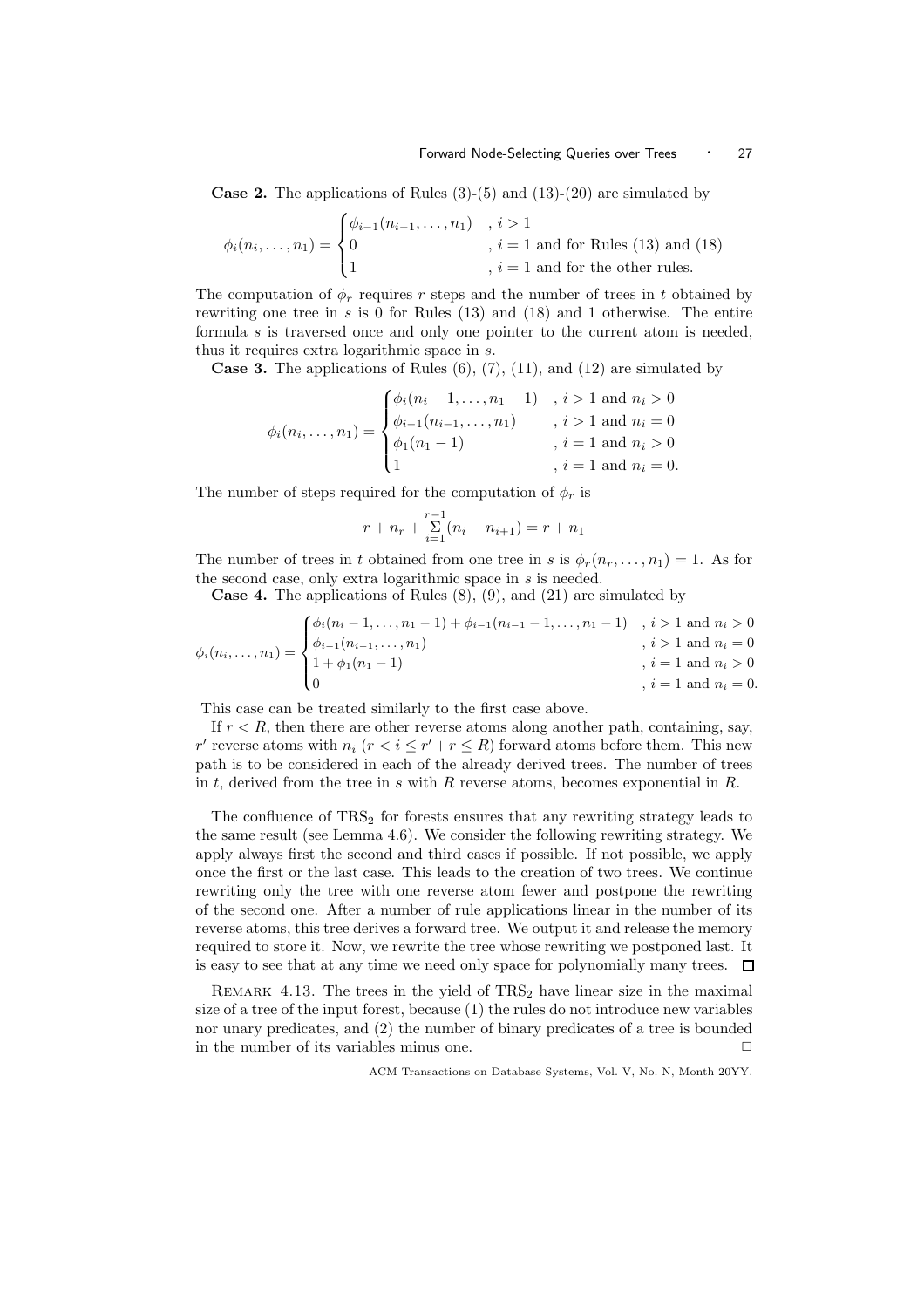We now extend the result of Lemma 4.12 to graphs.

LEMMA 4.14.  $TRS<sub>3</sub>$  is a PSPACE reduction.

PROOF. Let  $s$  be the input graph and  $t$  the derived forest.

 $TRS<sub>3</sub>$  contains  $TRS<sub>2</sub>$  and Rule (23). Let us consider that Rule (23) is applied until no other applications are possible. This does not have influence on the shape of t, because  $TRS<sub>3</sub>$  is confluent for graphs. Then, each variable sink of n forward atoms creates  $n - 1$  reverse atoms. Thus, the number of reverse atoms remains linear in s. We further continue as for TRS<sub>2</sub>.  $\Box$ 

## 5. MAIN EXPRESSIVENESS AND COMPLEXITY RESULTS

This section finally gathers our main results concerning the expressiveness of LGQ (and XPath) with and without reverse predicates and relates the analytical complexity of rewriting queries and the structural complexity of the derived forward equivalents.

THEOREM 5.1. LGQ and its fragment of forward forests are equally expressive.

PROOF. From Lemma 4.9 it follows that  $TRS<sub>3</sub>$  rewrites any LGQ graph to an equivalent forward forest.  $\Box$ 

The result of Theorem 5.1 applies also to the particular case of LGQ forests, which correspond to XPath.

COROLLARY 5.2. XPath and its forward fragment are equally expressive.

Theorem 5.1 and its Corollary 5.2 state that the reverse predicates do not increase the expressive power of LGQ and XPath. However, forward LGQ forests admit in general exponentially more succinct equivalent LGQ graphs with reverse predicates. As stated by Theorem 5.3, this holds even for LGQ trees with reverse predicates, thus also for XPath.

THEOREM 5.3. There is an  $LGQ$  tree that does not admit an equivalent forward forest of polynomial size.

PROOF. Consider the following LGQ tree Q having only vertical predicates

$$
Q = \mathsf{root}(r) \wedge \mathsf{child}^+(r,c) \wedge l(c) \wedge \bigwedge_{i=1}^n (\mathsf{par}^+(c,v_i) \wedge l_i(v_i))
$$

Consider the set of labels  $L = \{l_1, \ldots, l_n, l\}$ . Let  $PS(n)$  denote the tree in Figure 5 with n! different root-to-leaf paths over the alphabet  $L$  obtained by appending  $l$ to the permutations of  $\{l_1, \ldots, l_n\}$ . It is easy to see that Q admits exactly one valuation on each of the paths in  $PS(n)$ .

We first prove by contradiction there is no forward tree formula  $T \subseteq Q$  that admits more than one valuation on  $PS(n)$ .

We assume there is a forward tree T with (a)  $T \subseteq Q$  and with (b) more than one valuation in  $PS(n)$ . The formula T uses only forward vertical predicates and must have at least as many variables as  $Q$  (see Lemma 7.2 of [Gottlob et al. 2006]). There are two cases concerning the structure of  $T: T$  is (1) either a path (thus without multi-source variables), or (2) a tree (thus with multi-source variables). In the first

ACM Transactions on Database Systems, Vol. V, No. N, Month 20YY.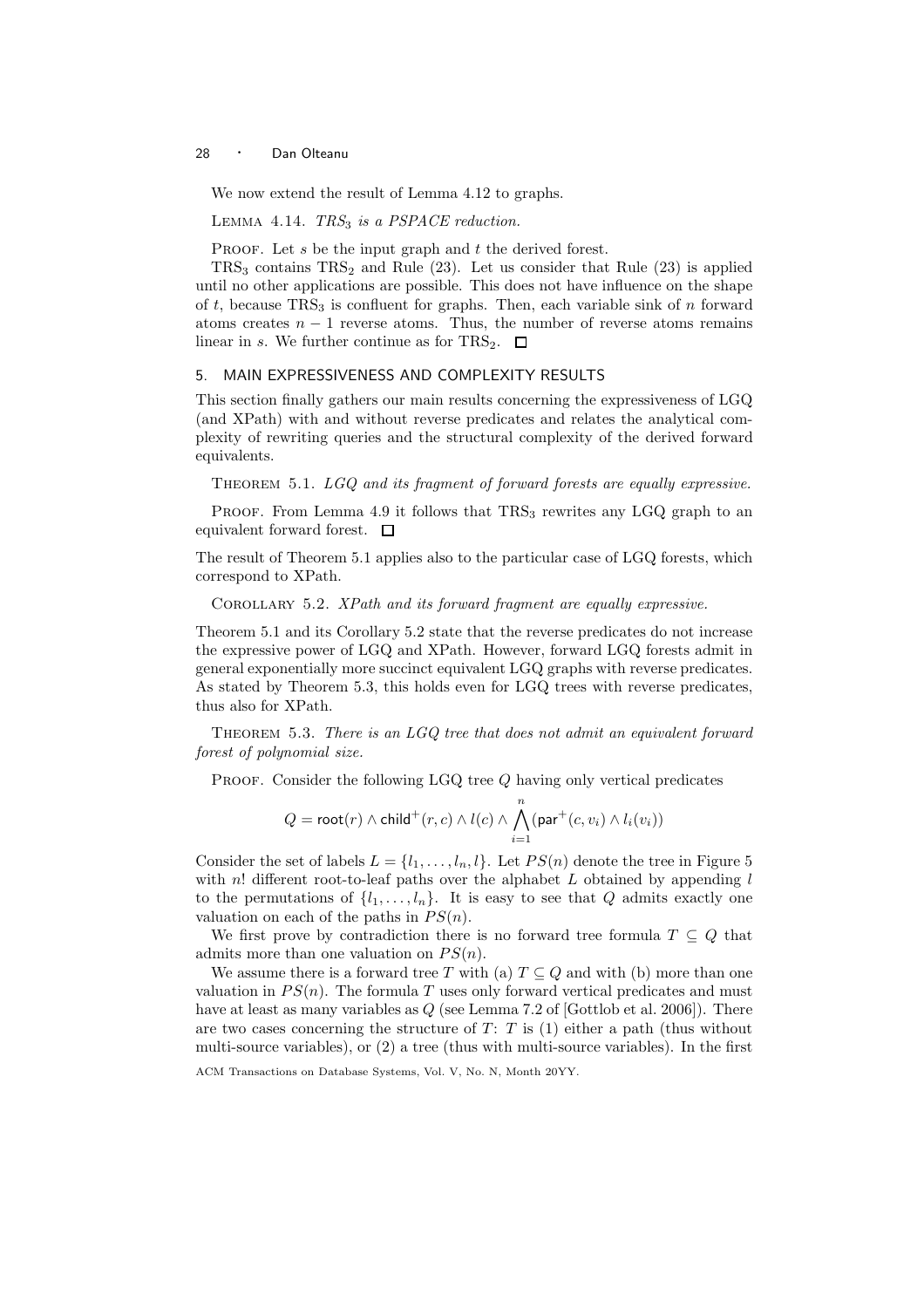

Fig. 5. Query Q (left) and  $PS(n)$  tree structure (right) used in the proof of Theorem 5.3.

case, the variable mappings, under any valuation of  $T$ , lie on the same path in  $PS(n)$ , due to the semantics of forward vertical predicates. This is a contradiction with (b). In the second case, there are valuations that map variables to nodes not necessarily on the same path in  $PS(n)$ . This contradicts (a), because Q only admits one valuation on each of the paths in  $PS(n)$ .

In the remainder, the claim of the theorem is proven by contradiction. We assume  $Q$  admits an equivalent forward forest  $F_m = \stackrel{\hat{m}}{\bigvee}$  $\bigvee_{j=1} (T_j)$  with m polynomial in n.

There are n! paths in  $PS(n)$  and there is exactly one valuation of Q on each of them. Because  $F_m$  consists of polynomially many tree formulas, there must be at least one tree formula  $T_j \subseteq F_m$  that admits valuations on exponentially many paths in  $PS(n)$ . However, this contradicts the first part of the proof, which states that a forward tree formula  $T_j \subseteq Q \equiv F_m$  has at most one valuation on  $PS(n)$ .  $\Box$ 

We further obtain an upper bound for rewriting LGQ graphs to equivalent LGQ forward forests.

THEOREM 5.4. LGQ graphs are PSPACE-reducible to equivalent LGQ forward forests of exponential size.

PROOF. From Lemma 4.14 it follows that  $TRS<sub>3</sub>$  is a PSPACE reduction and yields forward forests of exponential size. From Lemma 4.9 it follows that  $TRS<sub>3</sub>$ rewrites any graph to a forward forest.  $\Box$ 

The above results concern the rewriting of LGQ graphs to the structurally less complex LGQ forward forests. The effort of both eliminating reverse predicates and reducing the structural complexity of the derived forward formulas has a rather high analytical complexity. Theorem 5.5 ensures that only the elimination of reverse predicates is not the source of this high complexity.

Theorem 5.5. LGQ graphs are LOGLIN-reducible to equivalent LGQ forward graphs. LGQ single-join DAGs are LOGLIN-reducible to equivalent LGQ forward single-join DAGs.

PROOF. From Lemma 4.11 it follows that  $TRS<sub>1</sub>$  is a LOGLIN reduction. From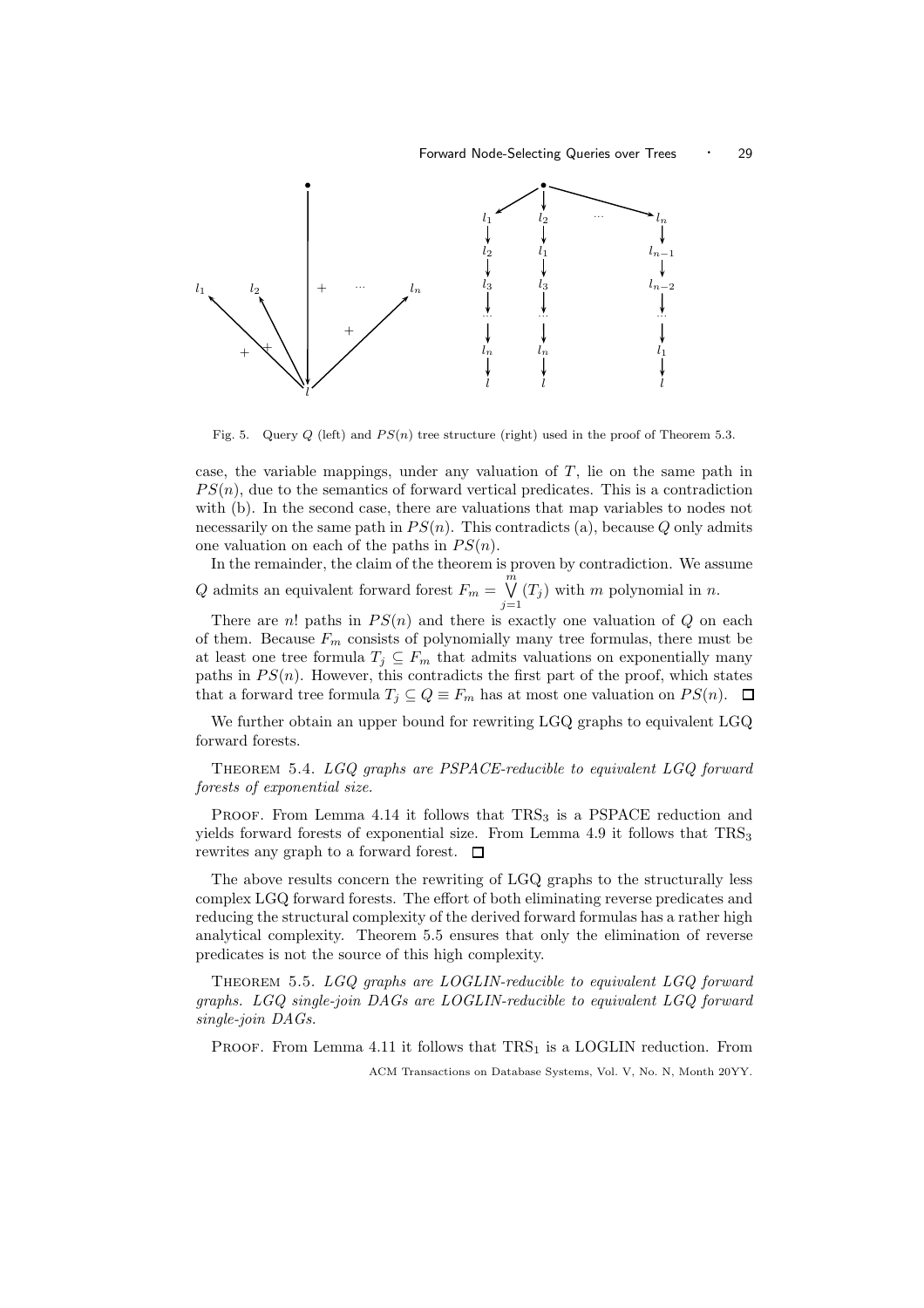Lemma 4.7 it follows that  $TRS_1$  rewrites any graph to a forward graph and any single-join DAG to a forward single-join DAG.  $\square$ 

Since LGQ single-join DAGs capture XPath with identity-based equality, it follows immediately that

COROLLARY 5.6. XPath with identity-based equality is LOGLIN-reducible to its forward fragment.

The exponential lower bound of Theorem 5.3 is in essence bad news. To better delimit the source of this exponentiality, we define the class of so-called simple LGQ graphs, which admit equivalent forward forests of linear size, and thus polynomial evaluation [Gottlob et al. 2002].

DEFINITION 5.7. A simple graph is an  $LGQ$  graph in disjunctive normal form with no path having vertical (horizontal) closure reverse predicates (immediately) after vertical (horizontal) forward predicates. Additionally, no variable is sink of several paths with vertical (horizontal) closure forward predicates.

PROPOSITION 5.8. Simple graphs are LOGLIN-reducible to equivalent LGQ forward forests.

Proof. It immediately follows from the proof of Lemma 4.14. To rewrite simple graphs, it suffices to apply locally only rules that keep the size of rewritings linear in the size of the input formulas.  $\Box$ 

The reduction of simple graphs to forward forests of linear size exhibits a minimization aspect. The number of predicates is bounded in the number of variables for trees in the resulting forests, and in the number of all possible different binary predicates times the square of the number of variables for disjuncts of the input simple graphs.

## 6. RELATED WORK AND APPLICATIONS

Our initial results on the equal expressiveness of XPath with or without identitybased equality and its forward fragment [Olteanu et al. 2002] found applications to query evaluation and optimization in various contexts. This section overviews some work that relates to and/or uses the proposed rewriting systems.

Streamed Query Evaluation. The initial motivation of our work stems in the inherent difficulty to evaluate queries with reverse predicates against XML streams, as also explained in Section 1. Trading queries with reverse predicates for equivalent forward queries is primarily used by SPEX [Olteanu et al. 2002; Olteanu et al. 2004]. Other XPath processors use  $TRS_1$ , e.g., [Barton et al. 2003], and  $TRS_2$ , e.g., [Helmer et al. 2002; Schott and Noga 2003; Marian and Siméon 2003].

XPath Optimization. [Grust et al. 2004] proposes efficient index-based access methods to XML data stored in relational databases and shows how  $TRS<sub>2</sub>$  rules can be used to further optimize query evaluation in such contexts by pruning index regions or trading queries for their (forward or even reverse) equivalents. For example, the optimized access to descendant nodes favors descendant(child) over ancestor(parent) predicates, as considered also by  $TRS_2$ . However, the optimized access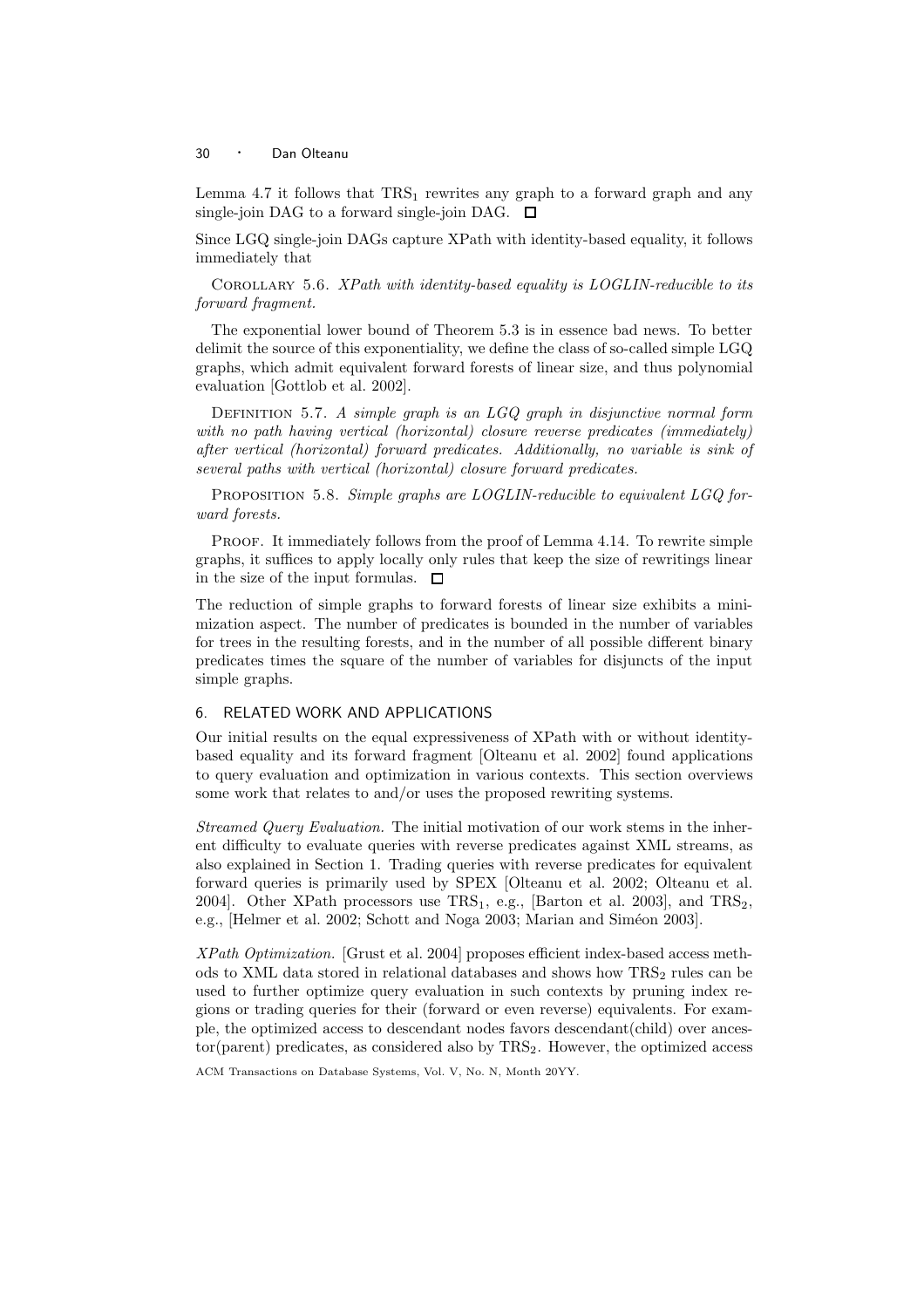to text nodes can favor parent over child predicates, as in

descendant::n/child::text()→ descendant::text()[parent::n].

[Grust et al. 2004] points also out that  $TRS_2$  can be used to establish the space of equivalent XPath queries out of which a cost-based optimizer would pick candidates based on cost measures. This idea is considered by the VAMANA XPath query processor [Raghavan et al. 2005].

Coping with Ordering and Duplicates. XPath semantics requires that the answers to XPath queries are sets of nodes (thus without duplicates) sorted in document order. This requirement renders some well-known XPath evaluation techniques, e.g., Xalan [Apache Project 2001b], very inefficient, because they can accumulate exponentially many duplicates to be removed at later evaluation stages (see the discussion of [Gottlob et al. 2002]). For example, a possible evaluation of the XPath query /descendant:a/ancestor::b would first compute the set of b-nodes in wrong order and, if several a-nodes have common b-ancestors, with duplicates.

A possibility to overcome this exponentiality is to sort intermediate results and prune duplicates after the evaluation of each subquery. However, there are queries that do not require to sort and do not create duplicates. For example, the set of nodes selected by the equivalent forward query /descendant:b[descendant::a], as obtained by  $TRS<sub>2</sub>$ , is already in document order and has no duplicates. Static inference of these properties is investigated in [Hidders and Michiels 2003]. A technique largely based on  $TRS<sub>2</sub>$  is proposed in [Helmer et al. 2002], where queries are translated to sequences of algebraic operations that do not generate duplicate nodes. [Olteanu et al. 2004] proposes a streaming evaluation for XPath forward queries that does not require sorting and avoids the creation of duplicates.

 $XPath$  Expressiveness. By proposing  $TRS<sub>1</sub>$  and  $TRS<sub>2</sub>$ , our previous work [Olteanu et al. 2002] gives two important expressiveness results: XPath is as expressive as its forward fragment augmented with identity-based equality, as ensured by  $TRS<sub>1</sub>$ , and even without identity-based equality, as ensured by TRS<sub>2</sub>. Indirectly, [Olteanu et al. 2002] points out the exponential succinctness of forward XPath with identitybased equality (captured by LGQ forward single-join DAGs) over forward XPath.

 $TRS<sub>2</sub>$  is used by [Gottlob et al. 2006] to show that the language of conjunctive queries over the LGQ predicates is as expressive as XPath. Motivated by preliminary versions of [Gottlob et al. 2006], this article shows how the rewriting framework of [Olteanu et al. 2002] extended only with the trivial Rule (23) can rewrite arbitrary LGQ graph queries (not directly expressible in XPath) to LGQ forest forward queries (expressible in XPath).

The work [Benedikt et al. 2005], subsequent to ours [Olteanu et al. 2002], investigates closure properties of various fragments of XPath restricted to vertical predicates, focusing on the ability to perform basic Boolean operations while remaining within the fragments. In particular, it refinds the expressiveness results of [Olteanu et al. 2002] for the case of queries with vertical predicates. Additionally, [Benedikt et al. 2005] shows the equal expressiveness of XPath with closure (nonclosure) vertical predicates and XPath with closure (non-closure) forward vertical predicates. Note that this expressiveness result can be also inferred directly from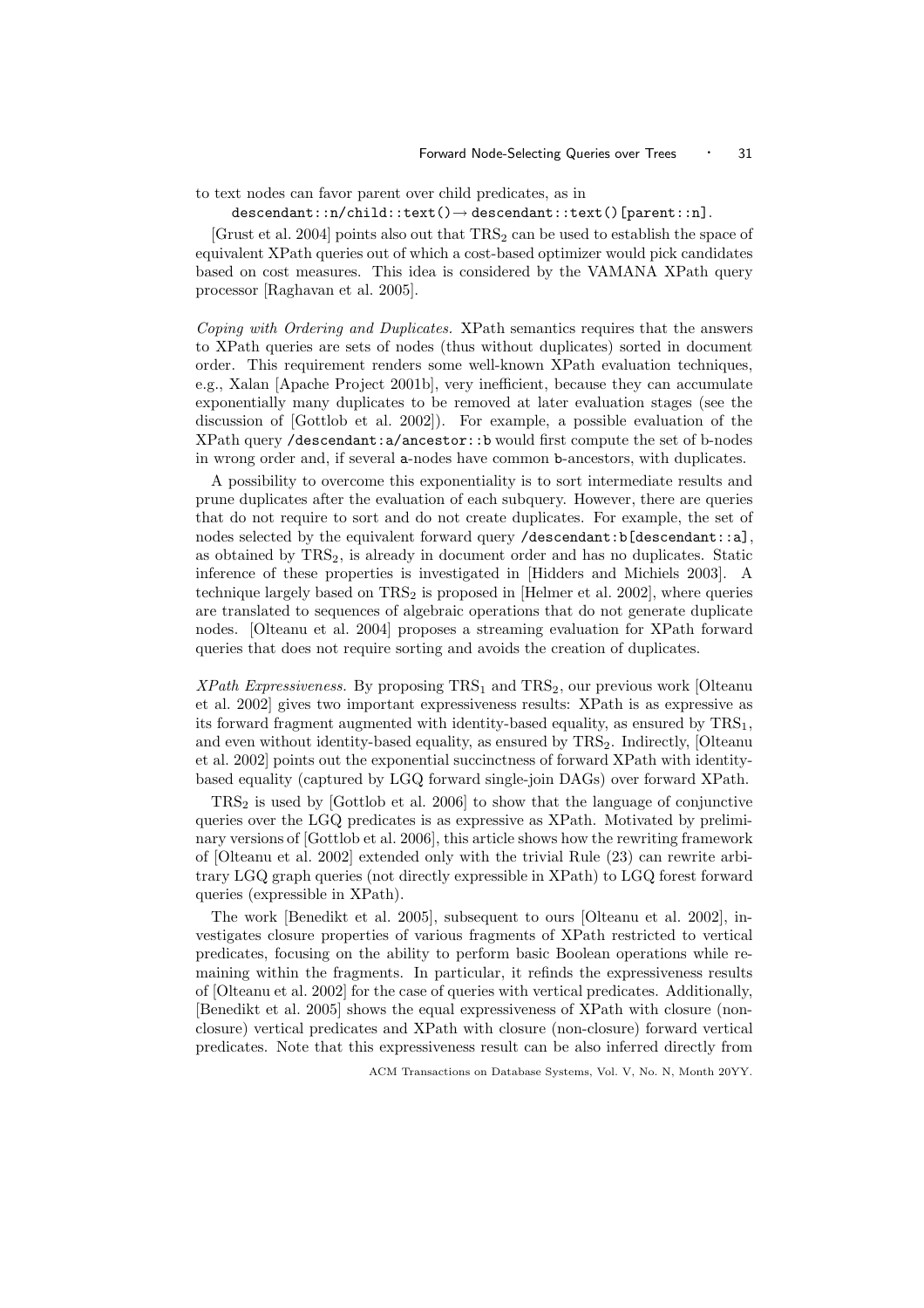the rewrite rules of our term rewriting systems.

Complexity of Graph Queries over Trees. Although the evaluation of graph queries is NP-hard in general, there are non-trivial classes of graph queries that admit polynomial evaluation. [Gottlob et al. 2006] characterizes some polynomial classes depending on the presence of particular predicates in the queries. The current article gives the strictly larger polynomial class of simple graph queries, characterized by co-occurrences of closure predicates in a particular order along a same path in the query. More precisely, Proposition 5.8 states that simple graph queries are LOGLIN-reducible to LGQ forward forest queries, which admit linear XPath equivalents and thus polynomial evaluation [Gottlob et al. 2002]. Moreover, the polynomial evaluation of LGQ forward single-join DAG queries [Olteanu et al. 2004] implies there is an even larger polynomial class of graph queries, containing those queries polynomially-reducible to LGQ forward single-join DAG queries.

 $Schema-Aware$  Queries. TRS<sub>3</sub> can be used to rewrite queries under constraints using a technique similar to the chase&backchase of [Popa et al. 1999]. First, structural constraints, as specified, e.g., by schemata of XML documents to be queried, can be expressed as new binary predicates on the already existing variables of the query (the chase). Then, the enriched query, possibly a big graph, is rewritten by  $TRS<sub>3</sub>$  to a forward forest query (the backchase).



Fig. 6. Query Rewriting under Schema Constraints.

EXAMPLE 6.1. Consider the LGQ tree query  $Q$  asking for names appearing within journals whose titles are different from dm (Data Mining), only if the XML document speaks about authors. Figure 6 (a) shows Q using our graphical representation, where additionally the node corresponding to the distinguished variable  $v_1$  is represented by a box.

$$
Q(v_1) \leftarrow \text{root}(v_0) \land \text{child}^+(v_0, v_1) \land \text{name}(v_1) \land \text{par}^+(v_1, v_2) \land \text{journal}(v_2) \land \text{child}^+(v_2, v_3)
$$

$$
\land \text{ title}(v_3) \land \text{child}(v_3, v_4) \land 'dm' \neq (v_4) \land \text{child}^+(v_0, v_5) \land \text{authors}(v_5)
$$

Consider now given a schema with the content models  $\alpha$ uthors(name+) and journal(title, editor, authors, price?) and text content for the other nodes.

From this schema we infer that (1) authors nodes can appear only as children of journal nodes, (2) title nodes can appear only as children of journal nodes and ACM Transactions on Database Systems, Vol. V, No. N, Month 20YY.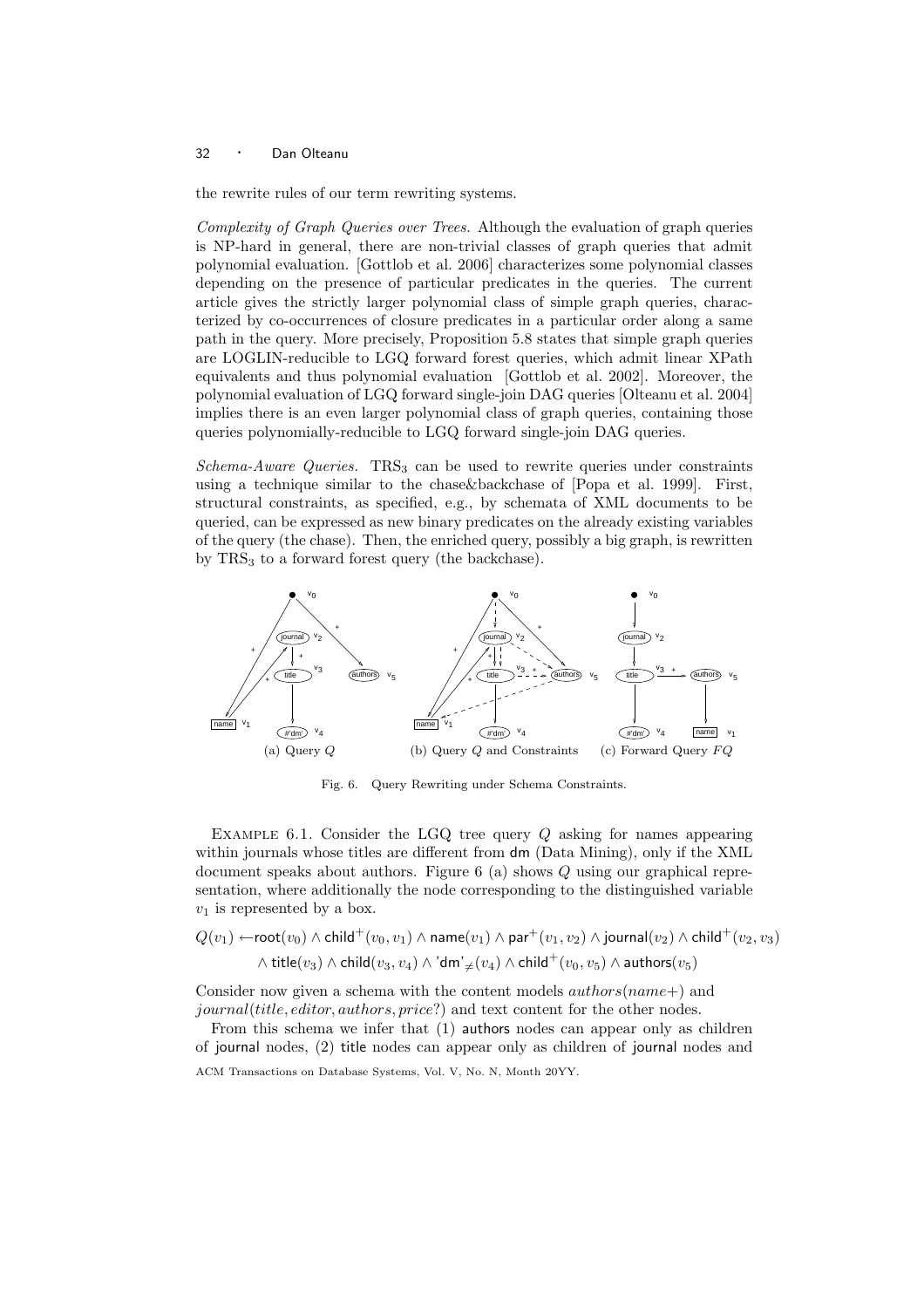precede authors nodes, and (3) name nodes can appear only as children of authors nodes. Formulated in LGQ and using the variables of Q, these constraints become child( $v_2, v_3$ )  $\wedge$  child( $v_2, v_5$ )  $\wedge$  nextSibl<sup>+</sup>( $v_3, v_5$ )  $\wedge$  child( $v_5, v_1$ ). Figure 6 (b) shows Q together with these constraints displayed as dashed edges. The new obtained query is a graph with cycles. By rewriting it, we obtain the forward tree query  $FQ$  from Figure 6 (c).

The new query  $FO$  is simpler and more efficient than  $Q$ , because it does not contain  $child^+$  predicates and it restricts considerably the search space for possible name node answers. More important, the evaluation of  $FQ$  requires no buffering, because all other query constraints must be met before the name nodes are encountered in the stream.  $\Box$ 

More principled investigation of query rewriting under constraints in our framework is subject to future research.

Query Minimization. The query minimization problem is to find for a given query a minimal-sized equivalent one. Current approaches to query minimization, e.g., [Wood 2001; Amer-Yahia et al. 2002; Flesca et al. 2003], consider tree queries with child and child<sup>+</sup> predicates and wildcard nodetests, and have at their core the observation that for such restricted queries minimal-sized equivalents can be found among their subqueries. Thus, the minimal query is obtained by pruning redundant subqueries until no subquery can be removed while preserving equivalence.

The query minimality aspect touched by the present article complements the above efforts by removing semantic redundancies of graph queries. The "minimal" query is not necessarily a subquery of the original one, and, besides dropping on some predicates, it may contain new ones. More precisely, the current article finds that simple graph queries are LOGLIN-reducible to forward forest queries, whose trees have the number of predicates independent of the number of predicates of the original queries and bounded in the number of variables minus one.

 $ReXP$ . An implementation of  $TRS<sub>2</sub>$  adapted to XPath syntax and called ReXP is hosted at http://spex.sourceforge.net as part of the publicly available streaming XPath processor called SPEX. In addition to a library dedicated to query rewriting and the specification of rewriting rules, ReXP offers a Java 1.5 API for parsing XPath queries and accessing their abstract syntax trees. A useful feature of ReXP is its graphical interface that allows to visualize the input and outcome of each rule application (see http://spex.sourceforge.net for ReXP snapshots).

## 7. CONCLUSION

This work has been primarily motivated by the need to enable on-the-fly (or streamed) evaluation of node-selecting queries on large XML repositories and unbounded XML streams. For this, (1) it identifies the reverse predicates as problematic for on-the-fly query evaluation, and (2) it proposes a robust rewriting framework for finding forward queries equivalent to queries with "problematic" reverse predicates. Properties of the proposed rewriting framework, like soundness and completeness, termination, confluence, and complexity of rewriting are also investigated. The second point above is essentially an expressiveness result and inves-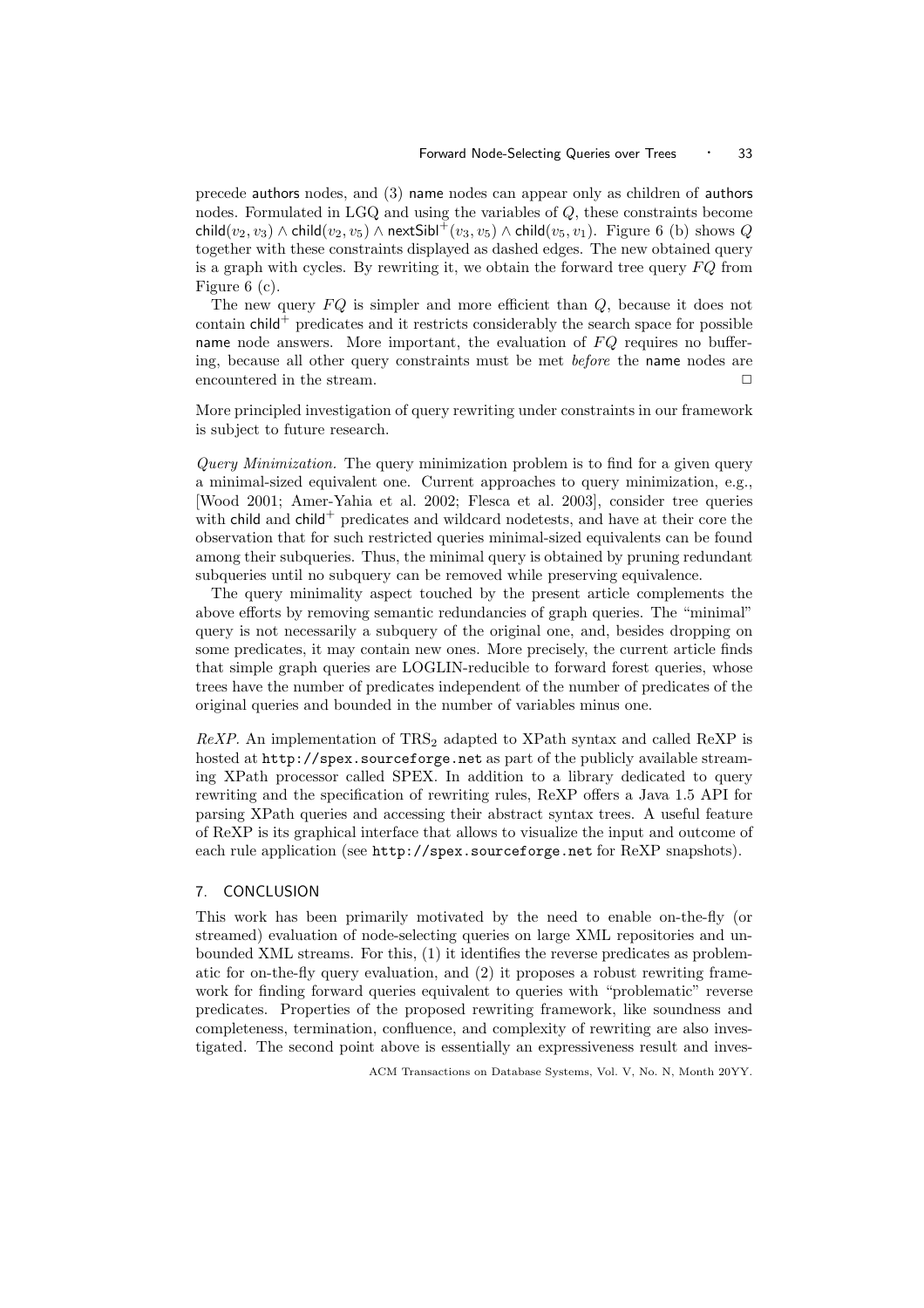tigating along the same line, this work identifies various classes of queries equally expressive to their forward fragments.

Finally, various applications of the rewriting framework to streaming, mainmemory, and RDBMS-based query evaluation are presented.

#### ACKNOWLEDGMENTS

I thank Christoph Koch for useful discussions on preliminary versions of this article. Also, the proof of Theorem 5.3 is a joint work with him.

#### REFERENCES

ABITEBOUL, S., HULL, R., AND VIANU, V. 1995. Foundations of Databases. Addison Wesley.

- Altinel, M. and Franklin, M. J. 2000. Efficient filtering of XML documents for selective dissemination of information. In Proc. of Int. Conf. on Very Large Data Bases (VLDB). 53–64.
- Amer-Yahia, S., Cho, S., Lakshmanan, L. V. S., and Srivastava, D. 2002. Tree pattern query minimization. VLDB Journal 11, 4, 315–331.
- Apache Project 2001a. Cocoon 2.0: XML publishing framework. Apache Project. http://xml. apache.org/cocoon/index.html.
- Apache Project 2001b. Xalan-Java Version 2.2. Apache Project. http://xml.apache.org/ xalan-j/index.html.
- Baader, F. and Nipkow, T. 1998. Term Rewriting and All That. Cambridge University Press.
- Barton, C., Charles, P., Goyal, D., Raghavachari, M., Fontoura, M., and Josifovski, V. 2003. Streaming XPath processing with forward and backward axes. In Proc. of Int. Conf. on Data Engineering (ICDE). 455–466.
- BENEDIKT, M., FAN, W., AND KUPER, G. M. 2005. Structural properties of XPath fragments. Theor. Comput. Sci 336, 1, 3–31.
- BOAG, S., CHAMBERLIN, D., FERNANDEZ, M. F., FLORESCU, D., ROBIE, J., AND SIMÉON, J. 2006 XQuery 1.0: An XML query language. Candidate Recommendation, World Wide Web Consortium.
- Bry, F., Coskun, F., Durmaz, S., Furche, T., Olteanu, D., and Spannagel, M. 2005. The XML stream query processor SPEX (demo). In Proc. of Int. Conf. on Data Engineering (ICDE). SPEX prototype available at http://spex.sourceforge.net.
- BRY, F. AND KRÖGER, P. 2003. A computational biology database digest: Data, data analysis, and data management. Distributed and Parallel Databases 13, 1, 7–42.
- Chan, C.-Y., Felber, P., Garofalakis, M. N., and Rastogi, R. 2002. Efficient Filtering of XML Documents with XPath Expressions. In Proc. of Int. Conf. on Data Engineering (ICDE). 235–244.
- Clark, J. 1999. XSL Transformations (XSLT) version 1.0. W3C Recommendation, World Wide Web Consortium.
- Clark, J. and DeRose, S. 1999. XML path language (XPath) version 1.0. W3C Recommendation, World Wide Web Consortium.
- DeRose, S., Jr., R. D., Grosso, P., Maler, E., Marsh, J., and Walsh, N. 2002. XML pointer language (XPointer). W3C Recommendation, World Wide Web Consortium. http://www.w3. org/TR/xptr/.
- DESAI, A. 2001. Introduction to Sequential XPath. In Proc. IDEAlliance XML Conference.
- Fallside, D. C. and Walmsley, P. 2001. XML-Schema. W3C Recommendation, World Wide Web Consortium. http://www.w3.org/XML/Schema.
- Flesca, S., Furfaro, F., and Masciari, E. 2003. On the minimization of XPath queries. In Proc. of Int. Conf. on Very Large Data Bases (VLDB). 153–164.
- GOTTLOB, G., KOCH, C., AND PICHLER, R. 2002. Efficient algorithms for processing XPath queries. In Proc. of Int. Conf. on Very Large Data Bases (VLDB). 95–106.